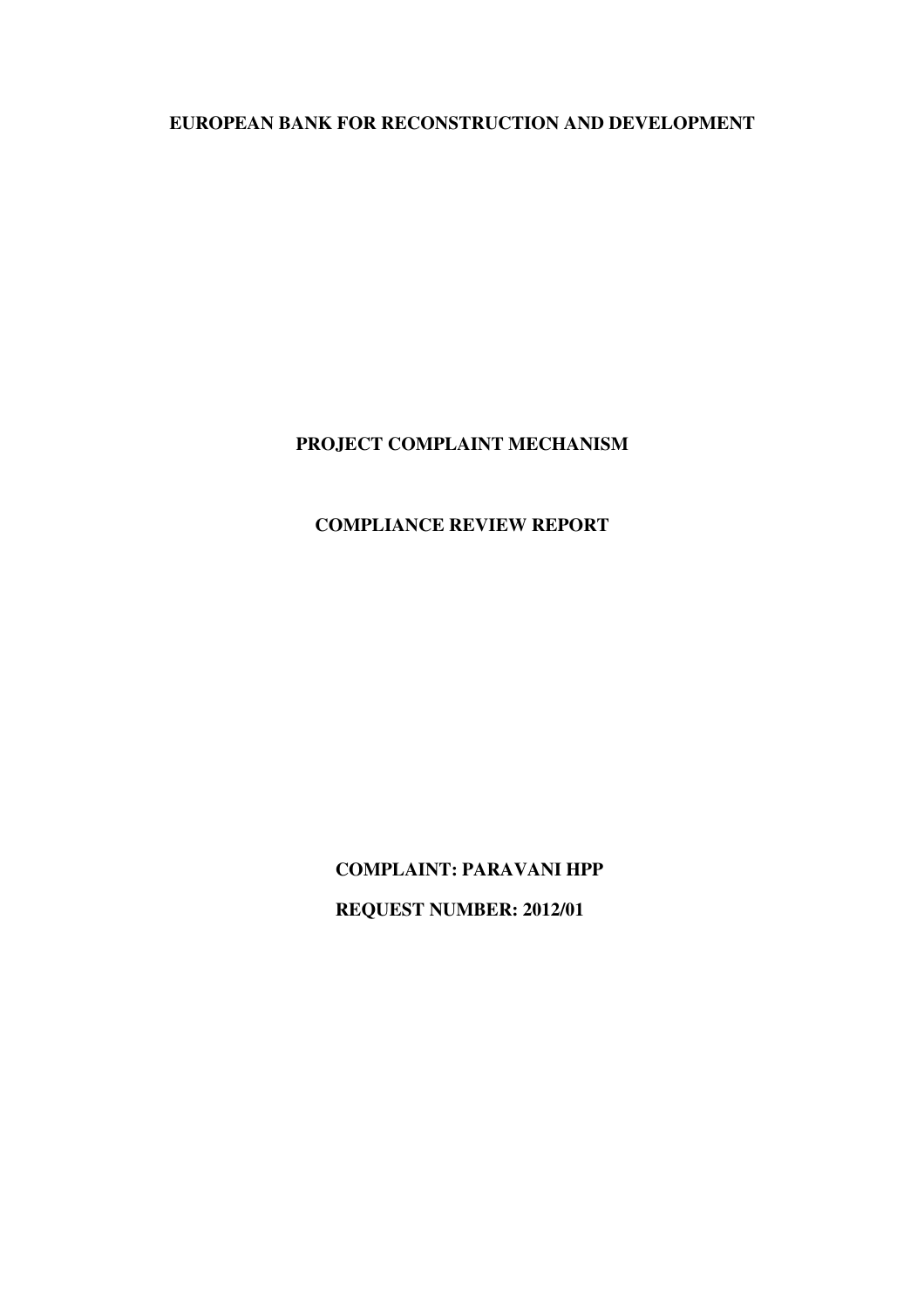#### **Executive Summary**

The PCM received a complaint, on December 22<sup>nd</sup> 2011 from Green Alternative, Georgia relating to the EBRD investment in the Paravani Hydropower Plant, Georgia. EBRD formally responded to the complaint according to the PCM Rules of Procedure on  $17<sup>th</sup>$  January 2012. The PCM commissioned an eligibility assessment of the complaint and based on the eligibility criteria in the rules of procedure the assessor declared the complaint eligible for a compliance review. In October 2012, Glen Armstrong was appointed as the PCM compliance expert. The PCM review has included a review of public domain project information and EBRD internal documents. A partial translation of the Georgian ESIA was also undertaken. Meetings were held with EBRD environmental and social and investment staff. Meetings were also held with the complainant and the project sponsor and their consultants in Tbilisi and a comprehensive site visit was undertaken.

The project includes the funding of an 87MW run of river hydropower plant on the Paravani River, upstream of its confluence with the Mktvari River in South East Georgia plus a 35km transmission line connecting to the national grid via a converter sub-station at Akhalsikhe. A majority of the power generated will be exported to Turkey. The HPP will divert water from the Paravani River through a 14.2 km tunnel to a powerhouse on the Mktvari River, with the water released 1.5km upstream of the Mktvari/Paravani confluence, some 700m upstream of the village of Khertvisi.

The first and second elements of the complaint allege that the project fails to comply with the EBRD Environmental and Social Policy, in that biodiversity impacts were inadequately addressed in the ESIA. Firstly this relates to potential impacts on the Paravani River ecosystem downstream of the weir due to the alleged selection of an inappropriate flow regime in the absence of validated baseline data. Secondly it alleges that potential impacts of the transmission line on migratory birds of conservation importance have been inadequately addressed. On both counts the PCM expert finds that despite the fact that the issues were to be addressed as part of the Environmental and Social Action Plan, EBRD should have ensured that appropriate studies and analysis had been done in advance of the decision in principle to invest and that EBRD was therefore non-compliant with the ESP.

The third element of the complaint relates to whether the potential for flooding in Khertvisi Village had been adequately addressed as part of the ESIA process. With the water from the Paravani River being discharged 1.5km upstream of the natural confluence it is clear that River levels would be raised. Concerns were raised by local residents during consultation on the ESIA and subsequently flooding studies have been undertaken and the results subjected to public consultation. Some pastures and Islands may be more susceptible to flooding during high water events and appropriate flood defenses in mitigation will be designed. Whilst it would have been better if the issue had been fully resolved earlier in the project design, the matter has been resolved through an appropriate process of analysis and consultation, and was unlikely to be so significant to influence the decision in principle to invest. The PCM expert therefore finds EBRD compliant with their ESP on this issue.

The fourth element of the complaint alleges that the local population was unreasonably denied access to pastures during project construction. Whilst it is apparent that some disruption to access would have been almost inevitable during major rehabilitation of local infrastructure, EBRD has monitored payment of compensation for loss of access to assets. The project sponsor advised that there are no outstanding grievances from local communities and the complainant was unable to provide the names of locally affected people with whom PCM could confidentially communicate. During the PCM site visit to the area no restrictions were in place as far as could be ascertained, though this was after the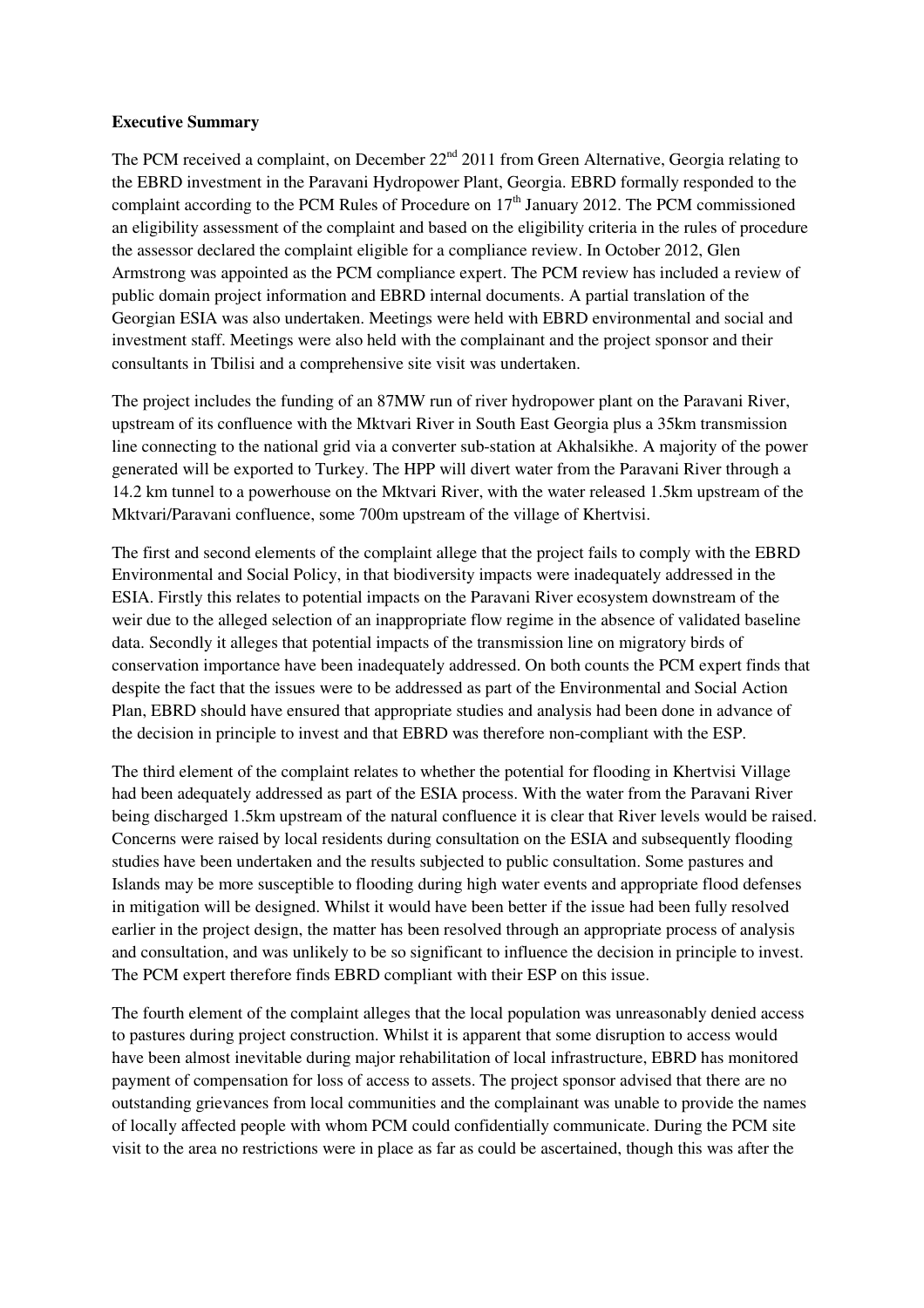road rehabilitation work had been completed. PCM is not therefore able to support a complaint of non-compliance with the ESP.

The fifth element of the complaint relates to whether alternative renewable energy options should have been more extensively assessed. The ESP places a requirement upon EBRD to ensure that appropriate technically and financially viable alternatives are assessed within the ESIA and also that under exceptional circumstances a strategic or regional assessment is undertaken. A strategic assessment of power sector options for Georgia was undertaken by the World Bank in 2007, which in turn informed the EBRD Georgia strategy and the selection of the Paravani HPP project. PCM has determined that these analyses fulfill the requirement for alternatives assessment and provided the strategic rationale for the project. PCM does not therefore support a complaint of non-compliance. It does however conclude that the rationale could have been better represented in the project documentation and that the circumstances under which a strategic assessment should be undertaken and the scope of alternatives analysis required within the ESIA should be more explicit in the ESP.

The sixth element of the complaint relates to whether the project ESIA documentation should have been disclosed in English as well as in Georgian. PCM concludes that to fulfill the stakeholder engagement requirements set out in the ESP that the ESIA should have been made available to relevant stakeholders in an internationally accessible language and not just Georgian. PCM therefore finds EBRD non-compliant with the ESP on this issue. As a separate issue, EBRD was not able to review the ESIA in Georgian, so this would also have facilitated EBRD's review of the documentation.

PCM has therefore found EBRD non-compliant with its Environmental and Social Policy on three of the six elements of the complaint. Two of these elements relate to the issue of biodiversity. PCM has therefore found EBRD non-compliant with Performance Requirements 1, 6 and 10 with respect to the Paravani project. PCM has made recommendations relating to policy and procedural clarifications and improvements that could be made to address underlying weaknesses which have resulted in these specific non-compliances.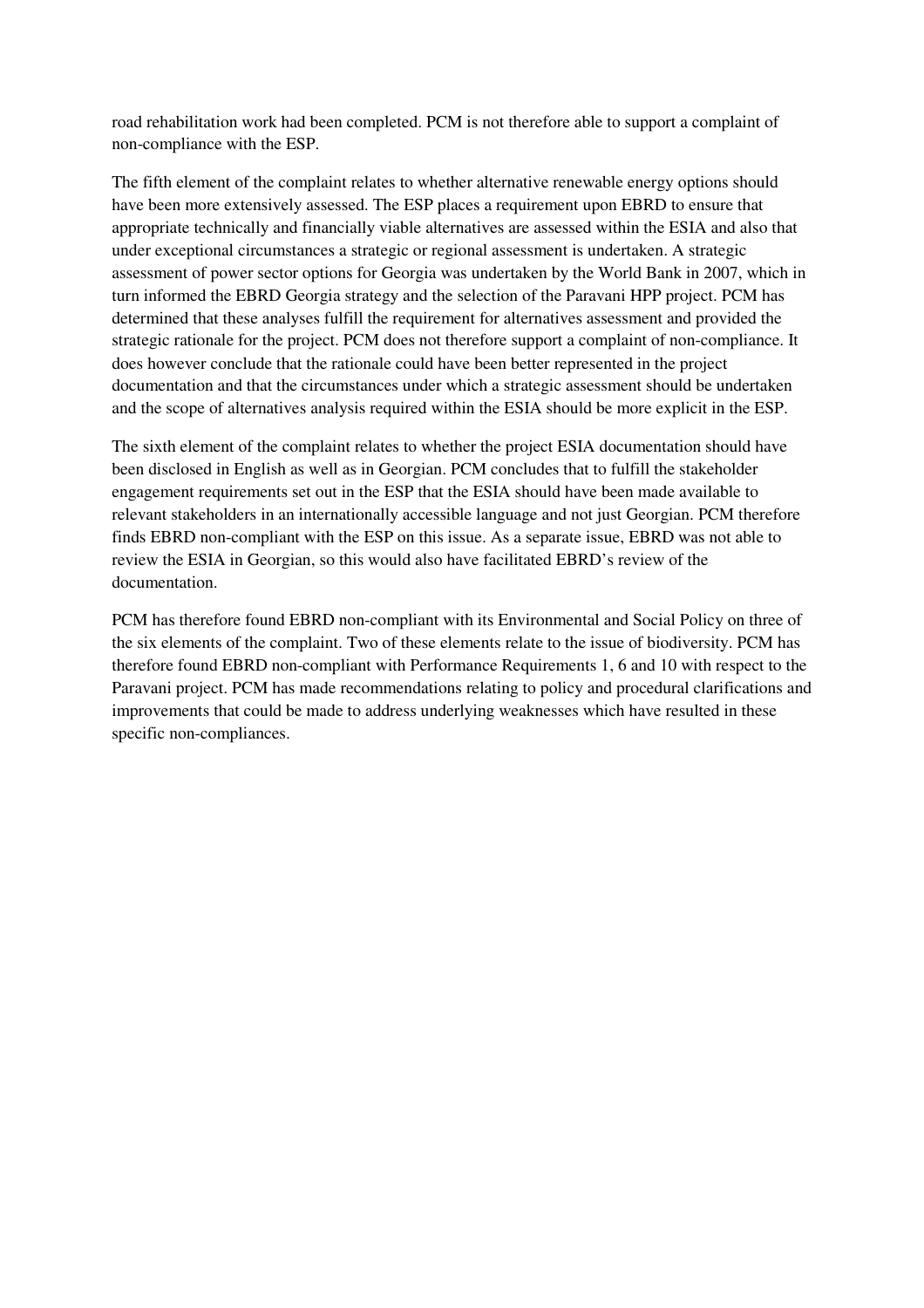#### **Table of Contents**

|                |                                                                              | Page |  |  |
|----------------|------------------------------------------------------------------------------|------|--|--|
| 1.             | <b>Background</b>                                                            | 6    |  |  |
| $\mathbf{2}$ . | <b>The Complaint</b>                                                         | 7    |  |  |
| 3.             | <b>The Compliance Review</b>                                                 | 8    |  |  |
| 4.             | Complaint elements 1 and 2: Whether Biodiversity Impacts on the              |      |  |  |
|                | Paravani River and on Migratory Birds had been adequately addressed          | 10   |  |  |
|                | The Complaint<br>1.                                                          | 10   |  |  |
|                | 2. EBRD Policy and Procedural Requirements                                   | 10   |  |  |
|                | <b>EU</b> Directives                                                         | 12   |  |  |
|                | 3.<br><b>EBRD</b> Responses                                                  | 13   |  |  |
|                | The Project Documentation<br>4.                                              | 14   |  |  |
|                | Paravani River                                                               | 14   |  |  |
|                | <b>Bird Migration</b>                                                        | 16   |  |  |
|                | <b>EBRD</b> Documentation<br>5.                                              | 17   |  |  |
|                | <b>Observations and Conclusions</b><br>6.                                    | 19   |  |  |
|                | Biodiversity in the Paravani River                                           | 19   |  |  |
|                | <b>Bird Migration</b>                                                        | 21   |  |  |
|                | Finding<br>7.                                                                | 24   |  |  |
| 5.             | Complaint element 3: Whether the potential for flooding in Khertvisi Village |      |  |  |
|                | had been adequately addressed                                                | 26   |  |  |
|                | The Complaint<br>1.                                                          | 26   |  |  |
|                | 2. EBRD Policy and Procedural Requirements                                   | 26   |  |  |
|                | <b>EBRD</b> Responses<br>3.                                                  | 26   |  |  |
|                | The Project Documentation<br>4.                                              | 27   |  |  |
|                | <b>EBRD</b> Documentation<br>5.                                              | 28   |  |  |
|                | <b>Observations and Conclusions</b><br>6.                                    | 28   |  |  |
|                | Finding<br>7.                                                                | 29   |  |  |
| 6.             | Complaint element 4: Whether local population access to pastures had         |      |  |  |
|                | been closed during project construction                                      | 31   |  |  |
|                | 1. The Complaint                                                             | 31   |  |  |
|                | <b>EBRD Policy and Procedural Requirements</b><br>2.                         | 31   |  |  |
|                | <b>EBRD</b> Responses<br>3.                                                  | 31   |  |  |
|                | The Project Documentation<br>4.                                              | 31   |  |  |
|                | <b>EBRD</b> Documentation<br>5.                                              | 31   |  |  |
|                | 6.<br><b>Observations and Conclusions</b>                                    | 32   |  |  |
|                | 7. Finding                                                                   | 33   |  |  |
| 7.             | Complaint element 5: Whether alternative renewable energy                    |      |  |  |
|                | options were adequately addressed                                            | 34   |  |  |
|                | The Complaint<br>1.                                                          | 34   |  |  |
|                | 2.<br><b>EBRD</b> Policy and Procedural Requirements                         | 34   |  |  |
|                | 3.<br><b>EBRD</b> Responses                                                  | 34   |  |  |
|                | The Project Documentation<br>4.                                              | 34   |  |  |
|                | <b>EBRD</b> Documentation<br>5.                                              | 35   |  |  |
|                | Observations and Conclusions<br>6.                                           | 35   |  |  |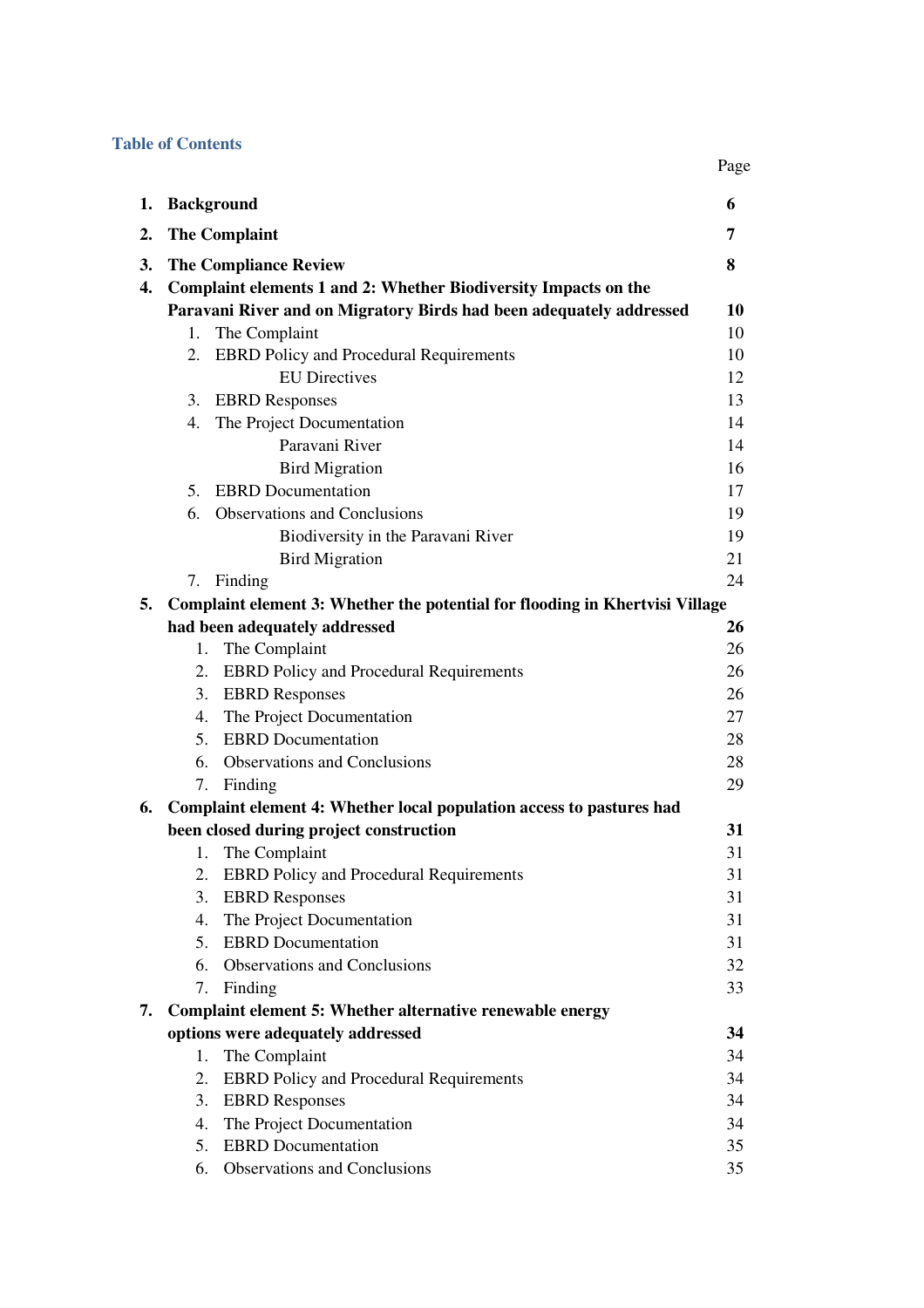|                                                                   |                                                                 | 7. Finding                                 | 36 |  |
|-------------------------------------------------------------------|-----------------------------------------------------------------|--------------------------------------------|----|--|
| 8.<br>Complaint element 6: Whether the project ESIA documentation |                                                                 |                                            |    |  |
|                                                                   | should have been made available in English not just in Georgian |                                            |    |  |
|                                                                   |                                                                 | 1. The Complaint                           | 37 |  |
|                                                                   |                                                                 | 2. EBRD Policy and Procedural Requirements | 37 |  |
|                                                                   | 3.                                                              | <b>EBRD</b> Responses                      | 38 |  |
|                                                                   |                                                                 | 4. The Project Documentation               | 38 |  |
|                                                                   |                                                                 | 5. Observations and Conclusions            | 38 |  |
|                                                                   |                                                                 | 6. Finding                                 | 39 |  |
| 9.                                                                | <b>Recommendations</b>                                          |                                            |    |  |
|                                                                   |                                                                 |                                            |    |  |

Annexe 1: Abbreviations 44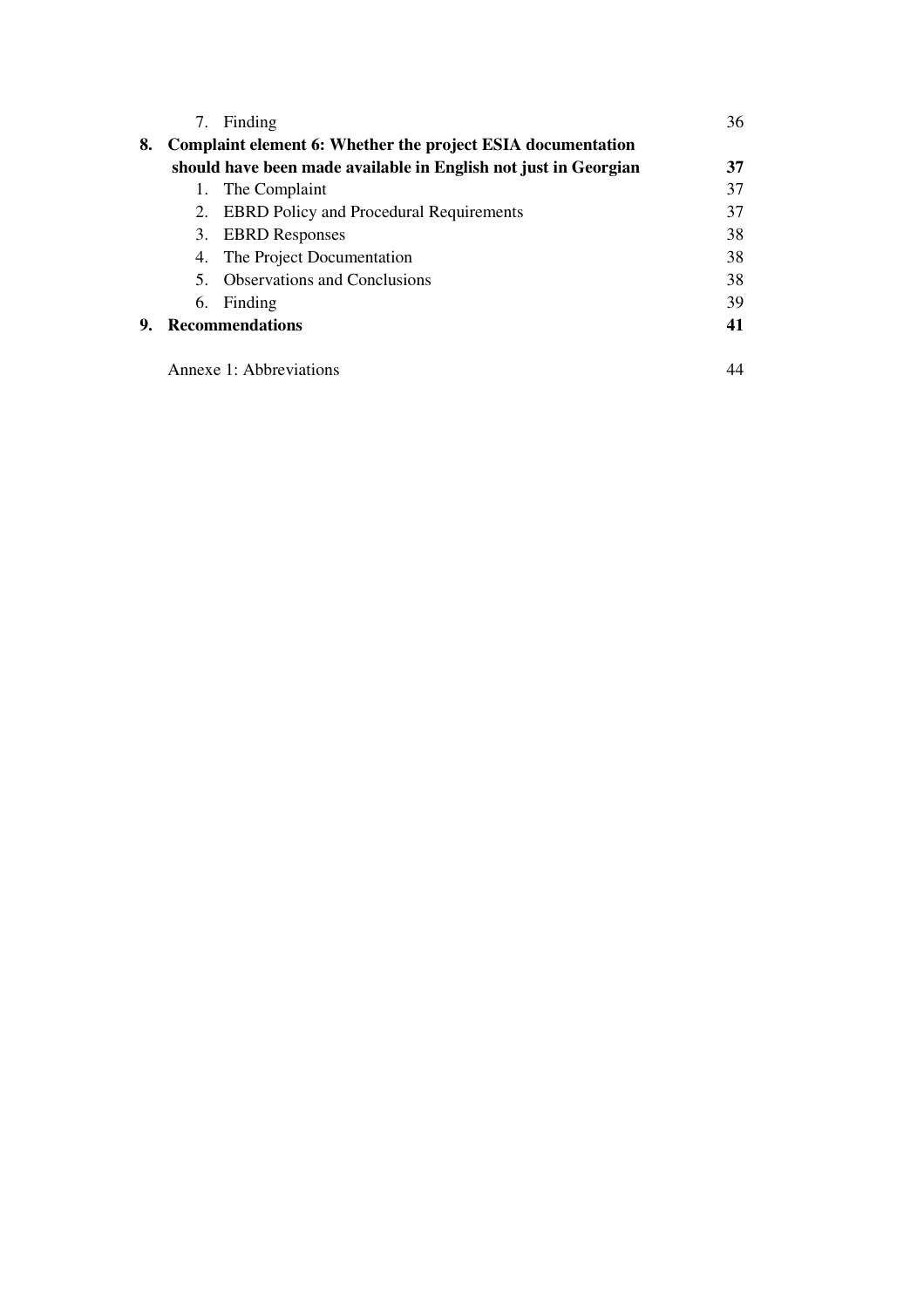### **1. Background**

On June 14<sup>th</sup> 2011 the European Bank for Reconstruction and Development (EBRD) approved financing of the Paravani Hydropower project (HPP), providing up to US\$44 million in senior loan plus up to 10% US\$5million as an equity investment, against estimated project costs of  $US$156.5$ million<sup>1</sup>.

The project includes an 87megawatt (MW) run of river hydropower plant on the Paravani River in southeast Georgia close to the Turkish border and a 35km transmission line connecting to the National grid at Akhalsikhe and principally exporting power to Turkey. The River originates at Lake Paravani (2080 metres above sea level) and is 74km long. After Lake Sagamo the River abruptly falls into a steep canyon turning west and north-west before joining the Mktvari River from the east. The total hydraulic head is some 960m averaging 13m per km over its entire length and there are other hydropower plants on its upper reaches at Gandza and Akhalkhalaki. The project is being developed by Georgia Urban Energy (GUE). The run of river<sup>2</sup> HPP will divert water from the Paravani River, upstream of its confluence with the Mktvari River, through a 14.2 km conveyance tunnel to a powerhouse on the Mktvari River, with the water released back into the Mktvari 1.5km upstream of the Mktvari/Paravani confluence and 700m upstream of the village of Khertvisi. On December 22<sup>nd</sup> 2011 Green Alternative, Georgia registered a complaint relating to the project with the EBRD Project Complaint Mechanism (PCM)<sup>3</sup>. EBRD formally responded to the complaint on  $17<sup>th</sup>$  January 2012<sup>4</sup>. The PCM eligibility assessor determined that based on an analysis of the relevant documentation that the complaint was eligible for a compliance review<sup>5</sup> and terms of reference for that review were included in the report. An independent ad-hoc compliance specialist was appointed to undertake the review. This the resulting report. Further EBRD responses to specific issues were forthcoming during the review and a full response to the draft findings of the report was requested and received $6$ .

l

<sup>1</sup> Project 38940 Paravani HPP and Project 42249 Paravani HPP Equity

<sup>&</sup>lt;sup>2</sup> **Run-of-river hydroelectricity** is hydroelectric generation which involves little or no water storage. The requirement for storage (pondage) will depend upon whether the plant is required for peaking power supply or baseload. Where baseload power is required pondage is necessary to enable the regulation of water flow.

<sup>&</sup>lt;sup>3</sup> Complaint; Paravani HPP, Request Number; 2012/01: Green Alternative, Tbilisi

<sup>&</sup>lt;sup>4</sup> 'Bank Response', PCM Rules of Procedure, 25<sup>th</sup> January 2012

<sup>&</sup>lt;sup>5</sup> Paravani HPP, Request Number 2012/01 PCM Eligibility Assessment Report

 $6$  EBRD (ESD) comments on Paravani HPP draft report,  $21<sup>st</sup>$  May 2013.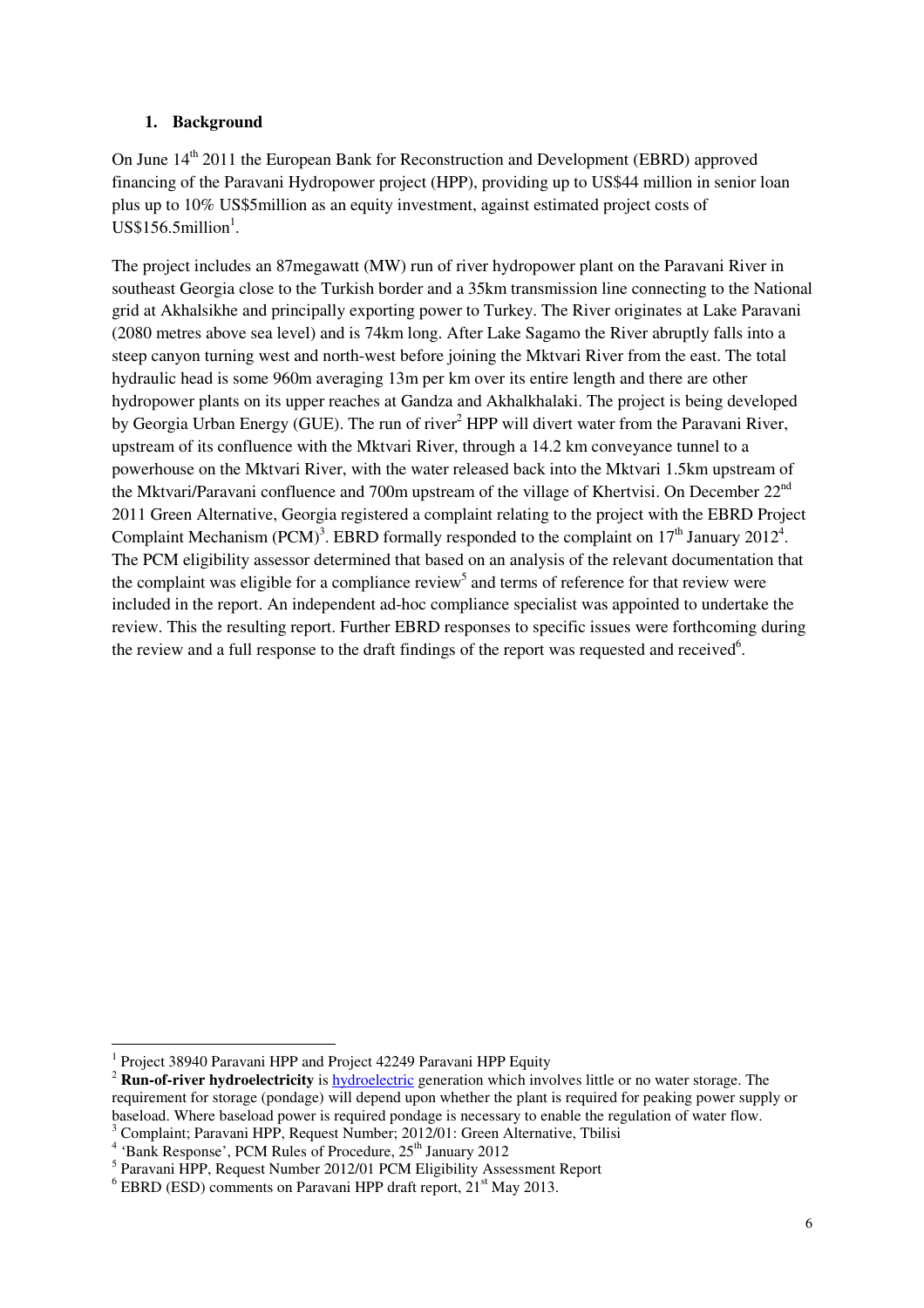### **2. The Complaint**

l

The complainant requested a compliance review of the project to verify: a) whether the project Environmental and Social Impact Assessment (ESIA) correctly assessed the Environmental and Social Risks and b) whether the proposed mitigation measures effectively prevent possible environmental and social damage by the project. The specific issues raised are<sup>7</sup>:

- 1. Whether impacts on the Paravani River ecosystems were adequately assessed
- 2. Whether the impact of the transmission lines on migratory birds had been adequately addressed
- 3. Whether the potential for flooding in Khertvisi village had been adequately addressed
- 4. Whether the local populations access to pastures had been closed during project construction resulting in economic displacement
- 5. Whether alternative renewable energy options were adequately addressed
- 6. Whether the project ESIA documentation should have been made available in English and not just in Georgian $8$ .

 $<sup>7</sup>$  The elements of the complaint have been paraphrased by the PCM expert to focus on the underlying issue, to</sup> assist readers.

<sup>&</sup>lt;sup>8</sup> The complaint focuses on the availability of the project ESIA in English; the PCM expert has considered the broader issue of the language of disclosure and its accessibility to stakeholders.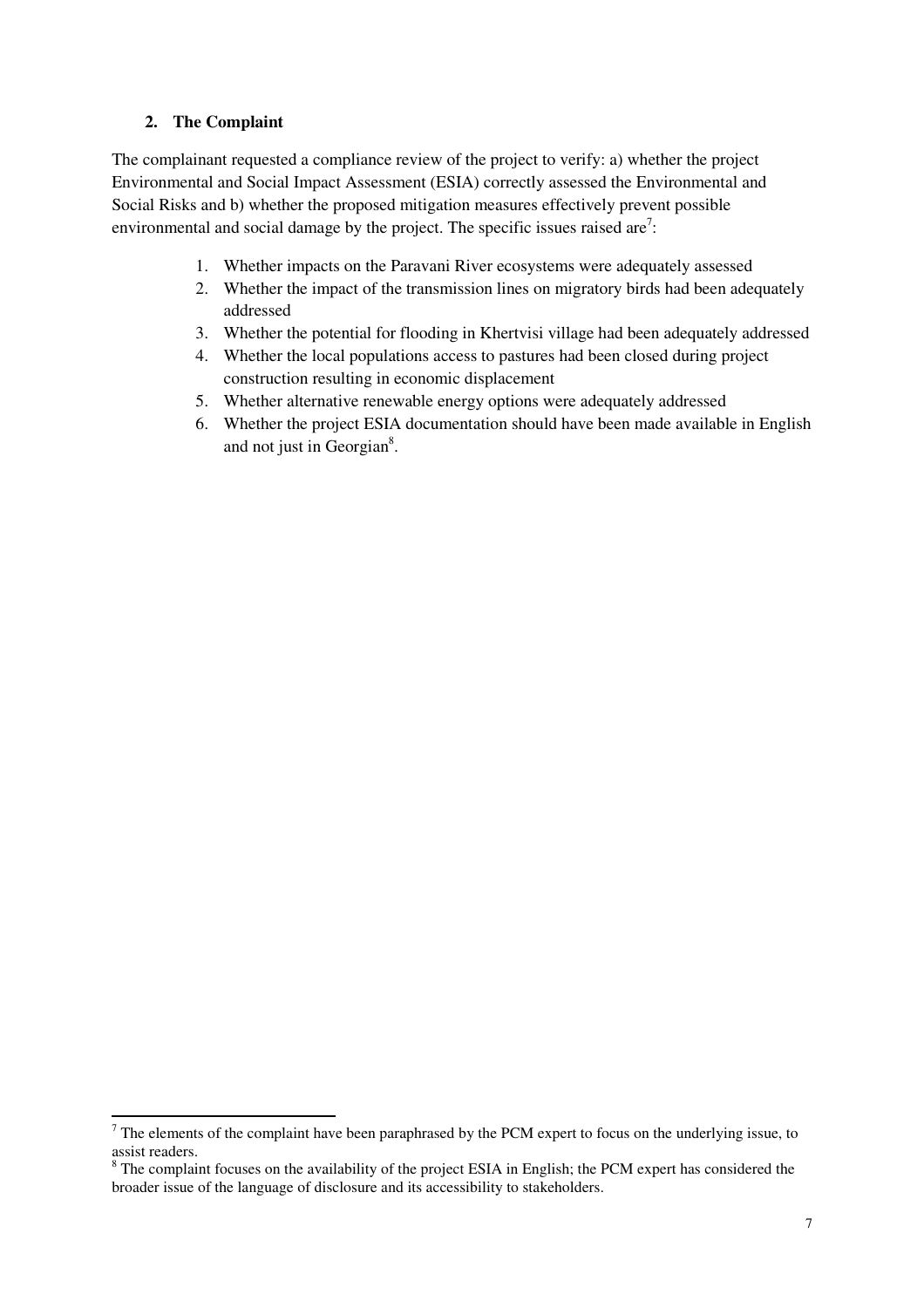## **3. The Compliance Review**

The key activities identified and undertaken by the compliance advisor and the timeline for the review are as follows:

- a. Preliminary review of public domain project documentation. October 2012
- b. Meeting with key EBRD staff to discuss the complaint, request project documentation and discuss procedural issues.  $25<sup>th</sup>$  October 2012. London.
- c. Preliminary review of additional and internal documentation. November 2012.
- d. Meeting with complainant  $27<sup>th</sup>$  November 2012. Tbilisi.
- e. Meeting with Georgia Urban Energy and SRF Gamma (project environmental and social consultants) to discuss the project and the complaint. Including presentation of current status of environmental/social studies by SRF Gamma, Tbilisi 28<sup>th</sup> November 2012
- f. Site visit with Georgia Urban Energy and SRF Gamma including access to intake location, powerhouse location, Rivers Paravani and Mktvari gorges, Khertvisi village and residents, villages affected by construction of the conveyance tunnel and temporary access points on the Javakheti plateau (including Ptena and Chunchka), cement plant, construction camps and all associated infrastructure. Ninotsminda District, 29<sup>th</sup> November 2012.
- g. Partial translation of project ESIA's (for the dam and for the transmission line, which were produced separately) into English and Review. December  $2012^9$ .
- h. Final Review of project documents and report preparation. January -March 2013.
- i. Draft report provided to EBRD Management. April 2013
- j. Meeting to discuss EBRD Management comments and receipt of written comments  $16{\text -}21^{\text{st}}$ May 2013
- k. Final Report May 2013

Some of the components of the complaint have overlapping issues – particularly around the quality and completeness of analysis in the ESIA. They are each considered on their own merits and are individually reviewed, however complaint elements 1 and 2 both relate to EBRD commitments under the ESP on Biodiversity conservation and are therefore reviewed in the same section. In each case the issue is addressed from the following perspectives:

- 1. The Complaint
- 2. EBRD Policy and Procedural Requirements
- 3. EBRD responses
- 4. The Project Documentation (Documentation produced by GUE or its consultants)
- 5. EBRD Documentation (Documentation produced by EBRD or its co-financiers)
- 6. Observations and conclusions
- 7. Finding

 $\overline{a}$ 

Where a particular issue or piece of documentation has already been discussed or analysed on one element of the complaint, only key parts are re-presented for subsequent elements of the complaint, to avoid repetition.

 $9^9$  The ESIA was only partially translated, based on a review of the table of contents by the PCM expert, to try and ensure that there was not undue delay in the PCM review and to incur reasonable costs only. The translation into English was undertaken locally in Georgia and whilst imperfect, in the view of the PCM expert provides an adequate representation of the quality and breadth of the report. It is possible that relevant comments are also contained in parts of the report which have not been translated. In the opinion of the PCM expert this would not change the PCM review conclusions as the content of the ESIA is only one element of the review.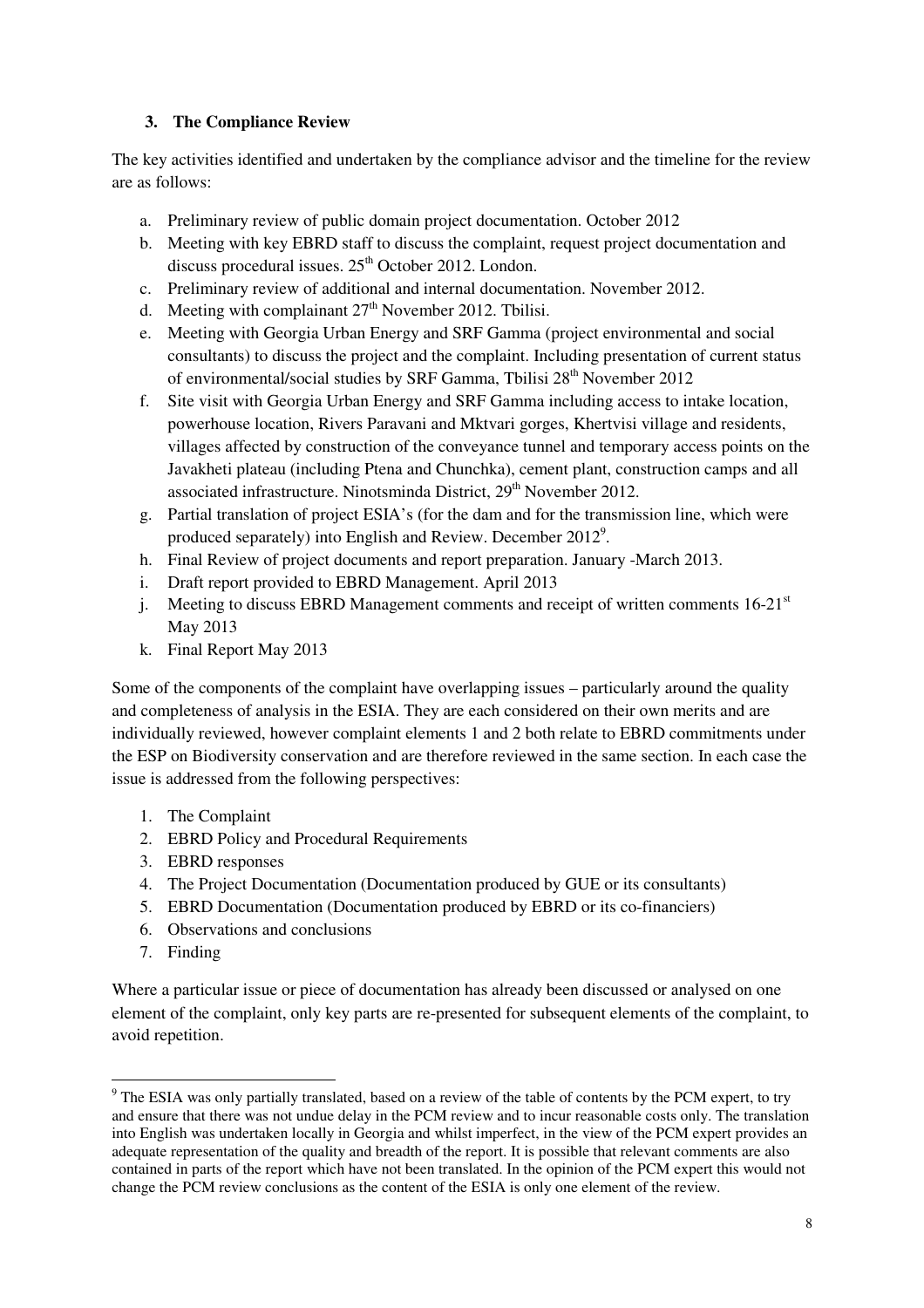The review of internal EBRD documentation has been an important part of this PCM analysis. PCM is bound by the EBRD Public Information Policy<sup>10</sup>. This policy states *inter alia* that documents intended for internal purposes only are confidential. Under the PCM rules of procedure<sup>11</sup> the objective of a compliance review 'will be to establish if (and if so, how and why), any EBRD action or failure to act in respect of an approved project has resulted in non-compliance……'It is also required that the 'Compliance Review expert will examine key documents………….will set out his/her findings ………..and if non-compliant address findings at the level of EBRD systems or procedures……'

PCM has to fully respect both of these requirements. It is therefore noted within the body of the report where key internal EBRD documents have been reviewed, such that the source of information is clear and can be cross checked efficiently as required by EBRD staff. The fact that the document is confidential is also noted so that it is clear to all readers including complainant(s) that the documents are not available for public review. Information from those documents is noted in a general review only with no direct quotations. No individual assignation of conclusions or comments within any document is made.

 $\overline{a}$ 

<sup>&</sup>lt;sup>10</sup> Document of the European Bank for Reconstruction and Development: Public Information Policy: Approved by the Board of Directors 26/27<sup>th</sup> July 2011.

<sup>&</sup>lt;sup>11</sup> http://www.ebrd.com/downloads/integrity/pcmrules.pdf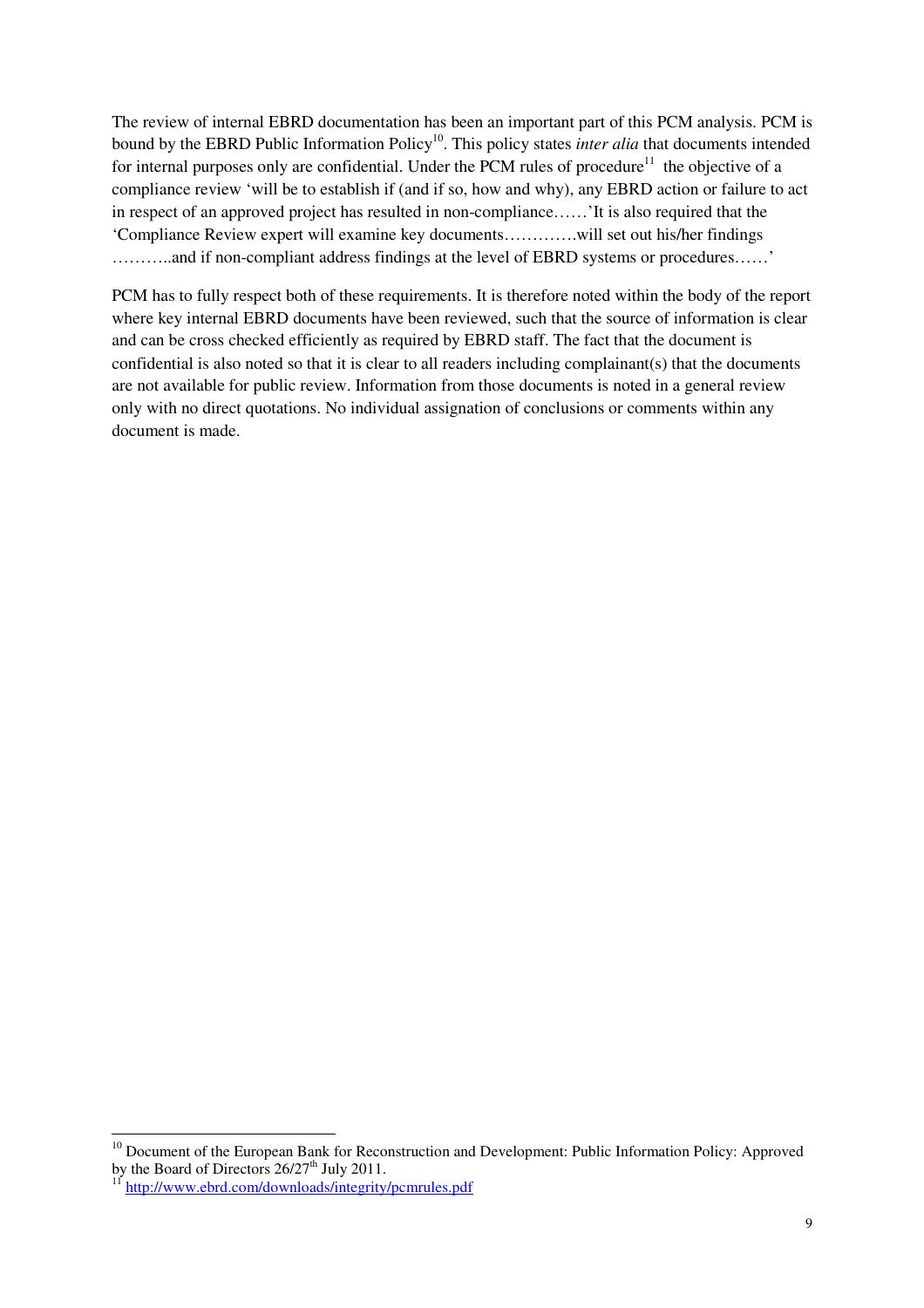**4. Complaint Elements 1 and 2 relating to Biodiversity: (i) Whether impacts on the Paravani River ecosystems were adequately assessed; (ii) Whether the impact of the transmission lines on migratory birds had been adequately addressed** 

## **4.1 The Complaint**

l

Element 1: The complaint observes that 10% of the annual average flow (AAF) will be left in the Paravani River downstream of the HPP intake, to preserve a minimum sanitary flow. Subsequent to the release of the project ESIA, it was established that this flow had been based on the 'Tennant' method widely used in the USA and in other jurisdictions, and accepted by the Georgian Authorities for the purposes of this (and potentially other) HPP developments<sup>12</sup>. This methodology enables a minimum % of the AAF to be set without onsite data collection. The complaint also observes that Tennant states that flows of 30% AAF are required to generally maintain width, depth and velocity in streams and that the 10% AAF is described as 'fair or degrading' within the methodology. Through further analysis and reference to other research<sup>13</sup>, the complaint concludes that the methodology should not have been applied without due consideration of local conditions of flow variation, river morphology and habitats. The complaint alleges that this is inconsistent with the requirements of the EBRD Environmental and Social Policy<sup>14</sup> and associated EU Environmental Requirements<sup>15</sup>.

Element 2: The complaint also observes that the project transmission lines are located on the African-Eurasian migratory water-bird flyway. It asserts that the species concerned, which migrate from their nesting sites to wintering areas across Georgian territory are sensitive to accidents on linear structures, and further alleges that promised evaluation reports on this issue have not been disclosed to the public, but that construction work has commenced. It claims that this is in violation of the EBRD Performance Requirements under the Environmental and Social Policy.

### **4.2 EBRD Policy and Procedural Requirements**

The EBRD ESP addresses these issues in a number of ways, through more general policy commitments and through specific technical requirements within its performance requirements, particularly Performance Requirement 6: Biodiversity Conservation and Sustainable Management of Living Resources<sup>16</sup>.

Paragraph 2 of PR6 sets out the relevance of EU legislation: 'The Bank is guided by and supports the implementation of applicable international law and conventions and relevant EU directives'.

Paragraph 6 specifies the nature of the biodiversity assessment to be undertaken: 'Through the environmental and appraisal process, the client will identify and characterise the potential impacts on

http://www.warnerenr.colostate.edu/~srf/students/thesis/CSU\_MS\_thesis\_s2006-jennifer\_mann.pdf et al  $\frac{14}{14}$  Environmental and Social Policy, European Bank for Reconstruction and Development, May 2008 http://www.ebrd.com/downloads/research/policies/2008policy.pdf<br>
<sup>15</sup> The search in the contract of the contract of the contract of the contract of the contract of the contract of

<sup>&</sup>lt;sup>12</sup> Tennant, D. L. 1976. 'Instream flow regimens for fish, wildlife, recreation, and related environmental resources', in Orsborn, J. F. and Allman, C. H. (Eds), *Proceedings of the Symposium and Speciality Conference on Instream Flow Needs II*. American Fisheries Society, Bethesda, Maryland. pp. 359–373.

<sup>&</sup>lt;sup>13</sup> The complaint references a number of studies including: Evaluation study of the Tennant method for higher gradient streams in the national forest system lands in the western US.

The applicability of EU Directives is addressed comprehensively later in the report.

<sup>&</sup>lt;sup>16</sup> Environmental and Social Policy, European Bank for Reconstruction and Development, May 2008, P44-49; Performance Requirement 6: Biodiversity Conservation and Sustainable Management of Living Resources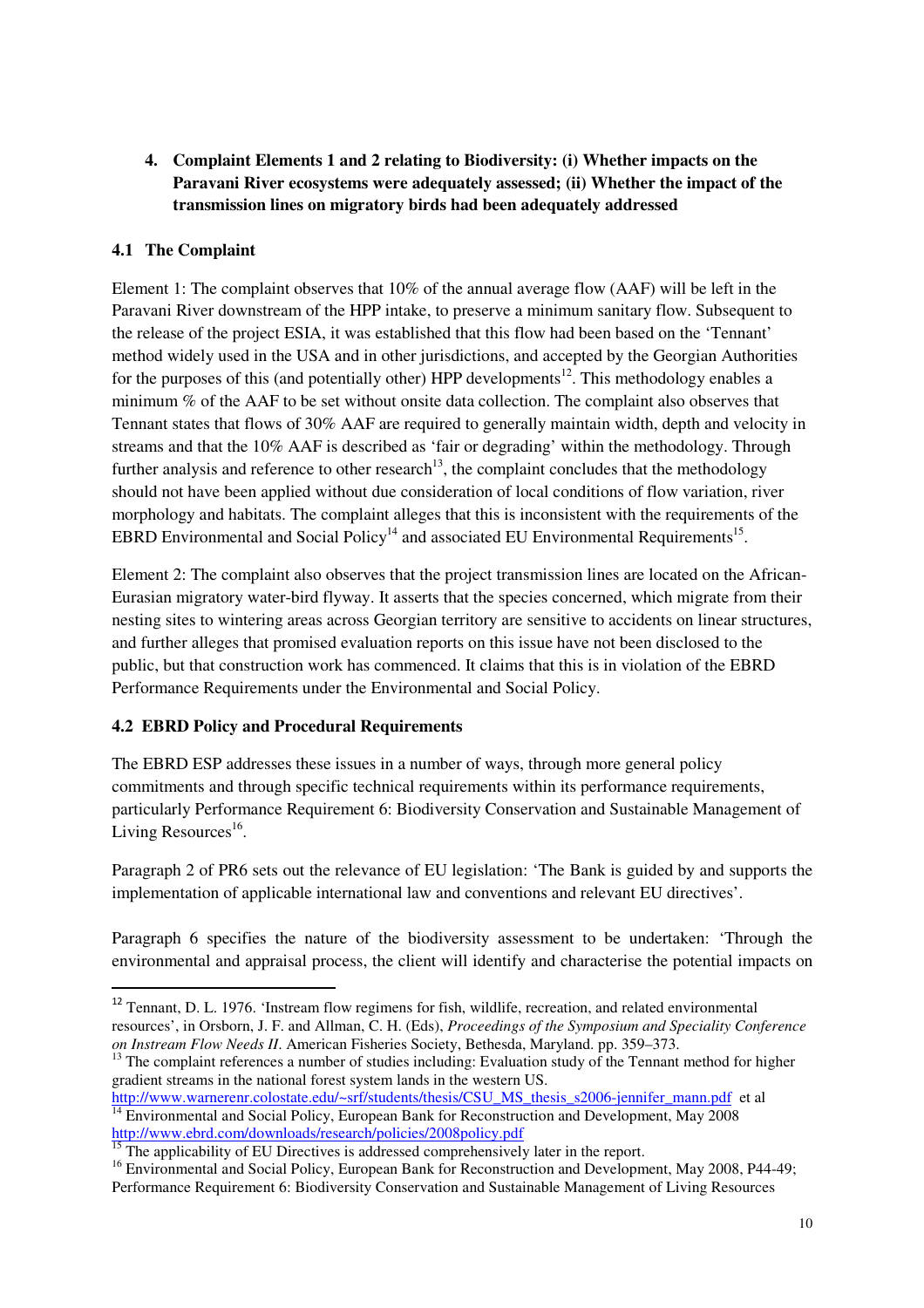biodiversity likely to be caused by the project. The extent of due diligence should be sufficient to fully characterise the risks and impacts, consistent with a precautionary approach and reflecting the concerns of relevant stakeholders. In planning and implementing impact assessments where biodiversity issues are a key focus, clients should refer to best practice guidelines on integrating biodiversity into impact assessments'.

Paragraph 8 specifies the measures which EBRD clients will be required to undertake: **'**The client will need to identify measures to avoid, minimise or mitigate potentially adverse impacts and, where appropriate and as a last resort, propose compensatory measures, such as biodiversity offsets, to achieve no net loss or a net gain of the affected biodiversity'.

Certain elements of the over-arching EBRD Environmental and Social Policy are also of particular relevance (both to this and other elements of the complaint): Section B, Paragraph 8 establishes the precautionary principle with respect to biodiversity conservation: 'The EBRD supports a precautionary approach to the conservation , management and sustainable use of natural biodiversity resources (such as wildlife, fisheries and forest products) and will seek to ensure that its operations include measures to safeguard critical habitats and, where feasible, enhance natural habitats and the biodiversity they support'

Section C, Paragraph 14 establishes the principle that environmental or social issues are relevant to the decision whether an activity should be financed: 'All EBRD projects undergo environmental and social appraisal both to help the EBRD decide if an activity should be financed and, if so, the way in which environmental and social issues should be addressed in planning, financing and implementation.'

This principle and its interpretation is extremely important. In the opinion of the PCM expert, the EBRD board decision to approve an investment is pivotal in determining whether an 'activity should be financed'. It is the point at which 'permission' in principle is given by the Directors and it is a crucial milestone event which defines the timing of project information disclosure, which itself underpins the consultation process. Whilst conditions precedent to disbursement can assert environmental and social management requirements and the ESIA 'process' continues through the project life, the board decision is the moment at which the decision 'in principle' that the activity under appraisal is suitable for investment, is made. This implies that environmental and social issues must be adequately understood at that moment, to ensure that the decision can be made, in full confidence, that the Institutions policies will be complied with.

Other performance requirements provide further context. Performance Requirement 1: Environmental and Social Appraisal and Management<sup>17</sup>: Paragraph 5 establishes the importance and quality of the environmental and social baseline: "The appraisal process will be based on recent information, including an accurate description and delineation of the client's business or the project, and social and environmental baseline data at an appropriate level of detail."

Performance Requirement 3: Pollution Prevention and Abatement<sup>18</sup> whilst not broadly relevant to the technical substance of the complaint, does establish the relevance of EU legislative requirements, which are particularly raised by the complainant. Certain components are therefore addressed for

l

<sup>&</sup>lt;sup>17</sup> Environmental and Social Policy, European Bank for Reconstruction and Development, May 2008 P15-21; Performance Requirement 1: Environmental and Social Appraisal and Management

<sup>&</sup>lt;sup>18</sup> Environmental and Social Policy, European Bank for Reconstruction and Development, May 2008 P26-29; Performance Requirement 3: Pollution Prevention and Abatement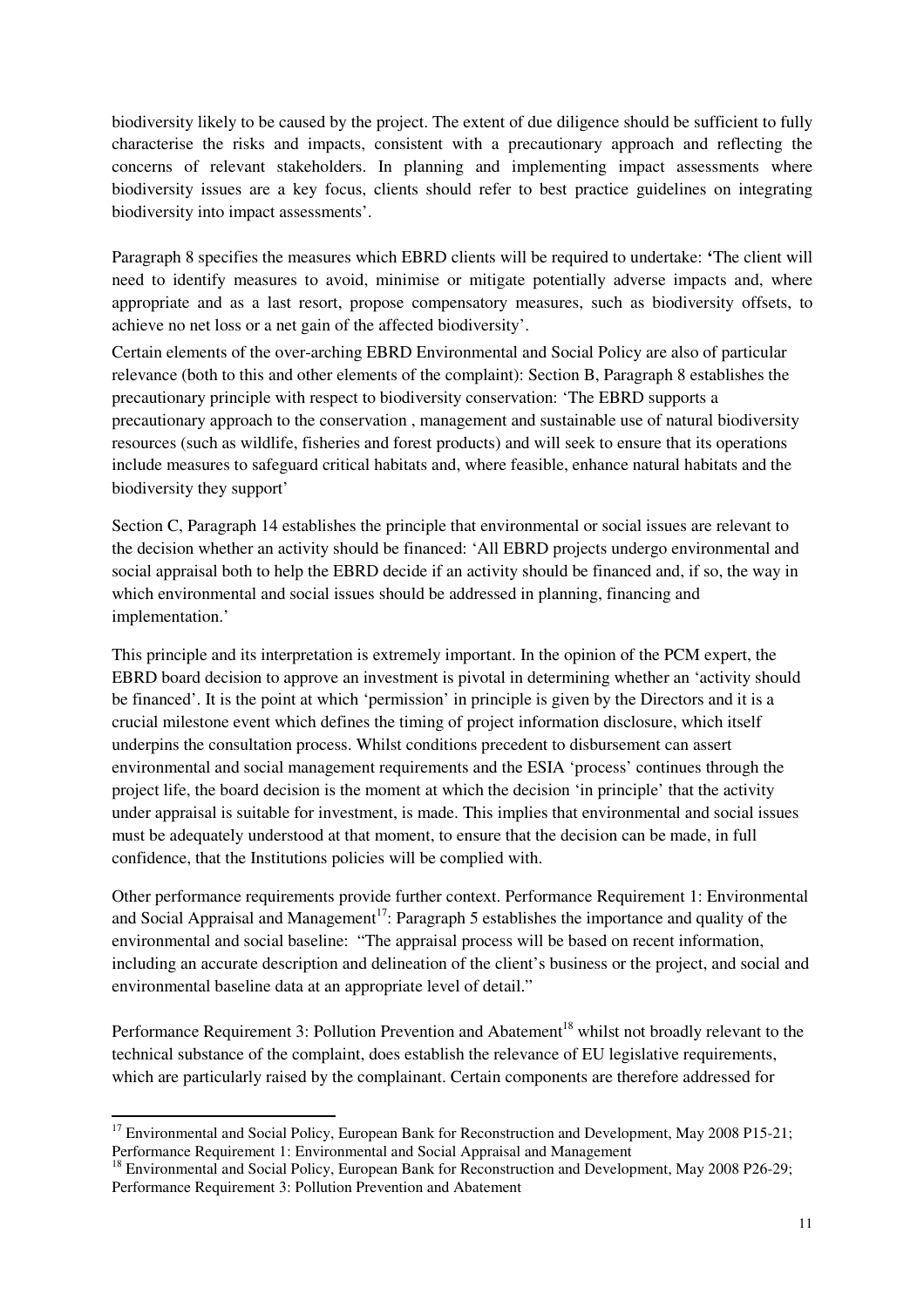completeness. Paragraph 3 provides substance on the precautionary principle '…..the EBRD is committed to supporting, through the activities if finances, the precautionary principle, the prevention principle, the principle that environmental damage should as a priority be rectified at source, and that the polluter pays principle'

Paragraphs 5 and 8 underline the relevance of EU and national law: Paragraph 5 states: 'Subject to Paragraph 6 (the ability to take into account cost and local conditions to meet the requirement to apply best available techniques under EU law) projects will be designed to comply with relevant EU requirements as well as applicable national law, and will be operated in accordance with these laws and requirements'. Paragraph 8 clarifies the relative hierarchy of requirements: **'**When host country regulations differ from the levels and measures presented in EU environmental requirements or requirements agreed pursuant to paragraph 7, projects will be expected to meet whichever is more stringent'.

Performance Requirement 10: Information Disclosure and Stakeholder Engagement<sup>19</sup> sets out the basis for disclosure and consultation on projects: specifically paragraph 17: **'**Projects classified as Category A could result in potentially significant and diverse adverse future environmental and/or social impacts that cannot be readily identified, assessed and mitigated and therefore require a formalised and participatory assessment process. Disclosure and consultation requirements are built into each stage of this process. Clients shall ensure meaningful dialogue with affected parties and facilitate their informed participation in the decision-making process, in accordance with paragraphs 12 to 16 above. Informed participation involves organised and iterative consultation, leading to the client's incorporating into their decision-making process the views of the affected parties on matters that affect them directly such as proposed mitigation measures, the sharing of development benefits and opportunities, and implementation issues".

#### **EU Directives**

l

The complaint alleges that EBRD did not meet its commitments under EU environmental requirements and specifically mentions the Water Framework Directive <sup>20</sup>(WFD) and the Convention on Biological Diversity<sup>21</sup> (CBD), it is therefore important to examine those commitments in the context of the Paravani project. Overall paragraph 3 of the ESP can be understood to provide that any relevant requirement contained in an instrument of EU environmental law will inform a corresponding requirement under the 2008 ESP.

The Water Framework Directive is not directly referenced in the EBRD 2008 Environmental and Social Policies, but the general commitment contained therein that '…the Bank is committed to promoting European Union (EU) environmental standards' would suffice to make it relevant. The WFD, however, does not prescribe very clear obligations or standards but creates a fairly loose and incremental regulatory framework (See Articles 1 and 4 of the WFD). Nevertheless, the obligation on Member States under Article 4(a) (1) to 'implement the necessary measures to prevent deterioration of the status of all bodies of surface water' (subject to some broad exceptions) may be understood to create a corresponding obligation on the Bank.

<sup>&</sup>lt;sup>19</sup> Environmental and Social Policy, European Bank for Reconstruction and Development, May 2008 P68-73; Performance Requirement 10: Information Disclosure and Stakeholder Engagement

<sup>&</sup>lt;sup>20</sup> European Union Directive 2000/60/EC Water Framework Directive

<sup>&</sup>lt;sup>21</sup> UN Convention on Biological Diversity, The EU became a signatory 1992-06-13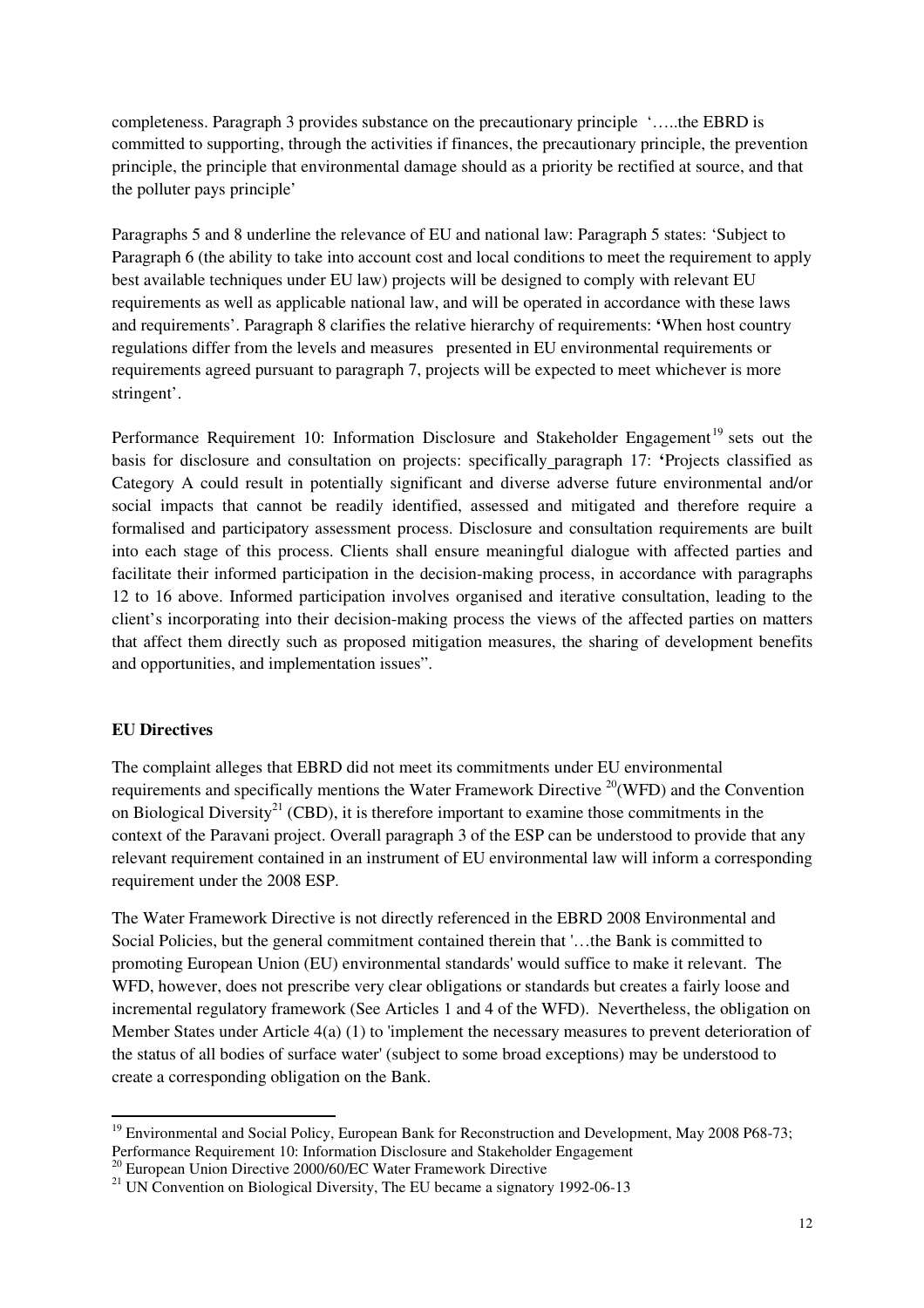The Convention on Biological Diversity (CBD) is expressly included as a source of guidance under PR 6.2, it sets down a range of measures to be taken by State parties regarding the conservation of biological diversity, including obligations to co-operate, to develop national strategies for the conservation and sustainable use of biological diversity, to engage in research and training and public education and awareness raising, and to adopt incentives for conservation and sustainable use of components of biological diversity. Article 14 requires States, *inter alia*, to: 'Introduce appropriate procedures requiring environmental impact assessment of its proposed projects that are likely to have significant adverse effects on biological diversity with a view to avoiding or minimizing such effects and, where appropriate, allow for public participation in such procedures'. In addition it applies to in situ conservation by means of the establishment of protected areas and the adoption of appropriate legislative frameworks.

The commitment to EU law is drawn broadly within the ESP and other key instruments of EU environmental law are the EIA Directive  $^{22}$ (and to a lesser extent the SEA Directive  $^{23}$ ) the Habitats Directive <sup>24</sup>(HD) and the Birds Directive <sup>25</sup>(BD). The Habitats Directive would be the most relevant with respect to broader biodiversity impacts, with Articles 12 and 13 relating to the protection of species of fauna and flora listed under the Directive (regardless of whether these species are located in a protected area). Where a protected area (Natura  $2000^{26}$  sites or sites containing specific species of Flora of Fauna listed under the Directive) is affected by a project then it would follow that the biodiversity assessment required under PR 6.6 ought to correspond closely to the "appropriate assessment" required under Article 6(3) of the Habitats Directive in terms of its thoroughness, conclusiveness and its significance for the board decision whether to invest. The Birds directive would also provide support for the need for a more detailed assessment through the underlying requirement for areas which may contain annexe 1 species, be wetlands of international significance (such as Ramsar  $^{27}$  sites) or if used by migratory species, to be protected.

To conclude, these EU commitments were written for implementation by member states and provide few explicit obligations which can be readily applied to the EBRD except where there is a potential impact upon a protected area or species of flora or fauna. Under other circumstances the spirit and intent of the directives should inform the application of PR6 of the ESP. In the case of Paravani, whilst there are biodiversity sensitivities (see section 4.6), there would not be direct impacts on a currently protected area and therefore the PCM is not suggesting that article 6 of the Habitats Directive would apply. PCM has therefore considered this aspect of the complaint within the terms of the ESP and the requirement for '…the protection and conservation of biodiversity in the context of projects in which it (EBRD) invests 'and establishing the precautionary principle' and has not applied any higher or different expectation based on the EU biodiversity requirements.

 $\overline{a}$ 

 $^{22}$  European Union Directive 85/337/EEC 1985 Environmental Impact Assessment

<sup>&</sup>lt;sup>23</sup> European Union Directive 2001/42/EC Strategic Environmental Assessment

<sup>&</sup>lt;sup>24</sup> European Union Directive 92/43/EEC Conservation of natural habitats and of wild fauna and flora

<sup>&</sup>lt;sup>25</sup> European Union Directive 2009/147/EC Conservation of wild birds (codified version of Directive 79/409/EEC as amended)

<sup>&</sup>lt;sup>26</sup> The Natura 2000 network is the EU contribution to the "**Emerald network**" of Areas of Special Conservation Interest (ASCIs) set up under the Bern Convention on the conservation of European wildlife and natural habitats. It includes Special Protection Areas (SPAs) established under the Birds Directive or Special Areas of Conservation (SACs) established under the Habitats Directive,

 $27$  Ramsar Convention: The Convention on Wetlands of International Importance, especially as Waterfowl Habitat, 1971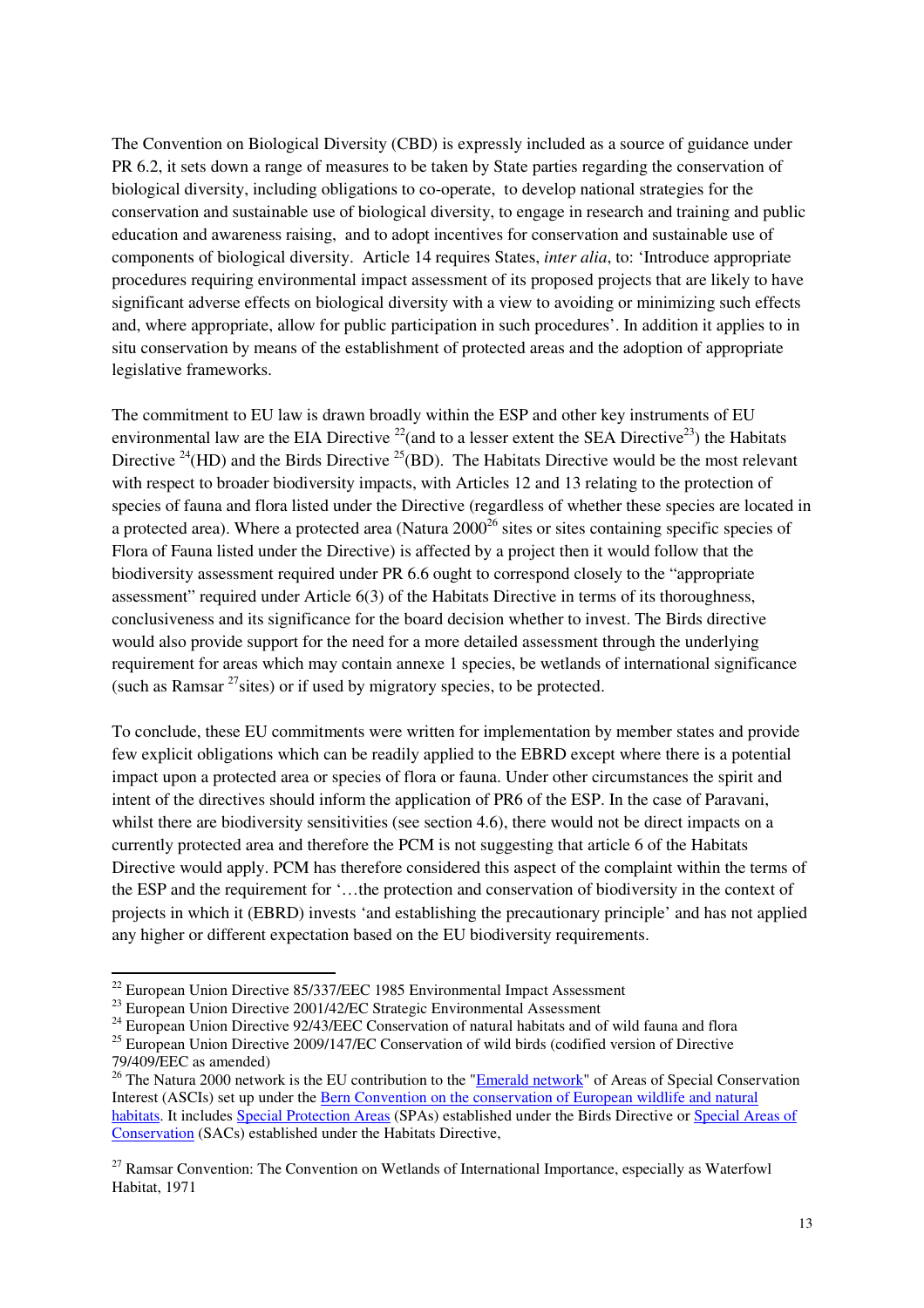A further linkage to EU requirements in the ESP is made in the requirements for Disclosure and Consultation on category A projects. PR10: Paragraph 18 requires that information disclosed must include a full ESIA report in accordance with the Banks requirements – which require consistency with the EIA Directive.

#### **4.3 EBRD Responses**

With respect to the issue of Biodiversity in the River Paravani, EBRD contend that the Tennant method has been utilised in more than 25 Countries and is a widely accepted methodology. It also observes that the flow regime at Paravani will actually result in 15-25% of AAF for more than 80% of the year. It also contends that they accept the need for local validation of the model parameters and that this is integrated into the Environmental and Social Action  $Plan^{28}$  (ESAP) and into the project legal agreements<sup>29</sup> ensuring that the project is structured to ensure that such validation occurs through the on-going monitoring and assessment of flow, habitat and aquatic biodiversity. The ESAP also requires that should there be a decline in downstream fish populations, then GUE must adapt its operations to mitigate or offset the losses - the process of 'adaptive management'. EBRD acknowledges that there was uncertainty over these issues in the ESIA.

With respect to the issue of Bird Migration EBRD responds that in its opinion the issue of transmission lines on birds was adequately addressed in the ESIA and the Non-technical Summary, concluding that impacts would be minor and localised and giving details on why that conclusion was reached. It also sets out further monitoring which will be undertaken by GUE in advance of transmission line construction and that the results will be disclosed, though no formal consultation is planned.

#### **4.4 The Project Documentation**

#### Paravani River

l

The Project documents produced in advance of project approval by EBRD do not address the issue in a comprehensive way due to the scarcity of baseline information. The ESIA Inception Report <sup>30</sup>dated September 2009 provides a comprehensive overview of the existing understanding of the environmental and social baseline, including the key habitat types of the region. It acknowledges that available information is relatively general in nature and does not been specifically applied to the area of influence of the project.

The Environmental and Social Impact Assessment<sup>31 32</sup>(ESIA) which is only available in Georgian, was disclosed in 2009. It seems to provide limited detail on the subject simply stating that 'the sanitary discharge amount (10% of AAF) will be enough for fauna dependent on the River Paravani and that the 'sanitary discharge left in the river will be enough for fish farm working'.

<sup>&</sup>lt;sup>28</sup> Environmental and Social Action Plan: Paravani Hydropower Project, Georgia Urban Energy Ltd/SRF Gamma, September 2009.

<sup>&</sup>lt;sup>29</sup> Environmental and Social Performance Annual Monitoring Report; Georgia Urban Energy for inclusion in Environmental Covenants in Common Terms Agreement, EBRD undated.

<sup>&</sup>lt;sup>30</sup> Inception Report, Paravani Hydropower Plant and Transmission line: Environmental and Social Impact Study GUE/SRF Gamma, September 2009.

<sup>&</sup>lt;sup>31</sup> Paravani Hydropower Plant: Environmental and Social Impact Assessment GUE/SRF 2009

<sup>&</sup>lt;sup>32</sup> Paravani Transmission Line: Environmental and Social Impact Assessment GUE/SRF 2009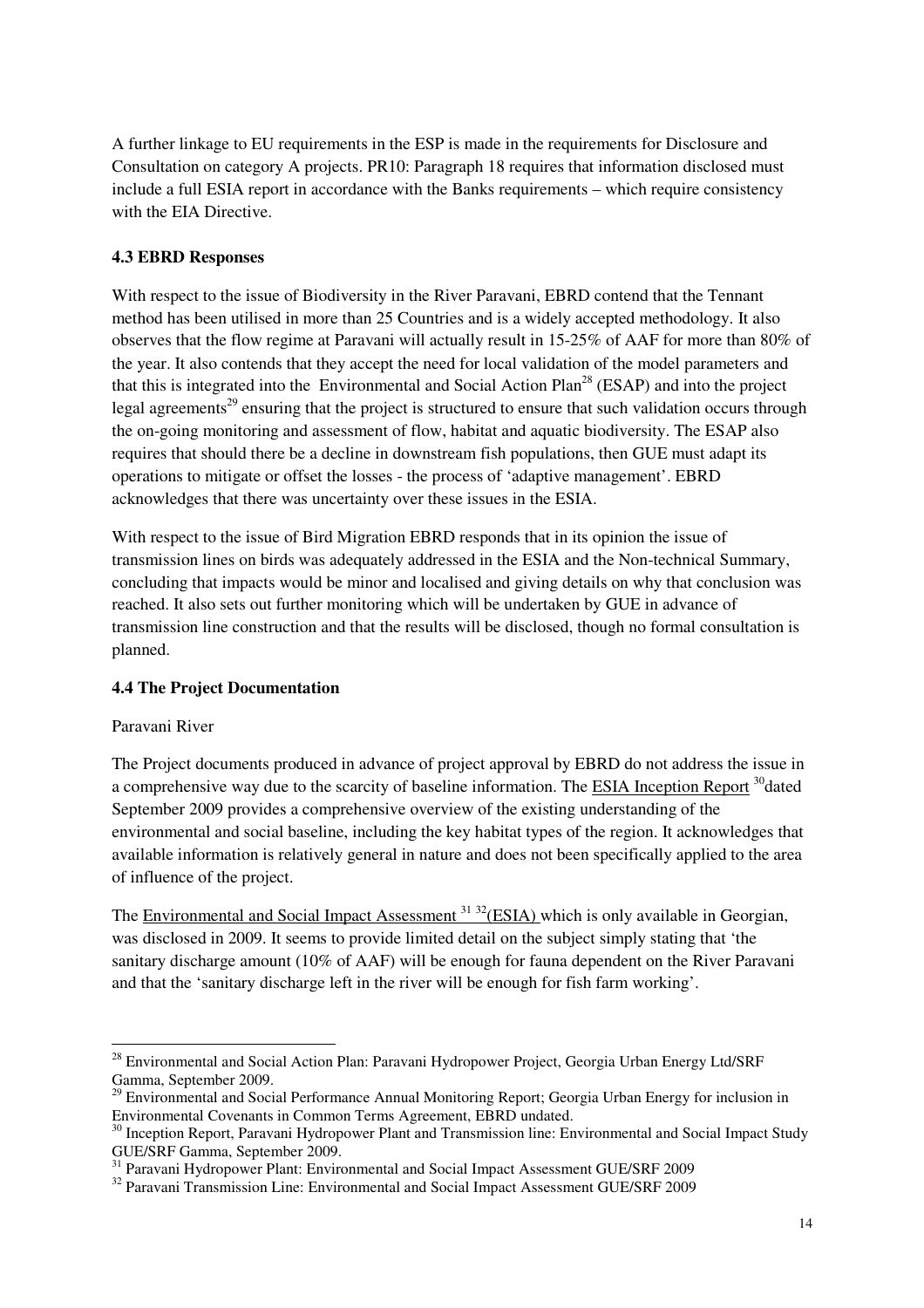The ESIA Non-Technical Summary<sup>33</sup> which is was disclosed in English after the ESIA itself (the document is dated/prepared February 2011) provides some detail on anticipated flow rates (natural, extracted, sanitary) in the Paravani River, however it provides little or no analysis of the longer term potential impact on downstream fish populations based on reduced flows. It does not indicate any likelihood of protected species within the River though other documents<sup>34</sup> do suggest the possibility of the presence in the River of *inter-alia* the Brown Trout (Salmo Trutta) which is a vulnerable/near threatened species according to IUCN and is on the Georgian red list. This would not in itself infer any degree of enhanced 'protection' to the area. EBRD acknowledges in its response to the complaint that uncertainties in flow rates and key mitigation measures were not adequately addressed in the ESIA and in the non-technical summary.

The Paravani Hydropower Project – Environmental and Social Impact Assessment – Environmental and Social Action Plan, dated September 2009 by SRF Gamma, does not mention any requirement for downstream biodiversity monitoring linked to a minimum 'sanitary flow' and indeed observes that 'no mitigation measures are envisaged' with respect to the Hydrological regime. EBRD advise that this document was not part of the loan agreement, but it does provide an indication of the level of understanding at the time of its production. These issues were however addressed in some detail in the form of the annual monitoring report prepared for the common terms agreement – see below.

A Gap Analysis<sup>35</sup> undertaken by consultants SRF Gamma, dated September 2009 to address any shortfalls in the ESIA relating to the requirements of EBRD, notes that 'environmental baselines will be developed primarily from existing literature sources………existing data will be supplemented by site specific observations where appropriate'

The first aquatic survey report - Paravani HPP Fish Baseline Survey Report<sup>36</sup> was issued in July 2012. This provides the first more detailed analysis of the ecological status of the River.

The purpose of that survey is identified in the report as:

l

'……….. to expand the understanding of the fish community within a segment of the river to provide a baseline information for subsequent monitoring of aquatic life after commissioning of the HPP. The main tasks under the assignment were:

- Identification/verification of availability of the main fish species in the project impact area;
- Identification/verification of the presence of any rare and protected species in the project impact zone;
- Identification of any sensitive habitats (such as spawning sites, fry and juvenile fish growth sites) within the section of interest– downstream the intake to the Mtkvari‐Paravani confluence;
- Identification of availability of ecologically sensitive habitats in the direct impact zone of the main project facilities;
- Identification of potential impact of the scheme on aquatic fauna.'

<sup>&</sup>lt;sup>33</sup> Paravani Hydropower Project : Environmental and Social Impact Assessment Report: Non-Technical Summary GUE/SRF February 2011

<sup>&</sup>lt;sup>34</sup> An early draft version of the (extended) ESIA Non-Technical Summary dated December 2010 was provided by EBRD to PCM. It contains reference to the Brown Trout being one of the main species available in the River. This reference is not present in the later disclosed version.

<sup>&</sup>lt;sup>35</sup> Paravani Hydropower Project; Environmental and Social Impact Assessment; Gap Analysis: GUE/SRF Gamma: September 2009.

<sup>36</sup> Paravani Hydropower Project; Fish Baseline Survey Report; GUE/SRF Gamma; July 2012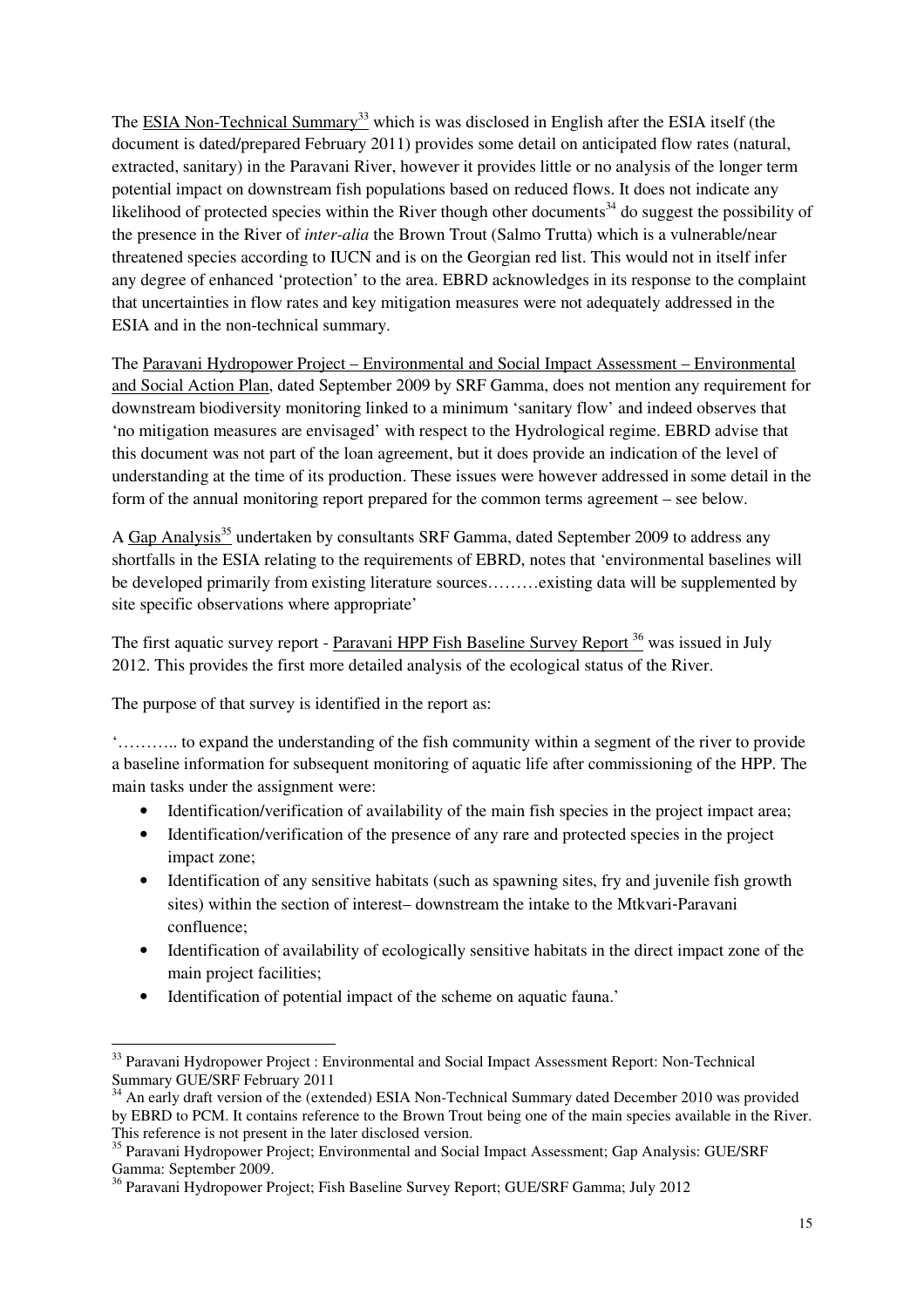The objectives of this survey are entirely consistent with the management approach adopted by GUE and the consultants (and required by EBRD) to establish the ecological baseline of the river as part of the environmental management plan, however it also indicates the limited understanding that existed at the time of the release of the ESIA.

The report confirms that the River ecology has been modified and degraded through upstream fish farming activity in the lakes of Javakheti and particularly the introduction of alien fish species such as Crucian Carp. It has also been affected by discharges from Towns and Villages located upstream. The fish index of biological integrity  $(FIBI)^{37}$  is rated at moderate to severe impairment at various points on the river. Field work to date has not found evidence of protected species within the lower reaches of the Paravani, though this is the first of the seasonal studies. It is important to note that habitats which have been modified by human activity and/or the introduction of alien species could still be regarded as 'critical habitat' where there is a concentration of a vulnerable species.

EBRD have stated that the by the time of Board decision their opinion based on creel <sup>38</sup>surveys and discussions with experts was that there would be no significant impacts on the biodiversity of the River Paravani and that this expert opinion was borne out by the subsequent surveys undertaken. None of this analysis appears in internal documents provided to PCM or in the project documentation disclosed in advance of the board decision.

#### Bird Migration

l

The Transmission line Environmental and Social Impact Assessment recognises the potential impact on migratory birds. It identifies the lakes of South Javakheti (including Lake Paravani) as important wetlands for migratory birds and mentions their potential as future Ramsar sites with associated future possibilities for a Ninotsminda National Park. PCM has noted that these are potential future developments and has not treated the area as currently protected for the purposes of this analysis.

The risk of mechanical collision or electric shock for migrating birds is evaluated as a 'small negative impact'. The ESIA further states that a 'small' impact may have an up to 20% impact on the regional baseline. It is assumed that this means that a 20% mortality rate amongst migrating birds would be regarded as small.

Translated<sup>39</sup> sections of the ESIA state:

*'*The risk of birds' collision with power transmission lines and / or electrical shock is to be mentioned during operation.

Birds Eurasia – Africa migration corridor passes through the region, where Javakheti lakes, in spring and autumn, provide temporary shelter and habitat not only for nesting birds, but also for flocks on distant travel.

<sup>&</sup>lt;sup>37</sup> An Index of Biological Integrity (IBI), also called an Index of Biotic Integrity, is a scientific tool used to identify and classify water pollution problems. An IBI associates anthropogenic influences on a water body with biological activity in the water body, and is formulated using data developed from biosurveys. First formulated by Dr. James Karr in 1981. Karr, James R. 1981. "Assessment of biotic integrity using fish communities." *Fisheries* 6:21–27

<sup>&</sup>lt;sup>38</sup> Catch assessment surveys undertaken to estimate the catches made by small scale or recreational fishermen, usually through a sampling program involving interviews and inspection of individual catches in the identified fishing and landing places.

 $39$  The wording of the translation has been left 'as translated' by the local translators, the English has not been corrected.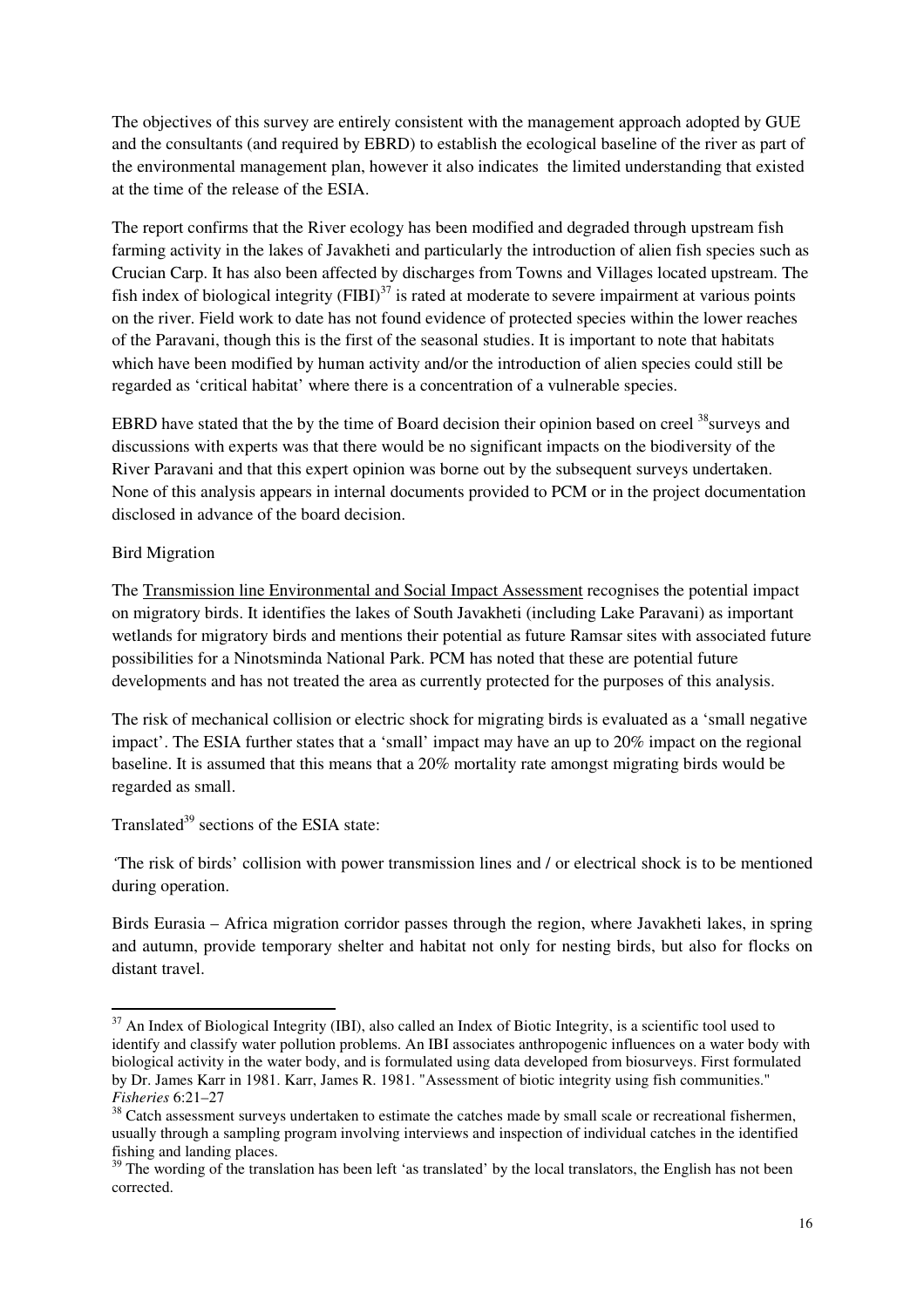As the PTL construction route corridor is in deep depression, it is much lower than the height assimilated by birds thus PTL impact on migrating birds and interference with their movement is excluded.

As for the birds inhabiting the lower area of the region, it is not excluded that the high voltage transmission line can become an obstacle for them. Collision with the wire is not excluded as well. However, the probability of collision is much decreased by the acoustic frequency issued by the high voltage transmission lines, which can be regarded as a warning signal for the birds. In the opinion of ornithologists (Prof. R. Zhordania, Special and applied ornithology, 2002) – "As in each of the natural areas, each of biotopes, there is the own sound environment, which affects the signal system of its inhabitants. This environment poses a certain obstacle to the signal issue-spread-perception; additionally loads the signal with the new information, which details various data variability (the nature of the vegetation, running water proximity, terrain of the area, the existence of counterresistance) and other important ecological characteristics in the situation. In case of "sounding" these factors have an impact on the sonic environment of the landscape and through this the bird's warning for overcoming the obstacles". Therefore, we consider that transmission line impact during bird migration will be minimal.'

The inference is that the acoustic emissions from the transmission line itself warn away birds. It goes on to say that ornithologists should be consulted in the event of high levels of bird injury.

The ESIA Non-Technical Summary states that the 'transmission line could potentially affect birds, which cold collide with towers or wires and could be killed or injured. Any impacts are expected to be minor and very local. The proposed line is located within a bird migration corridor, but the height of the transmission line will be significantly lower than the height of the migrant birds flight, so there should be limited or no impact. There should be no risk of electrocution for large birds because lines will be spaced far enough apart that birds cannot contact 2 lines. Walk overs and drive by inspections will be conducted several times during at least the first two years, including during migration seasons. If dead birds are detected along the line, the use of devices to drive them away (spinners etc.) will be considered'

### **4.5 EBRD Documentation**

l

EBRD Documents have been used to track the timeline, focus and veracity of the due diligence and decision making process for each element of the complaint, key documents and decision points only are mentioned here.

The 'Environmental and Social Summary – Concept Review' dated 15<sup>th</sup> October 2009 identifies the need for an Initial Environmental and Social Examination (IESE), due to a number of environmental and social issues including inter-alia, potential impacts to biodiversity and proximity to the Khertvisi-Vardia historic area which is included on the UNESCO tentative list of World Heritage Sites<sup>40</sup>. It also notes that after initial engagement with the Company in 2008 EBRD provided terms of reference for the preparation of an ESIA in accordance with EBRD requirements. The document specifically identifies the need for minimum biological flows and the need for assessment of ecological sensitivities in the Paravani River. Whilst mentioning potential impacts to biodiversity generically the document does not specifically mention impacts on migratory birds.

<sup>40</sup> http://whc.unesco.org/tentativelists/5236 Vardzia-Khertvisi; A large territory in the upper Mtkvari River basin stretching 18km from Khertvisi Medieval Residence to the 13<sup>th</sup> Century rock cut monastery at Vardzia.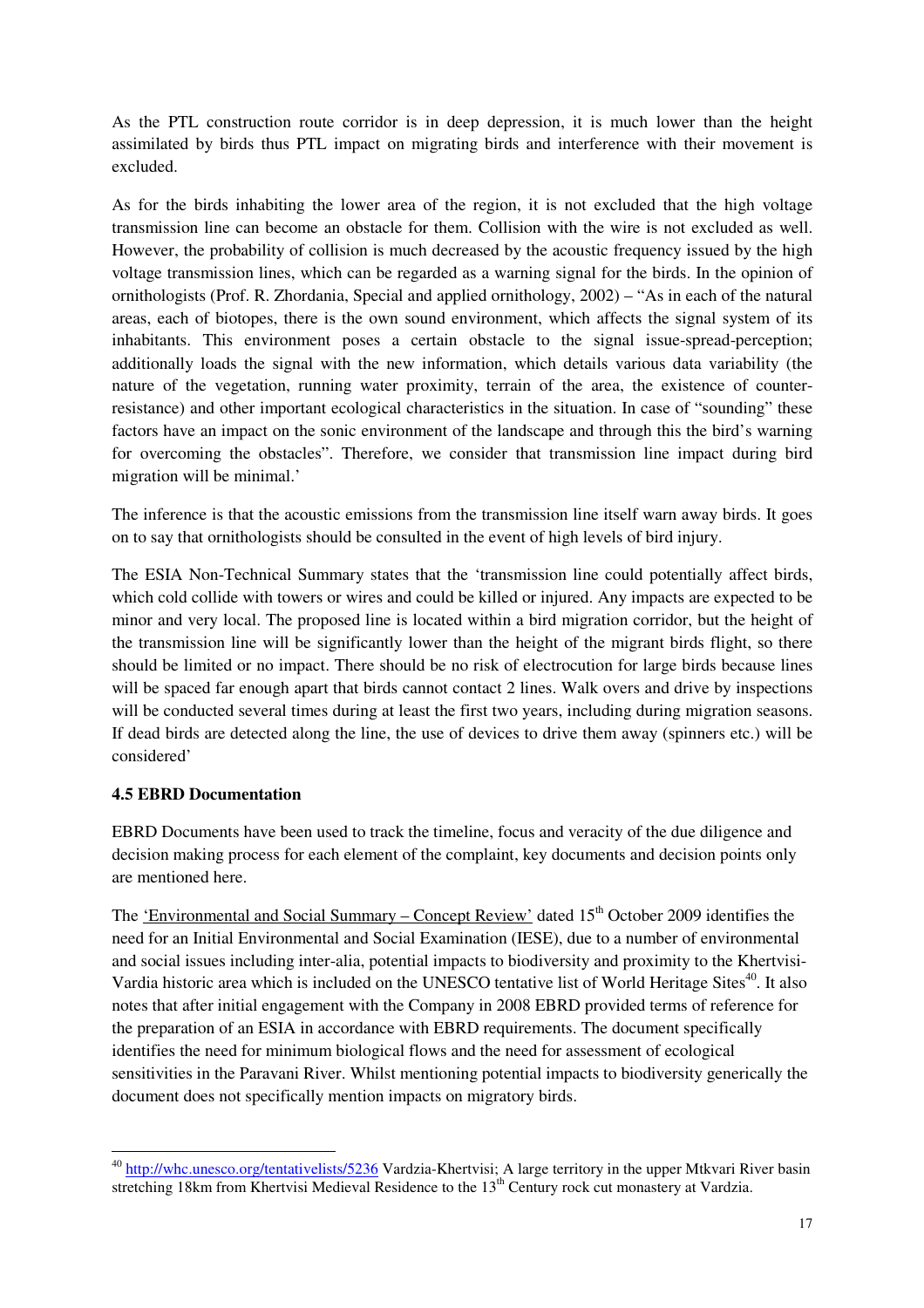A site visit was undertaken by EBRD staff in March 2010. They were accompanied by staff from the International Finance Corporation (IFC) who are co-financiers. As well as a visit to the project location and environs, meetings were held with relevant officials relating to the important potential cultural heritage impacts of the project (which do not form part of this complaint). At this stage it is understood that EBRD undertook its categorisation and risk rating for the project. It is also understood (ref: e mail communication from EBRD officers) that the output from the visit was a joint Environmental and Social Review Document<sup>4142</sup>with IFC. No independent EBRD document was produced. The document provides the rationale for an 'A' categorisation based on the projects location within a proposed UNESCO World Heritage site subject to the views of the Georgian Cultural Heritage Agency. In the absence of concerns about cultural heritage, the project would be categorised 'B'. With respect to the Paravani River, the document mentions as a subsidiary issue that additional work is required to update the ESIA non-technical summary to reflect basic flow requirement calculations to ensure that sufficient water remains in the River.

The document also notes that a generic description of transmission line impacts will be required for the non-technical summary, but nothing more specific relating to migratory birds.

Following a site visit an internal report December 2010 (EBRD Internal Confidential Document) was issued. The report has been reviewed and its precise contents are confidential. For the purposes of this analysis it is important to note that it reflects concerns regarding the lack of consistency between EBRD and Georgian requirements following the submission of a TOR for the ESIA (for the transmission line – the HPP ESIA having been completed in 2009) which might result in the ESIA which would be disclosed being incomplete from the perspective of EBRD requirements.

More precisely it concludes that the additional requirements of the IFI's in areas such as stakeholder engagement and livelihoods restoration would not be prepared in advance of disclosure of the ESIA under Georgian law and would not therefore have been reviewed by the funders. Specific concerns were also raised about the transmission line ESIA with significant information not available until after the disclosure of the document.

EBRD advise that substantial further work was undertaken after this to address the concerns prior to ESIA disclosure.

The 'Environmental and Social Summary – Final Review' dated  $17<sup>th</sup>$  March 2011 (EBRD) Confidential Internal Document) confirms (the previous) categorisation of the project as 'A' in 2008, though this categorisation is not mentioned in the earlier concept review document. EBRD have further confirmed to PCM that the HPP project in isolation would have been categorised 'B' but the addition of the Transmission line component was material in the 'A' categorisation. This may be the case – but the overall project was categorised as 'A' which defines the EBRD requirements under the ESP and sets the standard by which the appraisal is assessed. By the time of the final review, the ESIA for the Transmission Lines had also been disclosed and the gap analysis to address shortfalls in the ESIA, prepared to Georgian National requirements, against the requirements of the International Financial Institutions (IFI's), involved - EBRD and IFC, had been completed. From a biodiversity perspective the document notes that monitoring will be undertaken downstream to assess ecosystem

l

<sup>41</sup> Environmental and Social Review Document: Paravani: International Finance Corporation: March 2010 (IFC/EBRD Internal Document)

 $42$  PCM would not have made reference to an EBRD co-financier or to their project documentation, except that this document is identified by EBRD as a joint document forming part of its own due diligence process.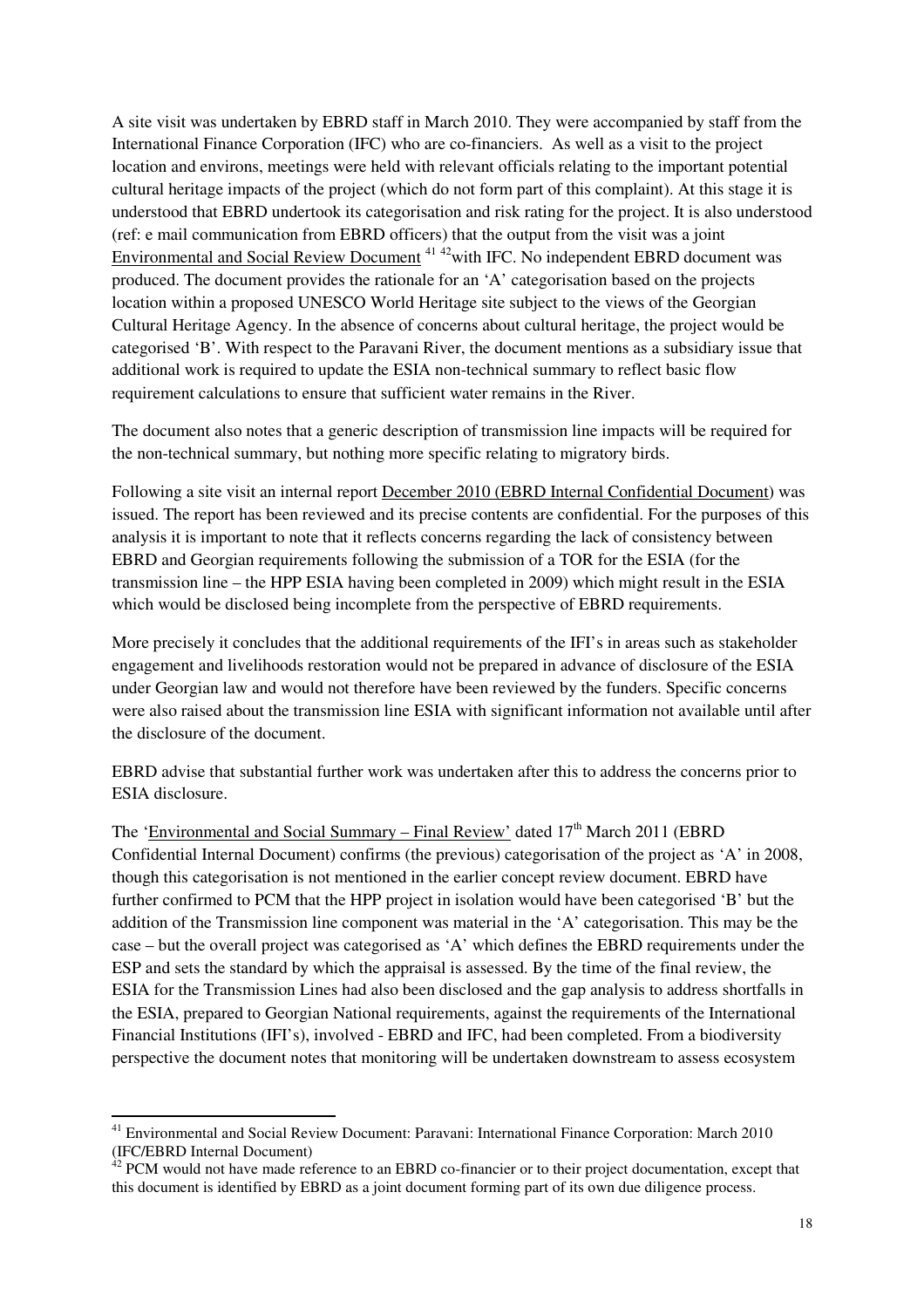impacts as part of the ESAP and confirms that the transmission line will be monitored periodically for bird mortality, with measures required to divert birds if excess mortality is experienced.

The Environmental and Social Performance Annual Monitoring Report for Georgia Urban Enerji Ltd (EBRD Internal Confidential Document - undated) prepared for insertion in the environmental covenants of the common terms agreement requires the preparation and implementation of a multitaxa aquatic monitoring programme to measure changes in Fish, other aquatic life and water quality in the Paravani River prior to plant commissioning with appropriate reporting and the development of a recovery plan in the event of population decline or decrease in ecosystem health. It also requires the monitoring of bird mortality along the transmission line corridor for the first 2 years of operation during the spring and fall migration seasons. In the case of excessive mortality (it is not specified what would constitute excessive mortality) there is a requirement to develop and implement a bird protection plan.

The Project Summary Document<sup>43</sup> for Paravani Hydro Power Plant disclosed by EBRD on 23<sup>rd</sup> December 2010 notes that the primary potential impacts of the HPP include reduced stream flow in the Paravani River between the intake and the confluence with the Mktvari River (with up to 90% reduction of annual average flows) and associated effects on aquatic habitat and biodiversity. It comments that these flows will be re-evaluated during operations.

### **4.6 Observations and Conclusions**

l

In the context of the Paravani HPP project and its impact on biodiversity, the analysis of whether EBRD met its own policy framework (particularly the requirements of PR6), there a number of key issues. Firstly did the approach adopted by the EBRD and its client constitute a 'precautionary approach to the conservation…….of natural biodiversity resources' …..?more specifically was 'due diligence' ……sufficient to fully characterise the risks and impacts, consistent with a precautionary approach' and was 'best practice' adopted in 'integrating biodiversity into impact assessments'.

Secondly, was the appraisal process which underpinned that approach '…..based on recent information, including an accurate description and delineation of the ……..environmental baseline data at an appropriate level of detail.'? And …..

'appropriate to the nature and scale of the project, and commensurate with the level of its (potential) environmental and social risks and impacts'.

Finally was the timing of the biodiversity assessment such that …..'disclosure and consultation requirements are built into each stage of this process……..' and '……meaningful dialogue with affected parties'…..which can…' facilitate their informed participation in the decision-making process' is possible. Additionally was the timing appropriate relative to the establishment of project design parameters and the EBRD investment decision?

<sup>&</sup>lt;sup>43</sup> Paravani HPP and Paravani HPP Equity, Project Summary Documents: EBRD Project Numbers 38940 and 42249 First Disclosed 23rd December 2010 as amended.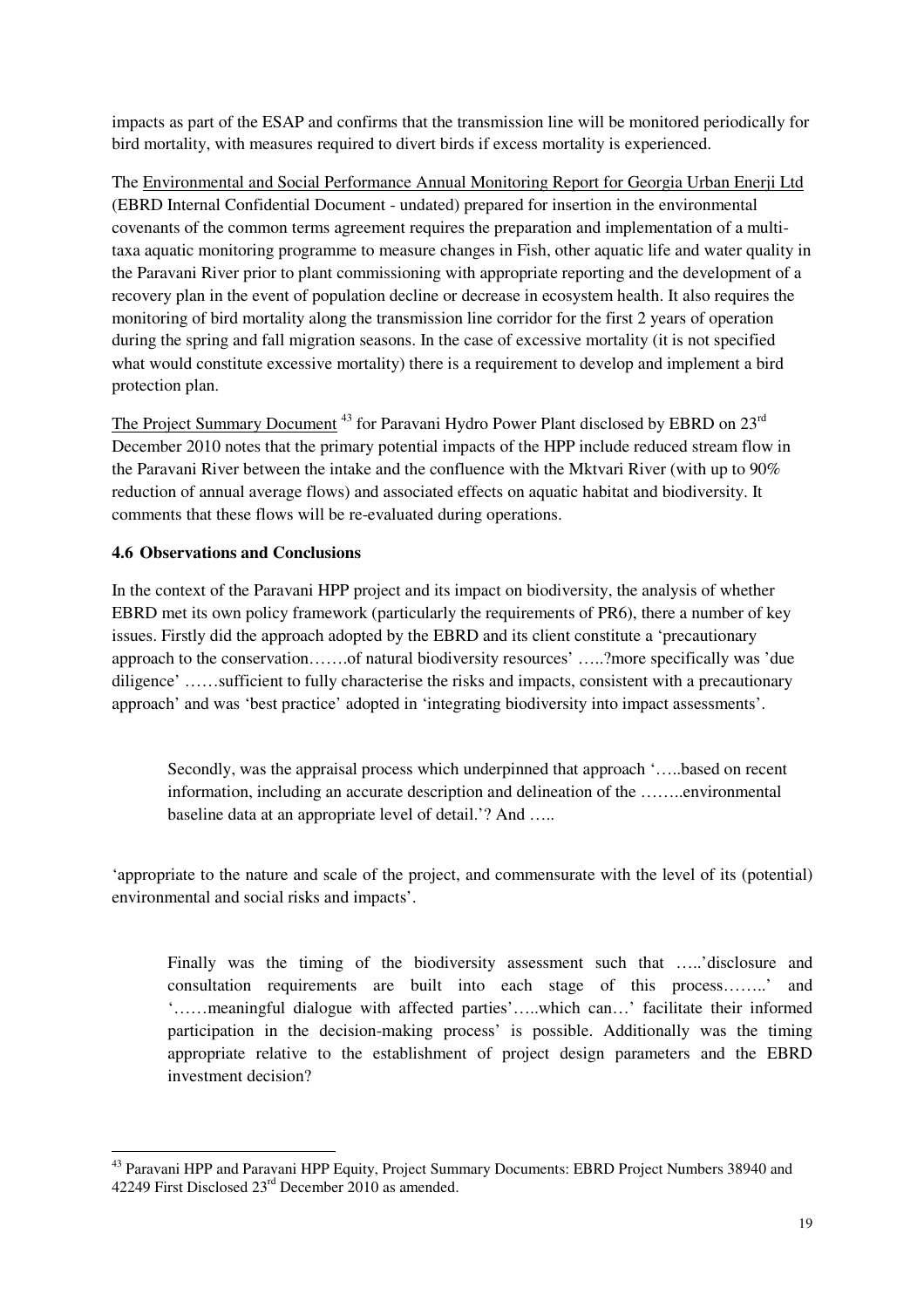The analysis of these issues is based on in-country discussions with GUE and SRF Gamma, discussions and responses of EBRD staff and analysis of the documentation.

#### Biodiversity in the Paravani River

Substantive studies on river flow, water quality, etc. have continued since the release of the ESIA and non-technical summary, such that issues identified within those documents and the ESAP can be addressed. Full year flow monitoring has now been completed and the results were provided to PCM<sup>44</sup>. The work being undertaken is of a high quality and the intention of the Company and its consultants to address the issues raised (in this and other elements of the complaint) satisfactorily is not doubted. That does not however relieve EBRD of the responsibility to meet its own policy requirements and it is clear from the internal documentation referenced above that there were significant concerns voiced by EBRD staff that the Georgian ESIA was incomplete from EBRD's perspective and that significant additional information would be required for the disclosure of the Non-Technical Summary, the result being that this information would not be part of the consultation process in advance of the decision 'in-principle' to invest. EBRD staff advise that by the time of disclosure they believe that the Non-Technical Summary was substantially improved.

The discussion of the Tennant methodology is prominent within the complaint. GUE/SRF Gamma advised that there is no specific standard within Georgia (though the Tennant methodology is accepted and is being utilised) and that the development of a 'sanitary flow rate' acceptable to the relevant Government authorities was important. Based on their research they advise that a rate set at 10% of AAF is normal for HPP operations. Alternative models such as Lancer (10% Austria) or Jager (15% Austria) or Cemagraph (2.5-10% France) it is argued use consistent levels of % AAF to the Tennant (Montana) model. It would be easy to spend a great deal of time addressing the technicalities of the relative models, however it is not the view of the PCM expert that it is the role of this compliance review to assess in detail the relative merits of a range of such numerical models. The use of a basic flow model in ascertaining the approximate volume of water available, such that the viability of the project can be determined is essential and therefore entirely legitimate. The question is – was the Tennant methodology appropriate to use at Paravani and was it professionally applied to the circumstances of the project such that EBRD could approve their investment, at the time it was approved, with an appropriate degree of confidence that its policies had been met? Indeed the complaint does not per-se specifically contest the use of the model but asserts that it was not adapted to local circumstances and that an inappropriate flow regime (fair or degrading) was selected.

The assessment of the ecological status of the Paravani River through an appropriate field baseline monitoring programme was not undertaken as part of the ESIA at the time of its disclosure, it was included in the ESAP to be completed after financial approval. However it is clear that the significant seasonal variations in flow at Paravani allied to the morphology of the River would require a substantive localised assessment. This is acknowledged in the ESAP and in the subsequent Fish Baseline Survey Report commissioned by GUE. The absence of an appropriate biodiversity baseline assessment for the river would likely have been apparent from review of early drafts of the ESIA which based on the timeline, would have been available in 2009, but these were only produced in Georgian and EBRD was not able to review the ESIA document.

In discussions with GUE consultants and with EBRD the point was made that a baseline field monitoring programme for the ESIA was not a requirement under Georgian law and that the timeline

l

<sup>44</sup> Paravani HPP Project: Fish Baseline Survey Report: July 2012 GUE/SRF Gamma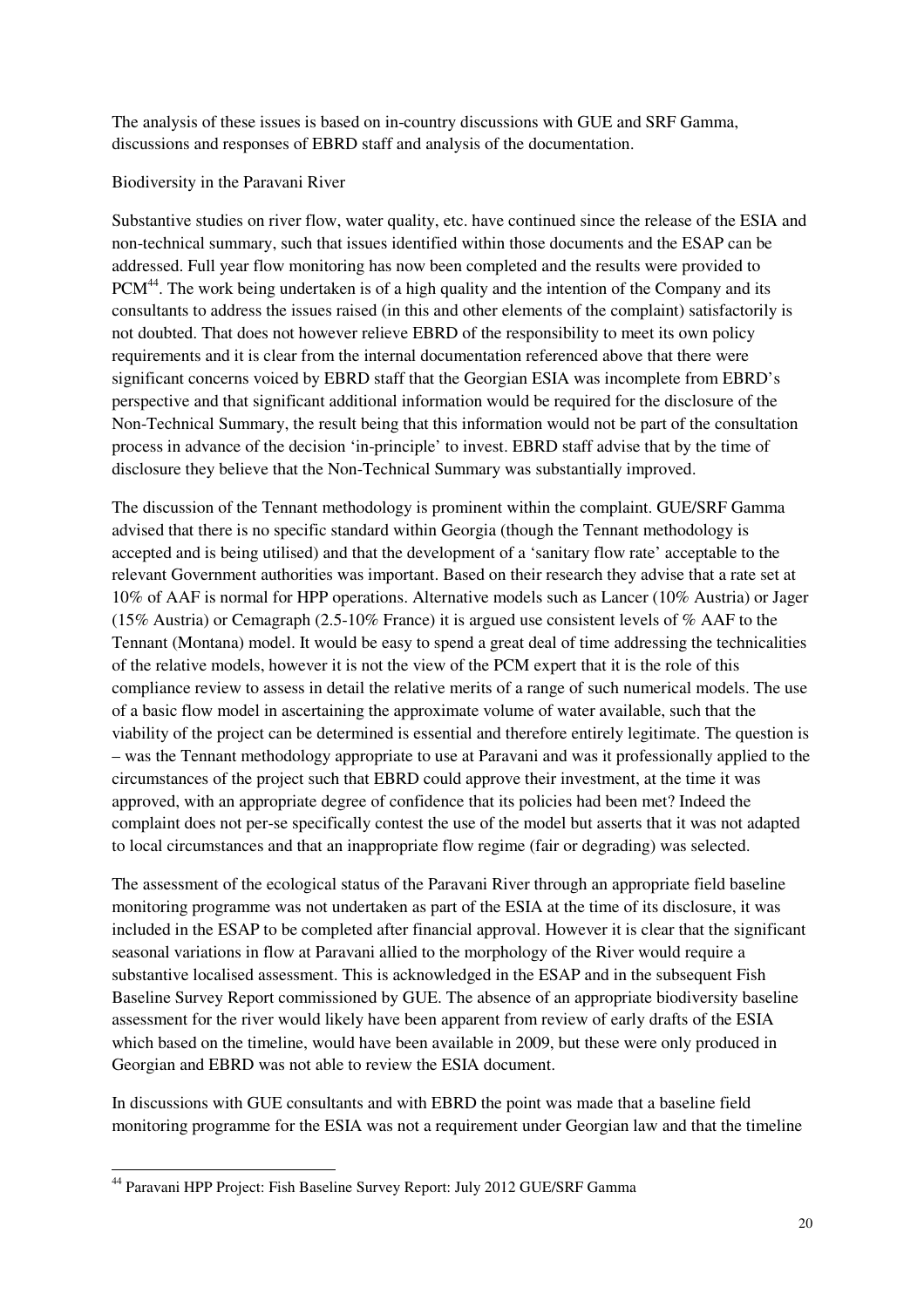for the ESIA production for permitting purposes prevented it being undertaken as part of the original ESIA. It follows therefore that the Tennant methodology and assumptions were adopted for plant design purposes without any detailed understanding of the ecology of the Paravani River and the likely impacts upon it, and such analysis was postponed until after investment decisions were made. The need for a more detailed understanding of the River ecology is not contested by EBRD, GUE or SRF Gamma or the complainant. The issue therefore entirely relates to the timing of that assessment.

It is acknowledged that Environmental and Social Due diligence and the resulting E&S management of a project transcends the project planning, development and implementation stages. The ESIA is essentially a process which includes the disclosed document, plus underlying studies and associated documents such as the Environmental and Social Action Plan and the Stakeholder Engagement Plan. To be adequately integrated into the management of the project Environmental and Social issues must be addressed across the lifetime of the project. When viewed from this perspective it is clear that EBRD and GUE have identified the issue of biodiversity within the Paravani River and have integrated its assessment and management into the development of the project. The issue is generally identified in EBRD environmental and social documentation - though it is not given prominence in the Environmental and Social summary prepared by IFC and EBRD after the IESE site visit in March 2010. The issue does gain prominence in EBRD's own disclosure documentation on the project. The final ESAP provides for a comprehensive monitoring programme and 'adaptive management' within the project in the event of deterioration in biodiversity values. Adaptive management as a concept and approach which involves a 'learning process' which is rooted in the project environmental and social management system is entirely legitimate, however this type of approach pre-disposes a 'risk averse approach' which explicitly accommodates uncertainty' <sup>45</sup>. Adaptive management does not therefore provide a license to assume that any impact can be managed after the event and it imposes an additional responsibility to ensure that any irreversible impacts are understood in advance and addressed on a risk-averse basis. It is difficult to see how the selection of a pre-determined %AAF without any substantiated ecological baseline is consistent with those parameters.

#### Bird Migration

 $\overline{a}$ 

Georgia is identified as a significant location for migratory waterfowl and as an endemic bird area by Birdlife International<sup>46</sup>. 11 Globally threatened species (1 critically endangered, 4 endangered and 6 vulnerable) have been identified in Georgia along with a further 14 near threatened species. The Africa-Eurasia flyway is acknowledged as crossing the project area and the lakes of South Javakheti are increasingly acknowledged as an important resource for waterfowl (Ramsar Site) providing an important intermediate zone between the humid Kolkheti region of western Georgia and the dry mountain ranges of Anatolia. This region includes the Mkhtvari and Paravani gorges. The western portion of the Paravani River and parts of the transmission line route north lie within the eastern boundary of the Meskheti<sup>47</sup> Important Bird Area (IBA) identified by Birdlife International as of great significance for Raptors and as a migration bottleneck for species which may stage in the area as well as migrating through the region. IBA's are identified as areas where there should be targets for action and possible legal protection which guarantees the integrity of such sites which are decisive in maintaining and conserving such birds. In addition at Zikilia the transmission line is less that 20km

<sup>45</sup> IFC Guidance Note 6: Biodiversity Conservation and Sustainable Management of Living Natural Resources http://www1.ifc.org/wps/wcm/connect/Topics\_Ext\_Content/IFC\_External\_Corporate\_Site/IFC+Sustainability/S ustainability+Framework/Sustainability+Framework+2012/Performance+Standards+and+Guidance+Notes+201 2/

<sup>&</sup>lt;sup>46</sup> Birdlife International(2013) Country Profile: Georgia http://www.birdlife.org/datazone/country/Georgia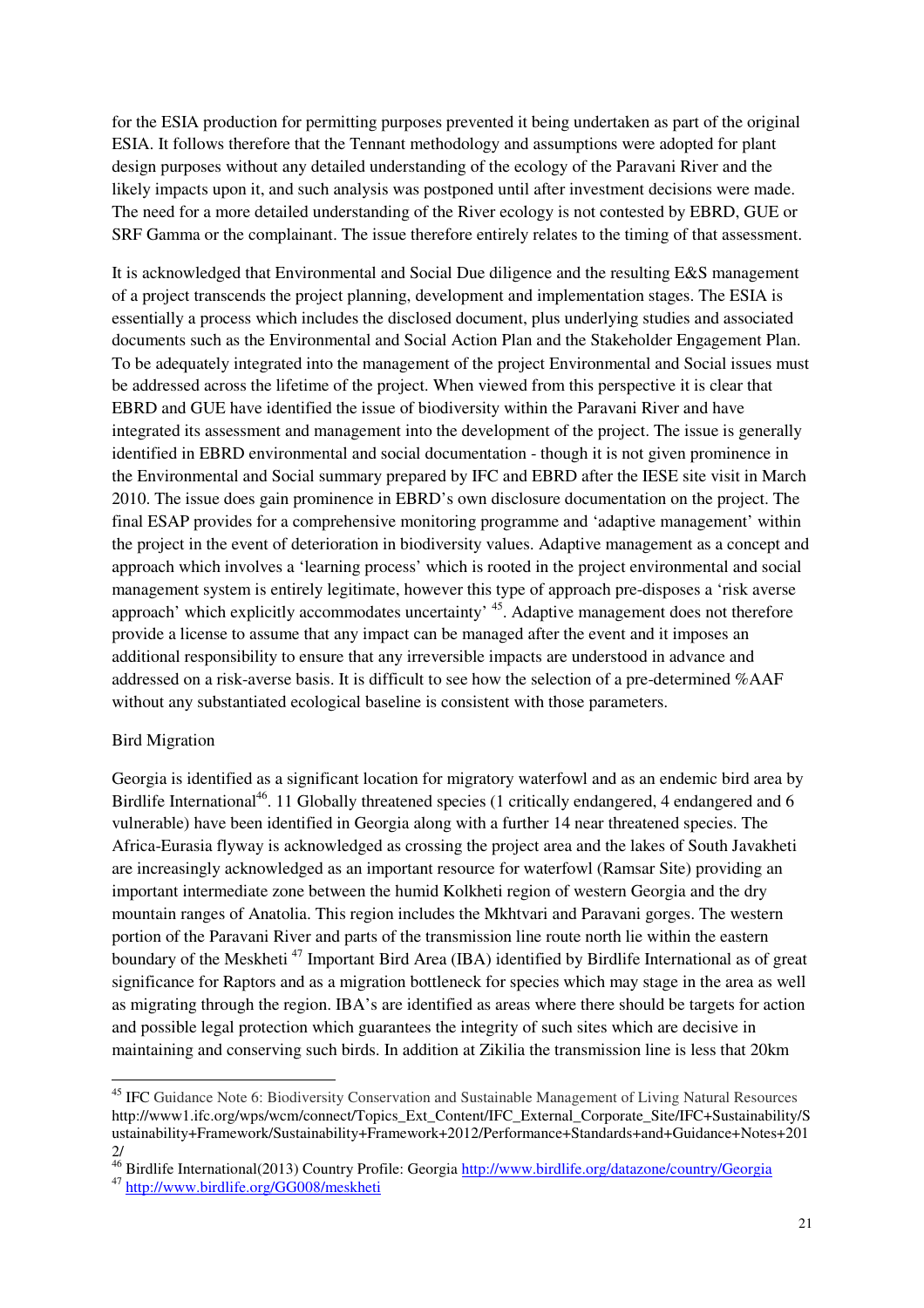away from the Borjomi-Kharagauli National Park. Whilst not formally protected currently, the area is clearly one of some sensitivity and this should have been reflected in the EBRD requirements for biodiversity assessment.

Whilst the ESIA acknowledges the potential impact of the transmission lines on migratory birds, the level of analysis of the importance of the potentially affected species and their regional/global significance is cursory. More detailed baseline monitoring of species present and their reliance on the resources could have been undertaken in advance of the EBRD Board decision and reference made to previous investigations and approaches (such as the Black Sea Transmission Project ESIA). Initial field observations could have been undertaken across a single migration season to draw some conclusions with respect to the significance of the precise project area, however in the absence of such work the ESIA and associated documentation do not provide enough information for EBRD to determine if the requirements of PR6 were being met. EBRD staff advise that their due diligence was based on other sources such as personal e mails and conversations with specialists. The consolidated output from these other sources is not however present within the documentation provided to PCM or is it represented in the disclosed documentation.

Analysis by GUE and its consultants is on-going and it is anticipated that the results of this analysis will be disclosed. Monitoring will be undertaken during the first 2 years of operation – and additional mitigation measures may be required as a result.

#### Relevant Approaches

It is acknowledged that the field baseline monitoring was not a requirement under Georgian law; however EBRD is not only required to act within the terms of host country requirements. Project documentation (ESS Concept Review) suggests that environmental and social inputs were being made to the project proponents as early as 2008, when a proposed ESIA TOR was provided. Appropriate design of the ESIA at that point would have provided time to undertake field baseline assessments in advance of preparation of the ESIA, or the Georgian ESIA could have been updated to integrate that information. It would certainly have been available well in advance of the ESIA Non-Technical summary which formed the basis for international disclosure and was not released until the end of 2010. Any assertion that there was insufficient time available to undertake the baseline ecological survey as part of the ESIA on the basis of the project critical path is therefore not credible. More likely and understandably in the current economic climate, there may have been reticence to incur the costs of such a study until financing from EBRD and IFC had been agreed, however it was EBRD's responsibility to ensure that the assessment undertaken met its own policy requirements. In addition, the fact that EBRD were unable to review the Georgian ESIA may have compounded the underlying problem: that the ESIA did not include an adequate assessment of the potential biodiversity impacts under EBRD requirements even though it met Georgian law.

Whether this is consistent with EBRD policy and procedure and with good practice becomes the overriding question. How much information should be available at the time of making an investment decision to meet the ES Policy requirement to '…….undergo environmental and social appraisal …to help the EBRD decide if an activity should be financed....' (ESP Section C, Paragraph 14)? This policy commitment clearly infers a requirement to understand the environmental and social issues in advance of a decision to proceed.

Whilst PCM has concluded that article 6 of the EU habitats directive should not be applied in this case, the absence of such a rationale within the EBRD documents is surprising as the project is clearly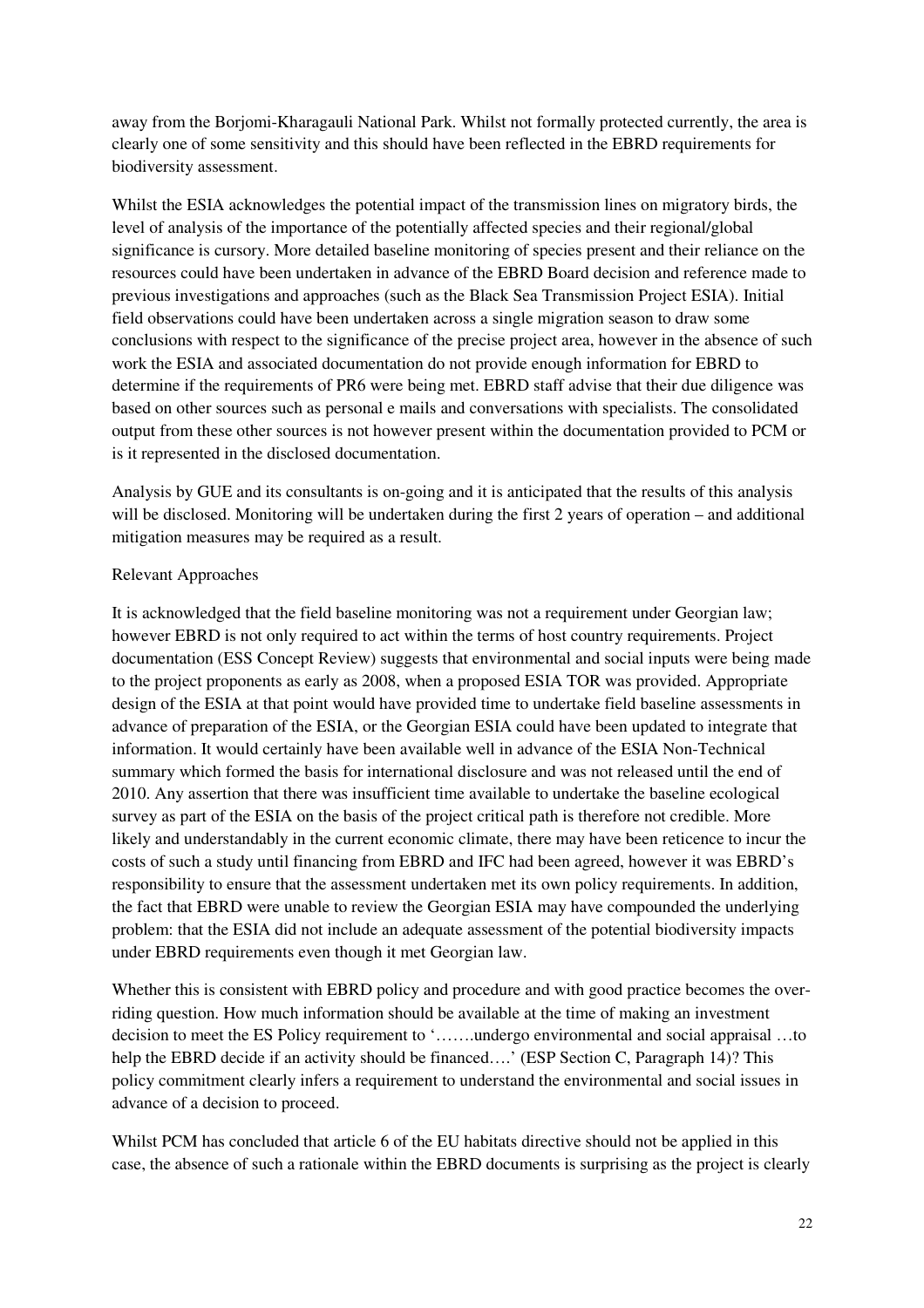located in an area of some sensitivity albeit that it is not directly in a currently protected area. It was important that EBRD make a considered judgement about the issue in determining the approach to be taken.

From the 'desk based' baseline information available, the possibility of protected species within the River (such as Brown Trout) was not entirely clear, though in isolation it is not suggested that this would anyway have triggered an immediate enhanced requirement for physical baseline investigation. With respect to birds, even a cursory analysis of available information points to the significance of the area (particularly the transmission line element of the project) with respect to bird species of importance and the potential for future legal protection. The presence of globally endangered species and the intersection of the site with an IBA should at the very least have alerted EBRD to consider the need for an adequate baseline assessment in advance of the decision in principle to invest.

The timing and adequacy of this assessment remains a matter of professional judgement. A number of factors will invariably be part of that judgement and constitute logical 'tests' which EBRD should apply:

How significant is the issue within the overall environmental and social impact of the project – is it one of the key issues which constitutes a substantive environmental or social risk (i.e. it may be irreversible or have diverse effects which are difficult to assess or mitigate etc. - and may have driven the 'A' categorisation of the project) and therefore is it an issue on which EBRD should be clear in advance of the in-principle decision to invest?

In the case of biodiversity - does the due diligence undertaken represent a 'precautionary' approach' to biodiversity impacts?

Or is it the case that the issue one which the ESIA process has identified can be mitigated and where the precise nature of that mitigation can be designed during the on-going development of the project and which does not influence the 'in-principle' decision to invest.

Such a test is entirely consistent with the commitment in PR1: Para 8 - 'The nature of due diligence studies undertaken will be commensurate with the risks and issues involved……..it will be adequate, accurate and objective evaluation and presentation of the issues…' From the EBRD perspective the 'purpose' envisaged by the requirement in PR1: Para 8 must include enabling EBRD to make a decision over its financing of the project.

In the case of Paravani HPP, the issue of impacts on the River downstream of the dam was acknowledged (by EBRD) as secondary only to possible impacts on Critical Cultural Heritage in importance. Once that issue had been resolved (through relocation of the transmission lines) it became the primary issue and was acknowledged as such by EBRD in its internal documents. It is also an issue which is always present within any dam development of any size or type, because there is always an impact on downstream flow volumes and characteristics. The baseline assessment of downstream biodiversity and the impact of the project should therefore be one of the first considerations in any ESIA TOR and flagged early in the process as one of the key risks.

It is also important that the outputs from such an analysis are fed back into the project design assumptions relating to flow diversion and power generation. Whilst EBRD correctly makes the point that for most of the year the downstream flow will be in the region of 15-25% AAF, it still does not know what the impact of that is likely to be on downstream fish populations. Also it is clear that at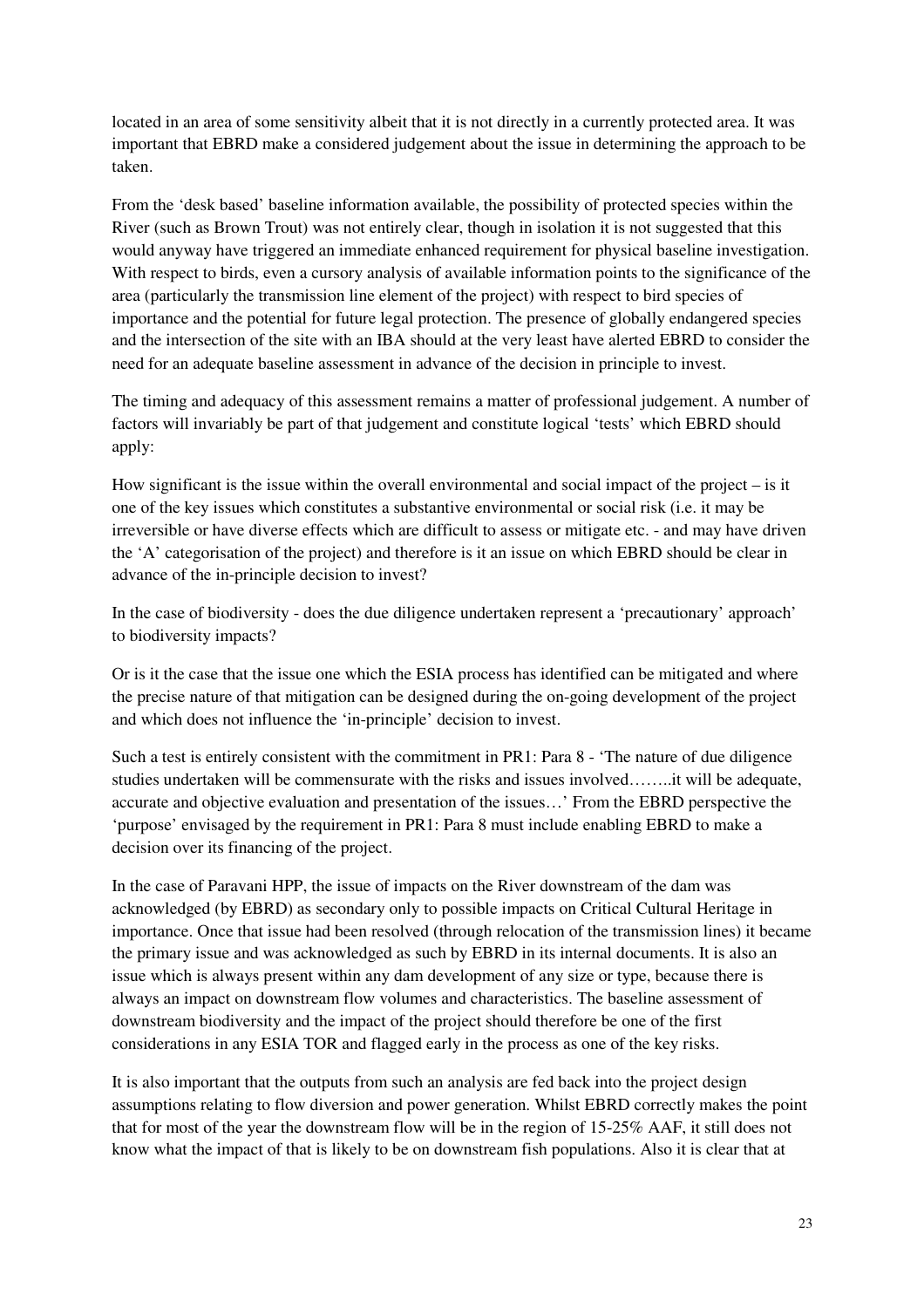certain times of year, any requirement to significantly increase downstream flows above 10% could have impacts on power generation.

To take this analysis to its logical conclusion: If after completion of the baseline ecological assessment of the River it is determined that the flow rates required to achieve a 'no net loss' outcome are significantly higher than 10% of AAF then there may be a conflict between the maintenance of biodiversity in the River and optimum operation of the power plant. Under these circumstances EBRD could fall back upon the investment agreement conditionality requiring an increase in flow rates, but this could result in a sub-optimal project economically. This remains a possible outcome in which there would be no winners<sup>48</sup>.

With respect to the issue of Bird Migration it is clear that EBRD could not know from the documentation provided whether there would be major impacts on important bird species, nor was it clear what the precise relationship between important bird areas and the project site was.

So – to return to the key questions set out at the start of this section:

i. Was the overall approach 'precautionary' with respect to the conservation of biodiversity resources? It is accepted that further studies were planned and are underway which will (and have) provide the required level of understanding of the biodiversity impact of the project, but this analysis was not available at the time of the EBRD decision in principle to invest.

ii. Was the appraisal based on 'recent information' including an accurate delineation of the baseline conditions? No. It is accepted by PCM that EBRD staff, in consultation with project specialists, held a professional opinion that the impacts would be capable of mitigation. It is also accepted by PCM that EBRD sought to achieve mitigation of any biodiversity impacts through a process of adaptive management in the ESAP and conditions precedent in the investment agreement.

iii. Was the EBRD appraisal appropriate to the scale of the project? Viewed across the overall project implementation timeline the answer has to be yes. In relative terms the Paravani project is not a large hydropower project and the final outcome in terms of quality of due diligence and technical assessment by the client will be good. However, the issue of timing is key.

In the case of both the downstream biodiversity impacts upon the Paravani River and the case of the Migration and presence of important bird species within the project area, in the opinion of the PCM expert this did not constitute a precautionary approach in advance of the EBRD Board decision based upon recent and accurate baseline information.

### **4.7 Finding**

 $\overline{a}$ 

PCM finds that:

1. In the case of the Paravani River, the selection of a flow regime model such as the 'Tennant' methodology was not in itself flawed, but that the %AAF to be adopted should have been validated through calibration against local conditions established through an appropriate

<sup>&</sup>lt;sup>48</sup> The issue has been raised whether this falls within the terms of the compliance assessment. EBRD expresses the view that as part of the ESAP the client has agreed to adapt flow rates based on monitoring results irrespective of the impact on electricity generation. However, EBRD also asserts that its Environmental and Social appraisal is integrated into its overall project appraisal (ESP: Paragraph 14) PCM believes that this is central to the argument that the %AAF adopted must be based on an appropriate baseline biodiversity assessment and is therefore material to the compliance review.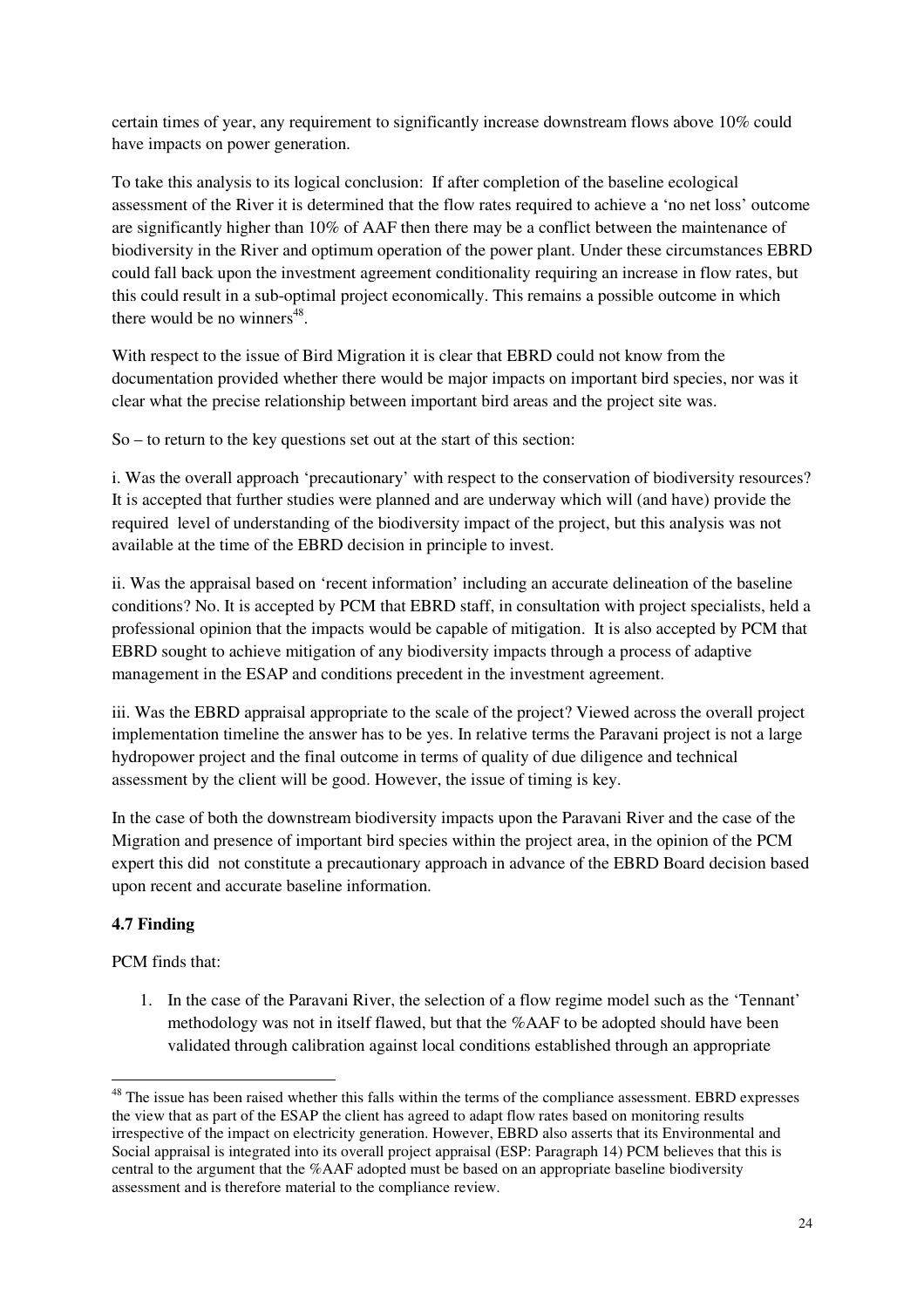baseline assessment of the River ecology, morphology and flow rates in advance of the EBRD investment decision, at least to the point where EBRD could be confident that the plant could operate at sanitary flow rates which would not irreversibly damage the river ecosystem.

- 2. Impacts on migratory waterfowl of regional and global significance are possible as a result of the project. The ESIA and Non-technical summary documentation should have been more explicit about this and provided a deeper analysis of the potential significance. International guidance on the use of cable spacing, bird scarers etc. should have been more explicitly set out and adopted during construction. EBRD should have recognised at an earlier stage that the issue had not been dealt with to the required level of detail in the ESIA and that it had sufficient information available in advance of the investment decision to determine whether the project would adversely affect protected species or sites.
- 3. That there was adequate opportunity for field baseline assessment studies to have been undertaken prior to EBRD project approval, if the requirement had been communicated at an early stage.
- 4. That it was not appropriate for the major work on the key issue of biodiversity to be assessed after the decision to invest. Even though the requirement for this information is a conditionality of disbursement – it dislocates the analysis from the core investment decision and from the crucial disclosure and consultation requirements which underpin that decision.
- 5. That the important information gathered could and should have been iteratively utilised to influence the design parameters of the project. Design and (early) construction of the project had commenced in advance of EBRD involvement. However EBRD was able to influence deign parameters and ongoing monitoring. The investment appraisal process applied however did not include an accurate description and delineation of the environmental baseline data and potential impacts at an appropriate level of detail at the time that EBRD made its investment decision.
- 6. That despite these shortfalls it is likely that the impact on River biodiversity can be mitigated, but EBRD did not know that at the time it made the investment decision, nor was it therefore effectively addressed in the public consultation and disclosure which preceded that decision. In fact EBRD knew that the ESIA disclosed in Georgian was incomplete and whilst the decision was made to proceed based on professional opinion, it was not based upon appropriate baseline information..
- 7. That as a result the approach adopted did not constitute a 'precautionary approach to the conservation of natural biodiversity resources' and that the risks and impacts, were not addressed in a way that was consistent with a precautionary approach in that they were postponed until after the investment decision. This opinion is reached on the basis of the requirements set out in the ESP and the opinion set out in section 4.2 above..
- 8. PCM does not believe it would have been appropriate to invoke the enhanced requirements of article 6 of the Habitats Directive, but concludes that the absence of clarity over the precise applicability of EU requirements on biodiversity in member states to EBRD is not helpful to the Bank or complainants in interpreting its policy commitments.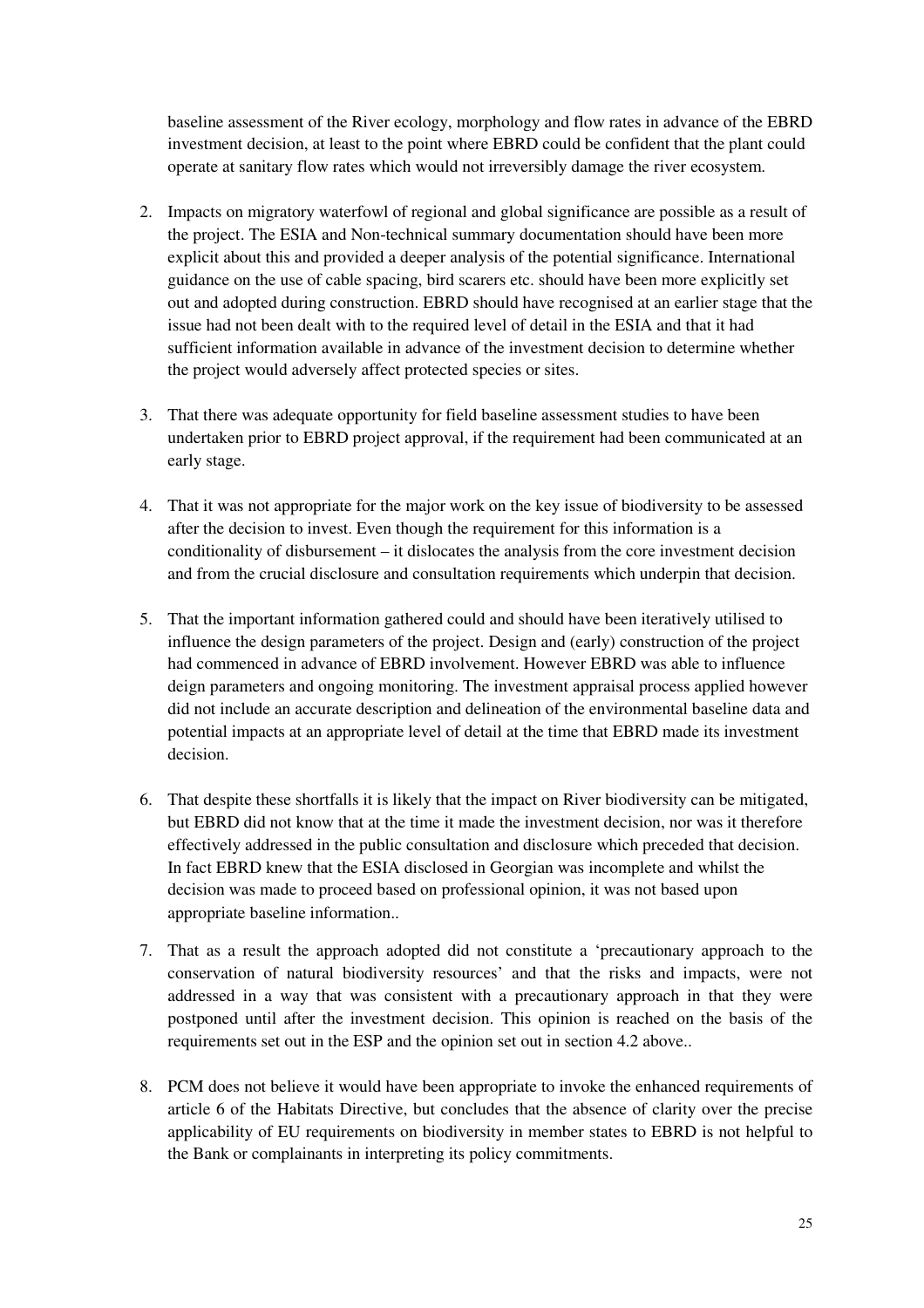- 9. That although PCM recognizes GUE's intent to undertake further consultation activities when the baseline assessment results are available, the timing of the biodiversity assessment in relation to the project ESIA and the EBRD investment decision process means that meaningful dialogue with affected parties which could facilitate their informed participation in the decision-making process was not possible.
- 10. That EBRD is therefore in breach of Performance Requirement 6.6 with respect to the potential impact on biodiversity in that it did not fully characterise the risks and impacts, consistent with a precautionary approach and reflecting the concerns of relevant stakeholders in advance of the EBRD board decision to invest.. It is also in breach of Performance Requirement 1.5 in that at the time of board decision the appraisal was not based on an accurate delineation and description of the environmental baseline data at an appropriate level of detail.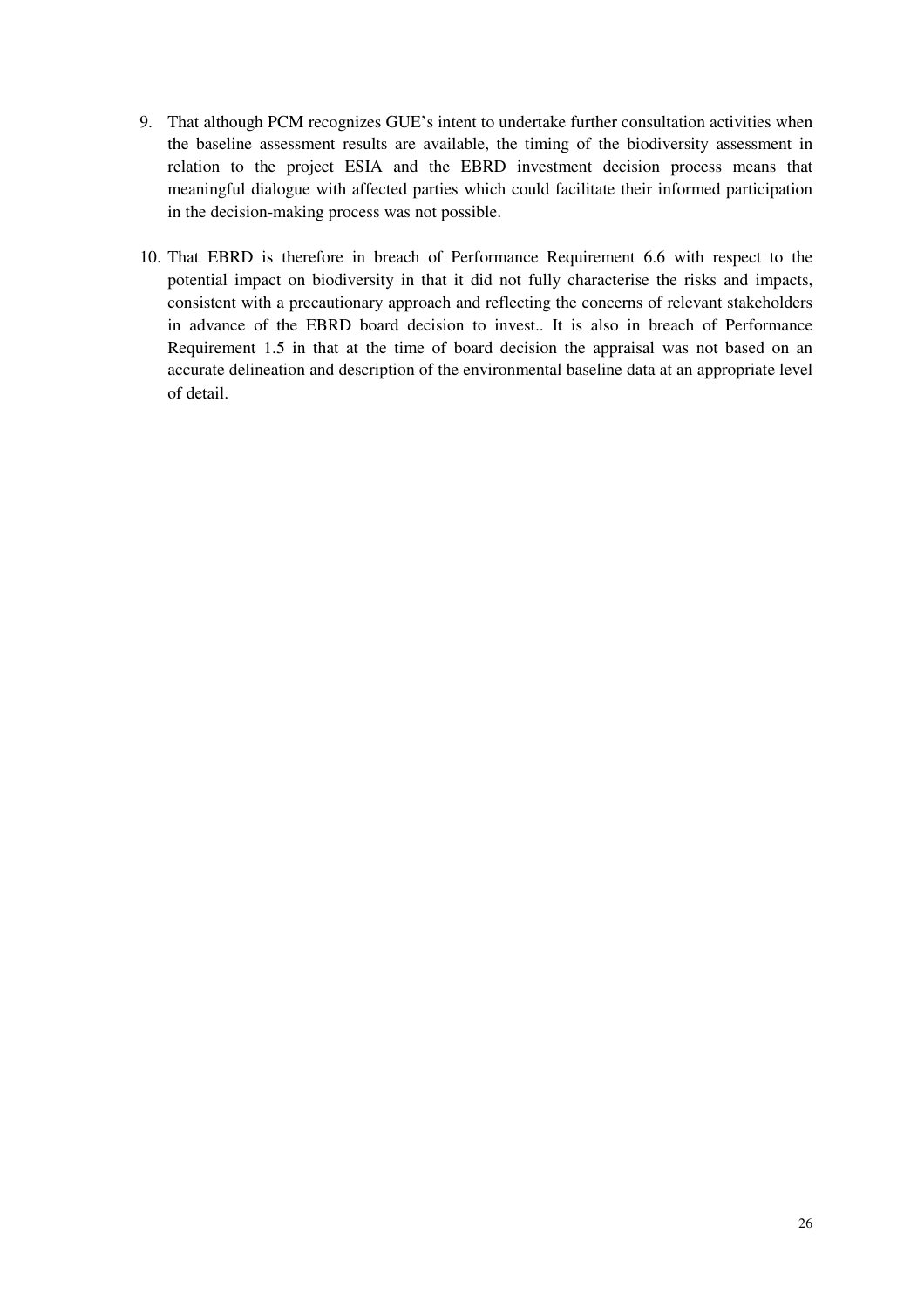## **5 Complaint Element 3: Whether the potential for flooding in Khertvisi village had been adequately addressed**

## **5.1 The Complaint**

The complainant alleges that one of the major social impacts of the project is the risk of flooding within the village of Khertvisi due to the diversion of significant water flow from the Paravani River into the Mtkvari River some 1.5km upstream of the village and that this potential impact is inadequately addressed.

## **5.2 EBRD Policy and Procedural Requirements**

There are a number of areas of EBRD requirements which would address the issue of flooding within the context of the project. Performance Requirement 1: Environmental and Social Appraisal and Management, Paragraph 5 requires that "The appraisal process will be based on recent information, including an accurate description and delineation of the client's business or the project, and social and environmental baseline data at an appropriate level of detail."

Performance Requirement 4: Community Health, Safety and Security, Paragraph 7 would address the health and safety elements of the potential flooding issue - 'The client will identify and evaluate any potential impacts to the health of the affected community during the construction, operation and decommissioning of the project and will establish preventive measures and plans to address them in a manner commensurate with the identified impacts. These measures will favour prevention or avoidance of risks over minimisation and reduction'

Under Performance Requirement 5: Land acquisition, Involuntary Resettlement and Economic Displacement: Paragraphs 1 and 6 would apply if residents of Khertvisi were to be 'physically displaced' or 'lose access to assets' (agricultural land) as a result of flooding, The objectives of the PR include 'minimising any involuntary resettlement ……through alternative project design' and 'at a minimum the restoration of livelihoods' for anyone displaced.

Last but not least Performance Requirement 10: Information Disclosure and Stakeholder Engagement Paragraph 17 would require that the flooding issue would be subject to disclosure and consultation: '……….. for…Category A projects………Disclosure and consultation requirements are built into each stage of this process. Clients shall ensure meaningful dialogue with affected parties and facilitate their informed participation in the decision making process……….on matters that affect them directly such as proposed mitigation measures……'

### **5.3 EBRD Responses**

EBRD observes that the ESIA and the Non-technical summary specify that GUE would observe water levels and develop appropriate methods of impact avoidance in the case of negative impacts. It goes on to specify that additional monitoring and modelling will be undertaken and the results disclosed to the local community with mitigation measures to be developed and agreed.

### **5.4 The Project Documentation (Documentation produced by GUE or its consultants)**

In the Environmental and Social Impact Assessment (ESIA) the issue of flooding at Khertvisi is not identified as a major impact. It is assessed and addressed through the following statement: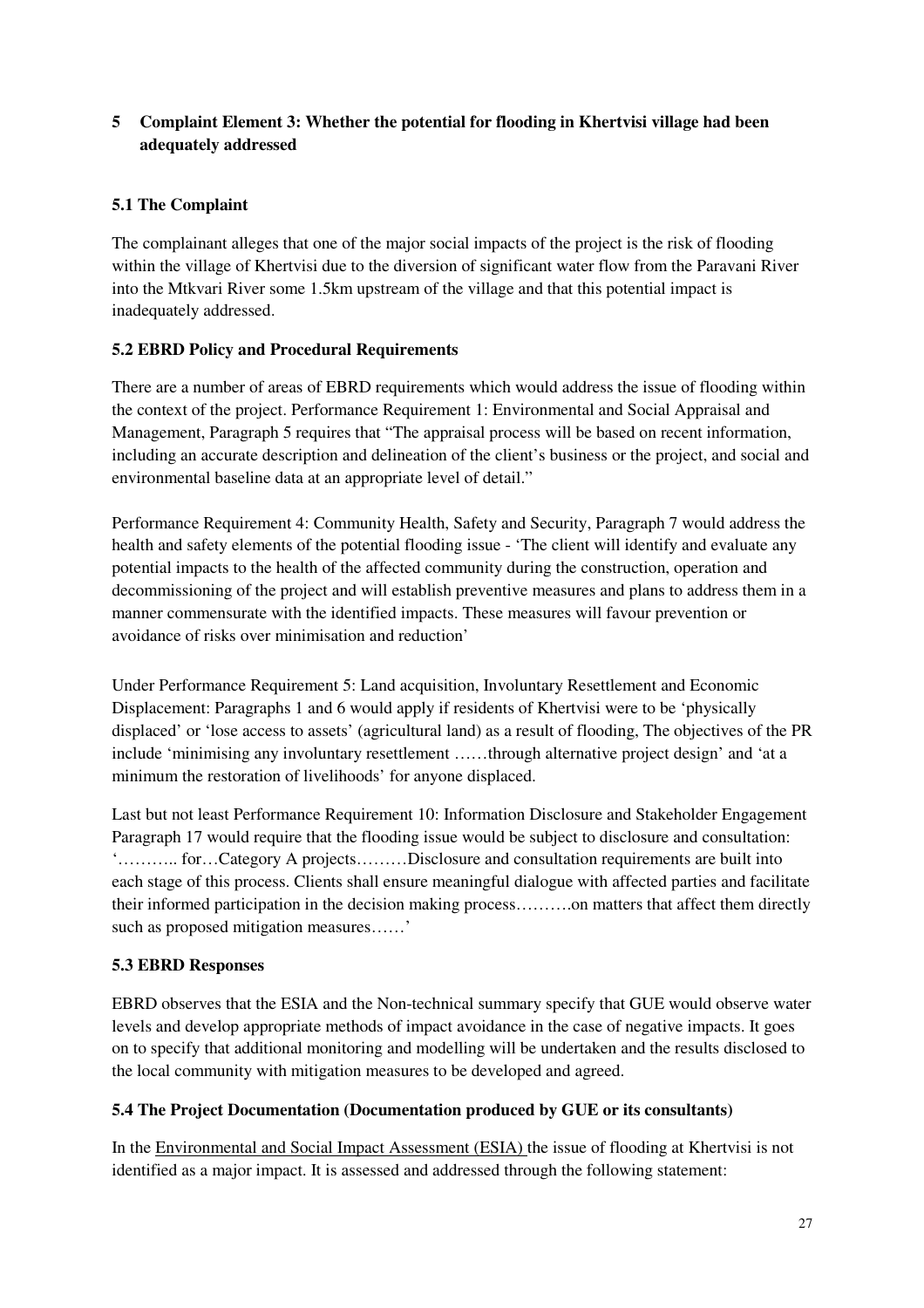'According to the information received from local residents, the land portions at the confluence of the rivers Paravani and Mtkvari are periodically flooded. The level of flooding will be determined during the preparation of the HPP technical design. If the risk of damage to these areas is revealed, it will be necessary to determine the proper protective measures in the design and implement them'

The ESIA generally positions the socio-economic effects of the project as positive and does not anticipate any significant physical or economic displacement as a result of the HPP projects construction or operation (some displacement will be required for the transmission lines).

#### The ESIA – Non technical summary dated February 2011 advises that:

'Some local stakeholders have been concerned that the discharge of water from the tailrace at the powerhouse into the Mtkvari River will influence the flow in the river at the Mtkvari/Paravani confluence (i.e. near Khertvisi village) and cause increased risk of flooding at the orchards/cultivated plots located nearby. This is not believed to be a significant risk but flows in the Mktvari will be observed to verify this. If negative impacts are observed, GUE will work with authorities and affected people to develop the most appropriate measures of impact avoidance'.

The issue of flooding was clearly elevated in terms of its significance as a result of consultations with locally affected residents, it is not addressed within the Environmental and Social Action Plan – nor is it addressed within the Environmental and Social Performance Annual monitoring Report which contains the final action plan and is covenanted within the common terms agreement between EBRD and GUE. It is understood that the issue has been addressed in a 'side agreement' between EBRD and GUE.

Consistent with the commitments made, GUE and SRF Gamma have undertaken substantive further studies. Hydrological studies were commenced during 2012 and an initial report based on the first two seasons monitoring was prepared and disclosed to local residents at a meeting on  $28<sup>th</sup>$  June 2012. The work constituted two principle elements – a study of profiles in sections of the river considered as sensitive and measurement of flow/water volume in both the Paravani and Mtkvari rivers. The monitoring work (which updates baseline data not previously measured since the Soviet era) has continued throughout 2012 and will be presented in its finality to the residents once available. The modelling work has addressed flow conditions ranging from low water to those associated with historic catastrophic flooding. This analysis will enable the identification of areas potentially sensitive to flooding and the development of appropriate mitigation such as flood defences. It is the PCM's view that the issue is now being addressed in a manner which is consistent with EBRD requirements and that in many respects the public consultation process can be seen to have worked in that this issue was raised in significance through that process. The question remains whether that is consistent with EBRD Policy and Procedural requirements.

#### **5.5 EBRD Documentation (Documentation produced by EBRD or its co-financiers)**

The Environmental and Social Review Document (March 2010) does not identify flooding as an issue per-se, but notes the need for more precise information on resettlement or economic displacement.

The Project Summary Document for Paravani Hydro Power Plant first disclosed by EBRD on 23<sup>rd</sup> December 2010 (but updated) notes the residents' concerns regarding flooding and that further modelling studies are being undertaken with intent to share the results with residents in the summer of 2012.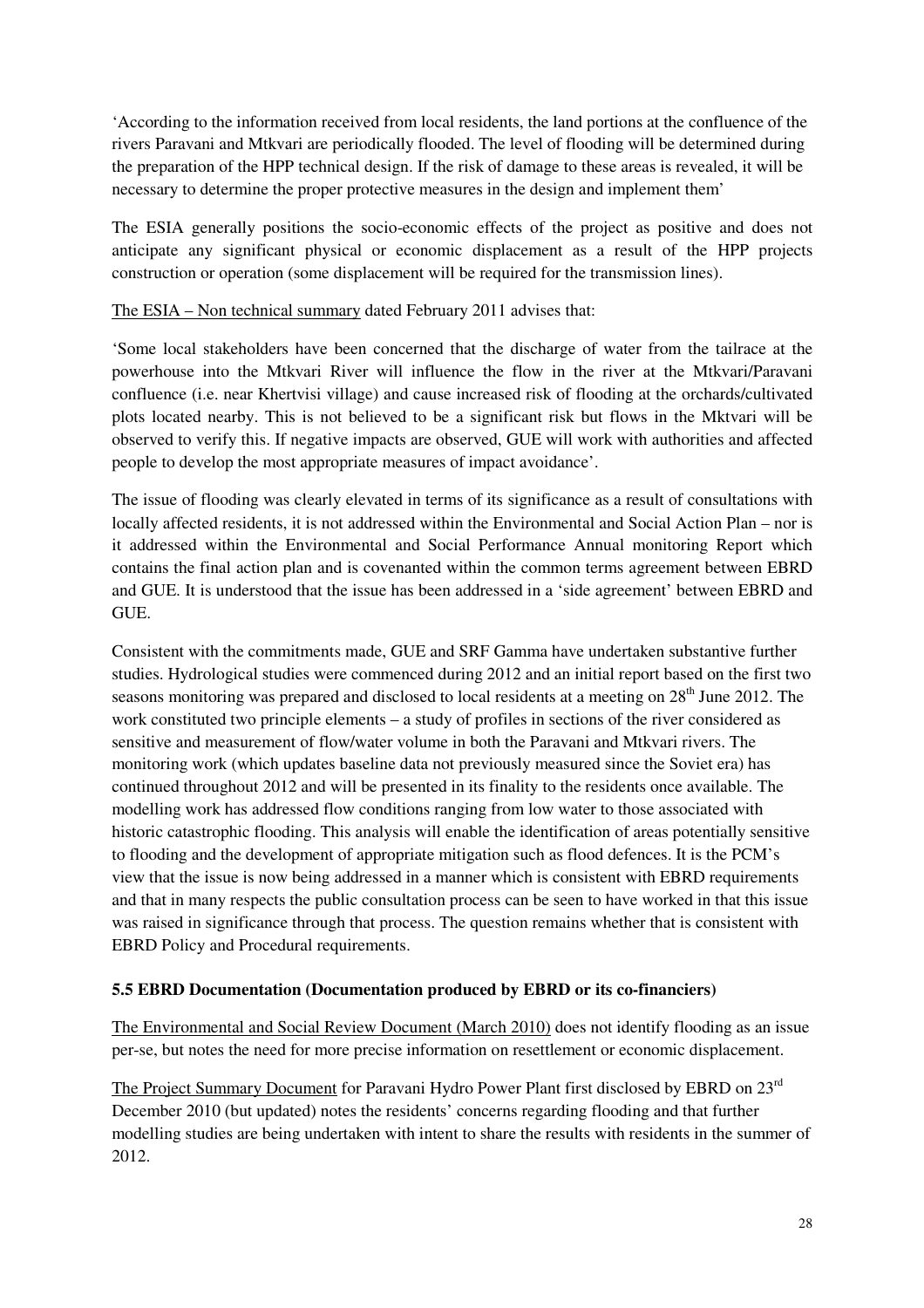The 'Environmental and Social Summary – Concept Review' dated  $15<sup>th</sup>$  October 2009 mentions the need for flood management strategies under performance requirement 3 but these seem to be more in the context of the dam component itself rather than the river diversion. It also identifies the need to review potential resettlement/economic displacement due to project construction and operation requirements.

The 'Environmental and Social Summary – Final Review' dated  $17<sup>th</sup>$  March 2011does not mention the issue of flooding at Khertvisi and confirms that no resettlement is anticipated.

The Environmental and Social Performance Annual Monitoring Report for Georgia Urban Enerji Ltd (undated) prepared for insertion in the common terms agreement, does not include provisions relating to monitoring, modelling of flood levels or flood prevention.

Representations to EBRD by affected parties including NGO's caused further internal discussion of this issue, including at Board level due to the concerns raised about flood risks increasing in Khertvisi village, and whether this had been discussed with the affected community.

EBRD concluded that the maximum volume of water diverted from the Paravani River into the Mtkvari River would raise the high water level around 10 cm in an average year, which should not result in flooding. It also observed that given the level of community concern, GUEN had agreed to commission an additional evaluation of flooding risks and that the outcome of this study – including the technical details of any mitigation requirement(s) - would be discussed with the potentially affected community as soon as it was available'.

### **5.6 Observations and Conclusions**

The issue of potential flooding at Khertvisi was identified in the initial ESIA in 2009 meeting the preliminary requirement of performance requirement 4; however no specific monitoring or mitigation requirements were specified in the ESAP or in the common terms agreement between EBRD and GUE. Initial analysis indicated very small increases in River levels in an average year (10 cm rise). The significance of the issue however was elevated following concerns raised in public consultation. Monitoring and modelling and disclosure requirements were then specified through a side agreement between EBRD and GUE. This to some degree gives credibility to the consultation process which clearly worked in identifying community concerns.

Monitoring is now complete, disclosure of information has taken place and mitigation discussions have commenced with the affected communities. The monitoring and modelling indicates that potential impacts on river levels are not significant though a number of locations in and adjacent to the River (islands, some lower lying pasture areas, access road) will become more susceptible to flooding. Mitigation measures in terms of flood protection are likely to be required.

The issue is being processed within the overall environmental and social management framework for the project – so the issue again becomes one of severity and timing. In that respect, the 'test' identified in complaint element 1 above becomes relevant, ie:

How significant is the issue within the overall environmental and social impact of the project – is it one of the key issues which constitutes a substantive environmental or social risk (i.e. it may be irreversible or have diverse effects which are difficult to assess or mitigate etc. - and may have driven the 'A' categorisation of the project) and therefore is it an issue on which EBRD should be clear in advance of the in-principle decision to invest?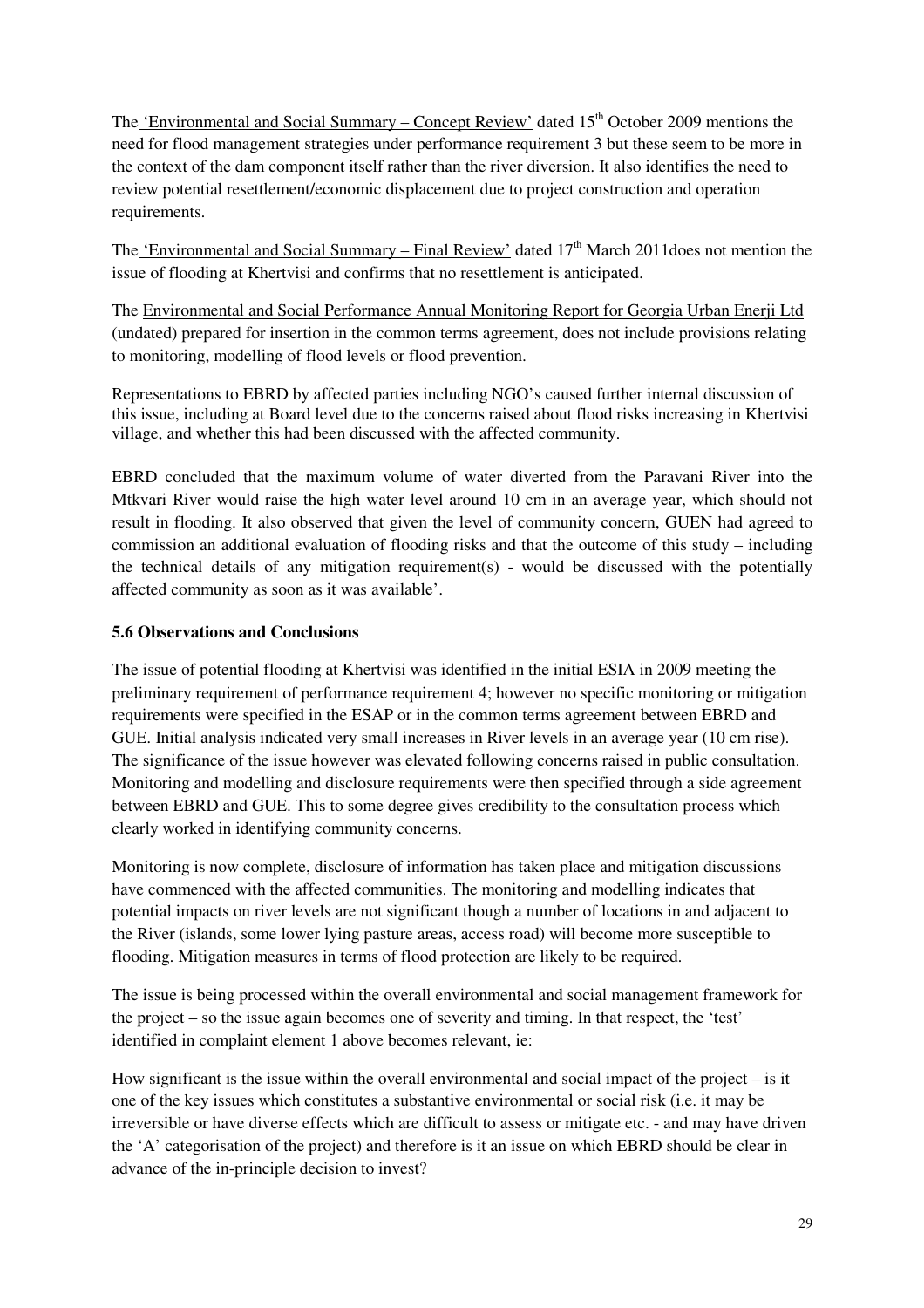Or - is the issue one which the ESIA process has identified can be mitigated and where the precise nature of that mitigation can be developed over the development of the project and which does not influence the 'in-principle' decision to invest?

The possibility of economic (or indeed physical) displacement as a result of flooding is a potentially serious one and it is clear that the extent of such possible displacement was not clear at the time of the release of the ESIA or the ESAP and only became a matter of detailed assessment as a result of inputs from the local population. The work undertaken by GUE since appears to be of a high quality and combined with good quality consultation and the design of appropriate mitigation measures should lead to a satisfactory outcome for local residents (and in fact lead to a reduced flooding risk). It is also clear that the issue was not included at the stage of preparation of the ESAP. This is of some concern, because it might have been a major issue for the relatively small number of people living and gaining access to resources (agricultural land etc.) between the powerhouse tail race and the confluence of the Paravani and Mtkvari Rivers. EBRD contend that the issue was not deemed to be of enough significance to be included in the ESAP and that this was a deliberate decision rather than any oversight on their part.

It seems likely that on balance, irrespective of these shortcomings, the issue was not a major risk and could reasonably be mitigated during the projects development, design and implementation once detailed modelling of impacts up-stream of the river confluence could be undertaken. It was also the subject of substantive discussion with local residents during public consultation activities and GUE responded to those inputs in an appropriate manner. Subject to the continuing disclosure of the modelling studies and the design of appropriate flood defence measures, the issue should be successfully resolved.

## **5.7 Finding**

1. That having identified flooding as a potential issue in the ESIA, EBRD should have ensured that the issue was followed through and included in the ESAP and related legal agreement between EBRD and GUE. The issue was not included in the ESAP but included at a later point in a side agreement between EBRD and GUE following concerns raised during public consultation. The monitoring and modelling plan should have been set out in the ESAP and been subject to public consultation at that time.

2. GUE has effectively dealt with the issue through a process of monitoring and modelling and effective public consultation is now taking place.

3. That, despite the shortcomings set out above, the analysis, management and mitigation of the flooding issue has been adequately addressed as part of the on-going environmental and social management of the project and as a result EBRD is not in breach of its policy or performance requirements.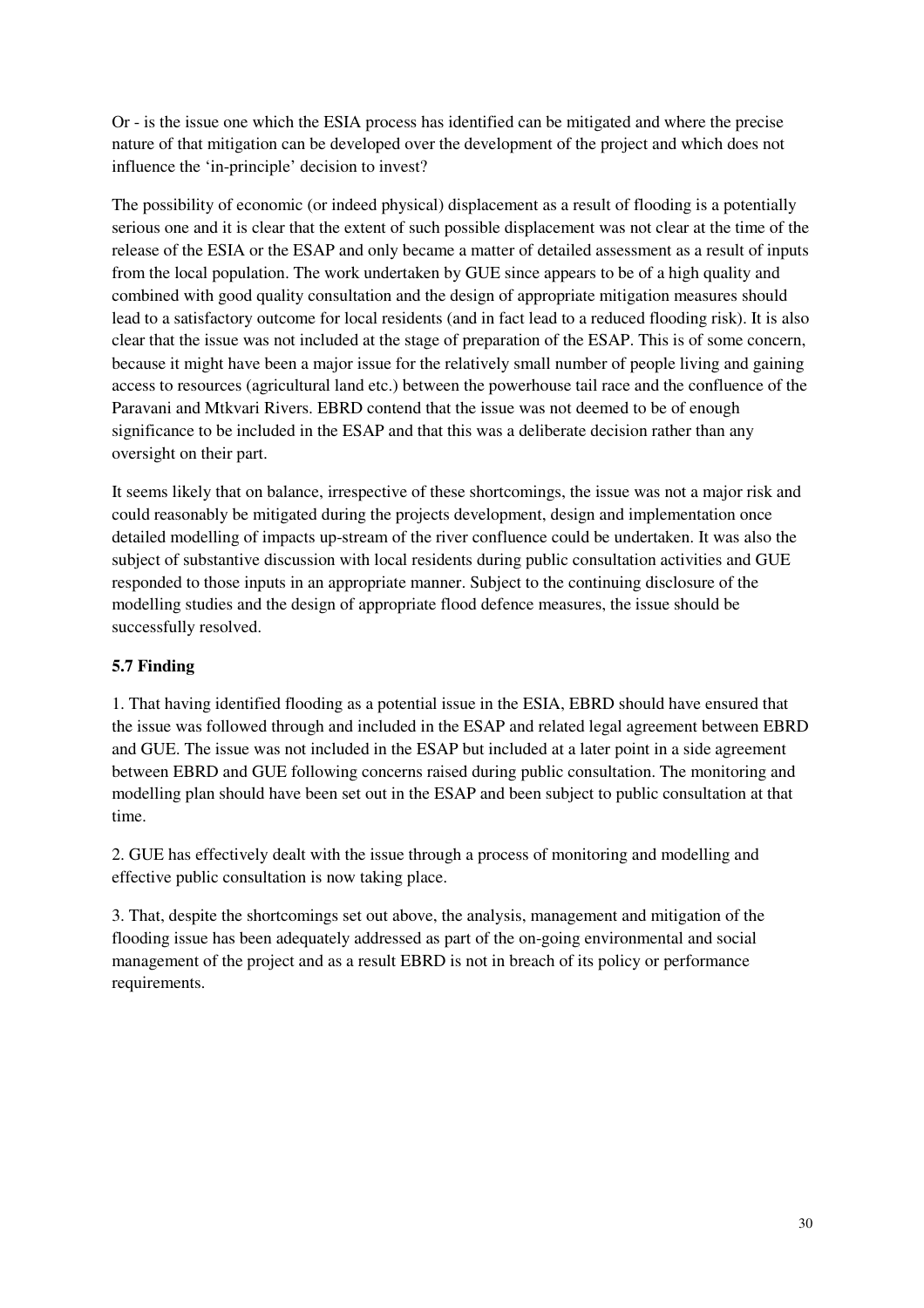## **6 Complaint Element 4: Whether the local populations access to pastures had been closed during project construction**

## **6.1 The Complaint**

The complaint alleges that 'the ESIA fails to describe…problems regarding the access to pastures and subsequent mitigation measures. According to the local population, since construction works started, they have not been allowed to graze their cattle in their pastures (Kvarsa) as the path to the pastures has been closed by the project sponsor'

The specifics of the complaint were discussed in more detail and construction activities around the villages of Ptena and Chunchka particularly identified as problematic. The complainant was asked by the PCM to identify individuals or families who had outstanding grievances relating to loss of access to assets, so that these could be discussed during a site visit, but the complainant did not feel able to do that.

### **6.2 EBRD Policy and Procedural Requirements**

EBRD Performance Requirement 4 Community Health and Safety<sup>49</sup> would require that any potential health and safety impacts on the affected communities are identified during all stages of the development.

EBRD Performance Requirement 5 : Land Acquisition, Involuntary Resettlement and Economic Displacement<sup>50</sup> applies to situations of temporary economic displacement which would include where there is a restriction on access to natural resources – such as any decrease in agricultural yield due to a project related disturbance.

The possibility of such impacts should therefore have been considered within the ESIA analysis.

### **6.3 EBRD Responses**

l

EBRD notes in its response that some restrictions may have occurred due to safety concerns. GUE is also being required to provide replacement or replacement value for any economic dislocation occurring.

### **6.4 The Project Documentation (Documentation produced by GUE or its consultants)**

The ESIA – Non technical summary dated February 2011 which would have formed the principle basis for consultation does not mention the potential for temporary lack of access to pastures within its analysis of nuisance impacts, land use or community health and safety.

### **6.5 EBRD Documentation (Documentation produced by EBRD or its co-financiers)**

The Environmental and Social Summary – Concept Review (October 2009) notes the potential need for a Resettlement Framework if any resettlement needs are identified (including due to construction activity).The potential for economic displacement through construction impacts on agricultural land is

<sup>49</sup> Environmental and Social Policy, European Bank for Reconstruction and Development, May 2008 Performance Requirement 4: Community Health, Safety and Security P 30-33

<sup>&</sup>lt;sup>50</sup> Environmental and Social Policy, European Bank for Reconstruction and Development, May 2008 Performance Requirement 5 : Land Acquisition, Involuntary Resettlement and Economic Displacement P34-43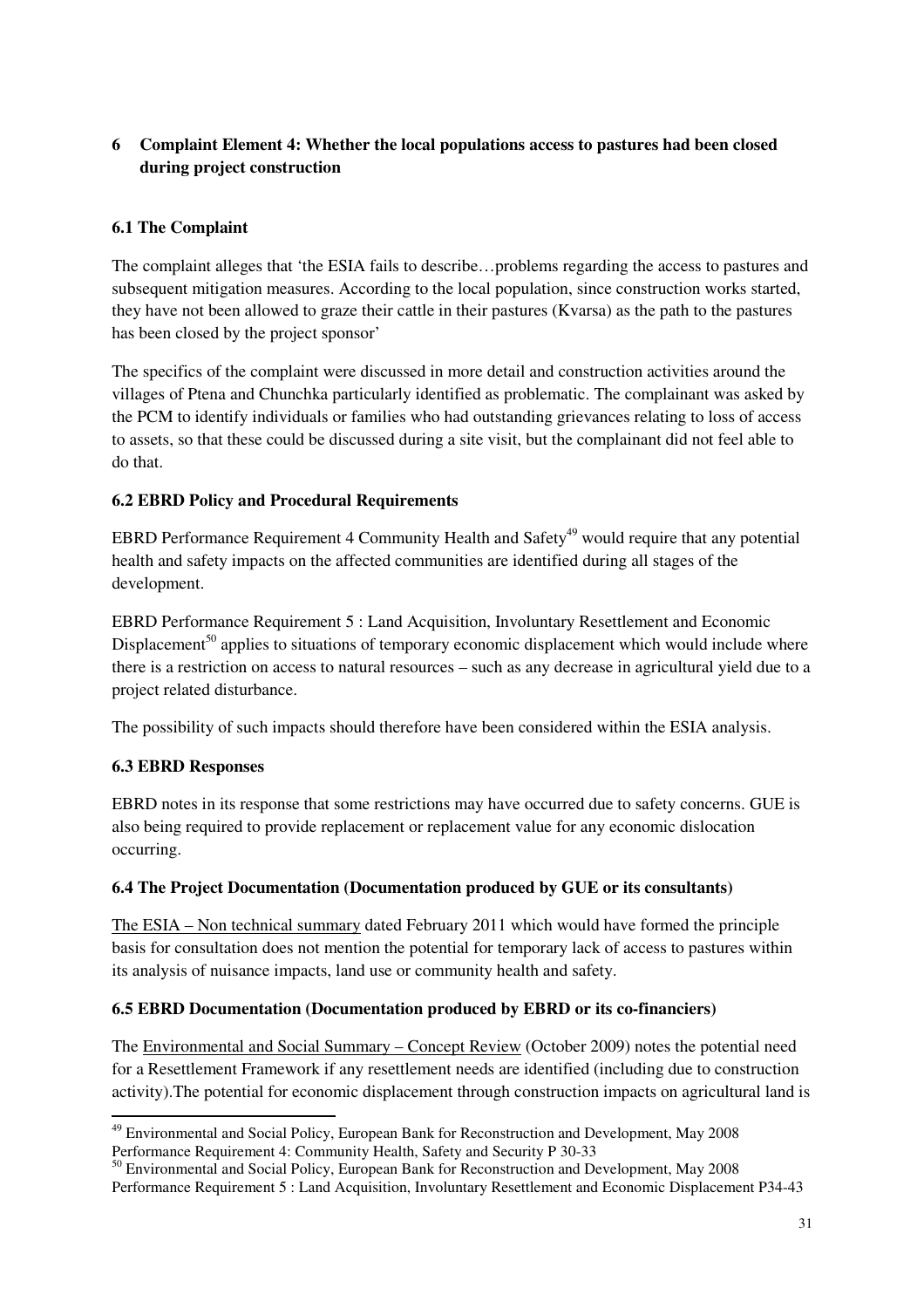noted within the Environmental and Social Review Document produced by IFC/EBRD in March 2010.

An internal back to office report prepared by EBRD staff dated  $7<sup>th</sup>$  December 2010 (relating to a visit made  $22-24<sup>th</sup>$  November) noted that GUE has made major improvements to the road from the main highway to the camp site and from the camp to the top of the mountain and across the plateau (passing the explosives magazine and the cement mixing area) to the nearest village, Chunchka. The road had reportedly been in extremely bad condition before being reconstructed. It mentions that the villagers were extremely pleased the road had been improved.

The report also notes that a new section of road was under construction on the plateau along a flat route from Chunchka to the plateau's edge above the HPP site at the time of the visit. It notes that the road crossed agricultural fields and grazing land and was being constructed by bulldozing away the topsoil to an apparent depth of something less than 0.5 meters and then filling the roadbed with fines and gravel. Contrary to the ESAP, topsoil was not being salvaged but was left where it was been pushed to the side of the road, on the edge of the fields. It was not determined if farmers and grazers had been compensated. Recommendations were made to GUE relating to improved practices. It is therefore clear that EBRD did visit during the construction activities which may have resulted in the complaint and engaged with GUE on the issue.

The Environmental and Social Summary – Final Review (March 2011) advises that the Company is being required to develop and implement a Land Acquisition and Compensation Plan. This requirement is followed through in the Environmental and Social Action Plan where GUE is required to:

'Complete, disclose and implement the land acquisition and compensation plan agreed with the lenders' although this clearly relates primarily to the transmission line construction. GUE is also required to 'implement an agreed stakeholder engagement plan including feedback to local stakeholders on agreed environmental and social mitigation measures that could affect them….and to keep records of any grievances raised and associated responses provided'.

### **6.6 Observations and Conclusions**

The potential for some disruption to agricultural access during construction activities was identified from the earliest stages of EBRD's analysis of the project and there is a clear requirement to assess such impacts and compensate for them under the ESP Performance Requirements. This was not identified in the ESIA non-technical summary. Site visits by EBRD found some evidence for such disruption taking place and as a result the Company was asked to take remedial action.

During the PCM site visit, the full length of the access Road into and around the villages of Ptena and Chunchka was driven. Animals were observed in the pastures adjacent to the villages and no constraints on access were noted, however by the time of the PCM visit the road construction/rehabilitation was complete.

GUE reported that they have a grievance mechanism in place and that there were no outstanding grievances. In the absence of any specific complainants who could provide specific examples of uncompensated disruption it is difficult for the PCM to pursue this further.

## **6.7 Finding**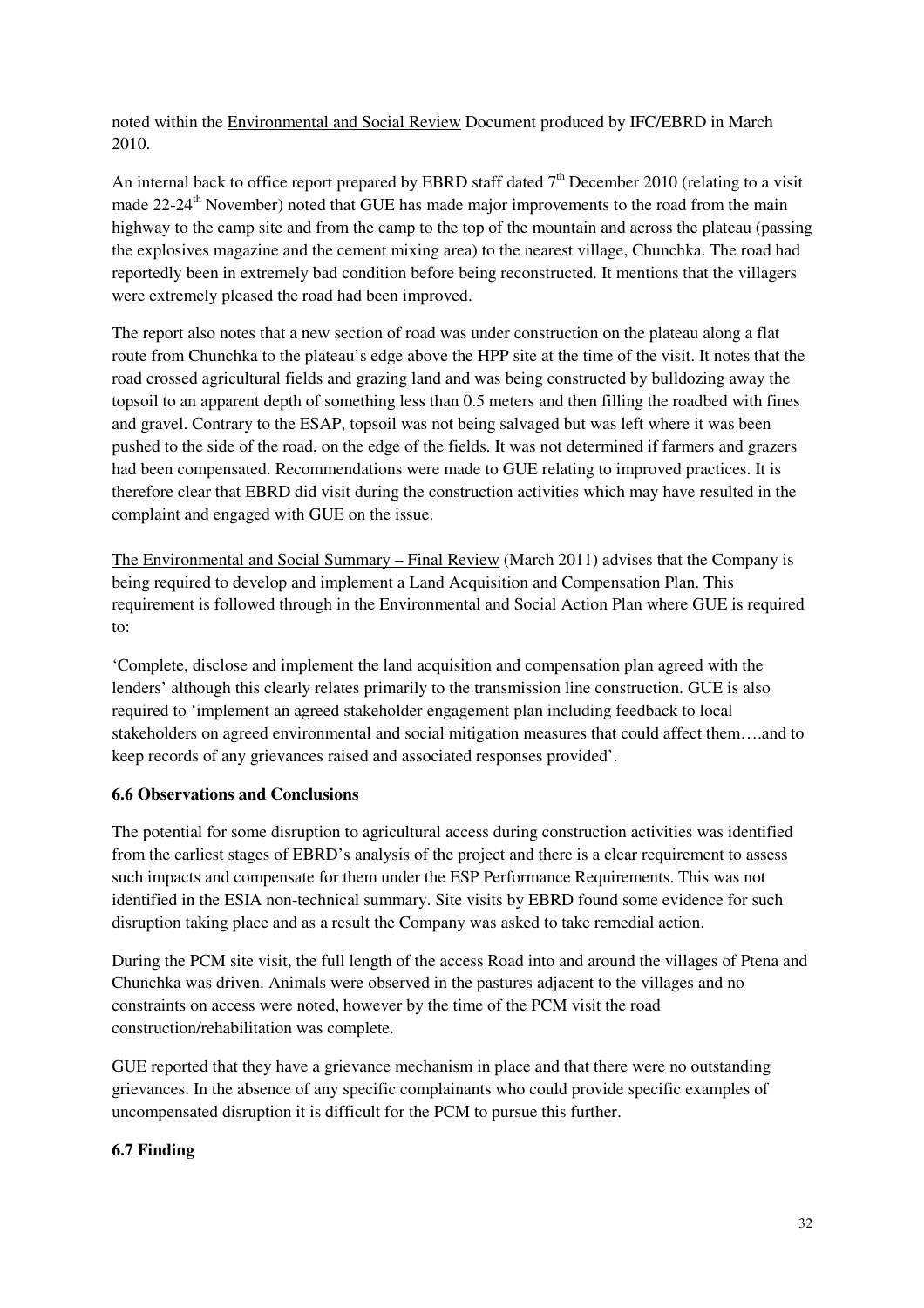### PCM Finds:

1. It is not doubted that some disruption to use of pastures may have taken place; such disruption was not visible during the PCM visit. EBRD has reacted in a way which is consistent with its policy requirements and will continue to monitor that compensation is paid where any economic displacement takes place consistent with a land acquisition and compensation plan. EBRD is therefore in compliance with its Environmental and Social Policy and Performance Requirements.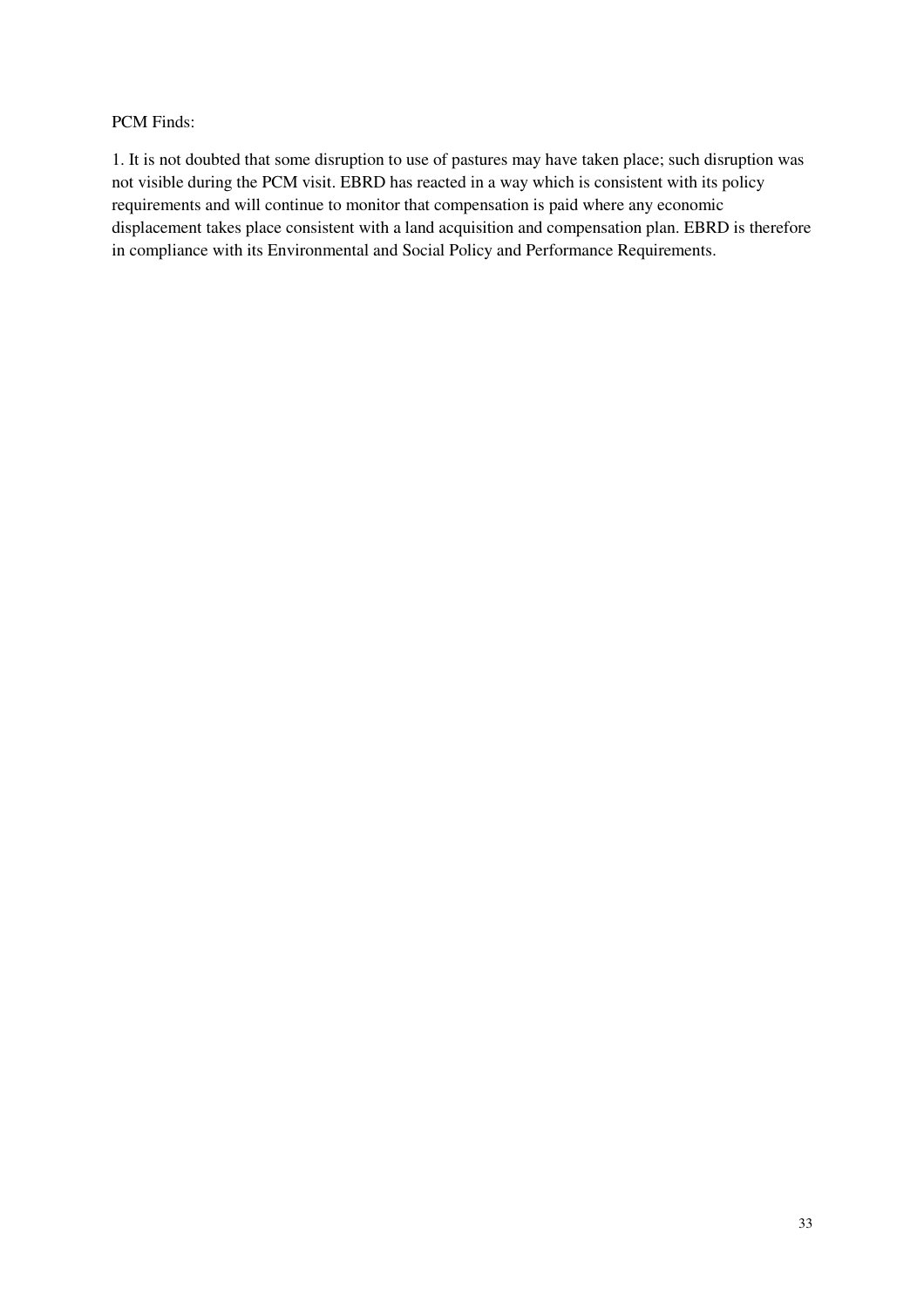## **7 Complaint Element 5: Whether alternative renewable energy options were adequately addressed**

## **7.1 The Complaint**

The complainant alleges that the project ESIA describes technical and technological alternatives to the project, but does not provide an appropriate level of analysis and costing of alternative renewable energy options such as solar, wind, geothermal and bio-energy, giving only background descriptions.

## **7.2 EBRD Policy and Procedural Requirements**

EBRD Performance Requirement 1: Environmental and Social Appraisal and Management requires within Paragraph 9 that for category a projects a comprehensive environmental and/or social impact assessment and that *inter alia* the 'assessment will include an examination of technically and financially feasible alternatives to the source of such impacts and documentation of the rationale for selecting the particular course of action proposed'. It also requires that 'in exceptional circumstances a regional, sectoral or strategic assessment may be required'

## **7.3 EBRD Responses**

l

EBRD notes that the Georgia Ministry of Energy, with input from the World Bank Group and other Agencies had prioritised the development of hydropower resources. It notes that the December 2007 Georgia: Strategic Assessment of Power Sector Development<sup>51</sup> commissioned by the IBRD included least cost analysis of power sector options and concluded that the Paravani project was the most cost effective Hydropower project and should be developed first. The Paravani project was regarded as having the least environmental and social impacts compared to other HPP options.

EBRD also asserts that this does not contradict the requirement to 'include an examination of technically and financially feasible alternatives…..' and that the ESIA is seeking to demonstrate that the project is not being developed in a vacuum and was not seeking to provide a full scale evaluation of those options.

### **7.4 The Project Documentation (Documentation produced by GUE or its consultants)**

The Environmental and Social Impact Assessment (ESIA) provides a review of the potential for other renewable forms of energy production within the region and their relative merits and deficiencies. It also provides a status report on current analysis of those options. A brief comparison of the relative Carbon Dioxide production profile of renewable versus non-renewable resources is also provided.

### **7.5 EBRD Documentation (Documentation produced by EBRD or its co-financiers)**

EBRD support for the Paravani HPP project is solidly founded within its Strategy for Georgia, approved 9<sup>th</sup> February 2010 which clearly states that 'The Bank will support investment in the rehabilitation of existing hydropower plants and the construction of new green field facilities promoting the implementation of best international practices in terms of environment, social responsibility and procurement.

<sup>51</sup> Georgia: Strategic Environmental Assessment of Power Sector Development: Final report: December 2007: World Bank Group.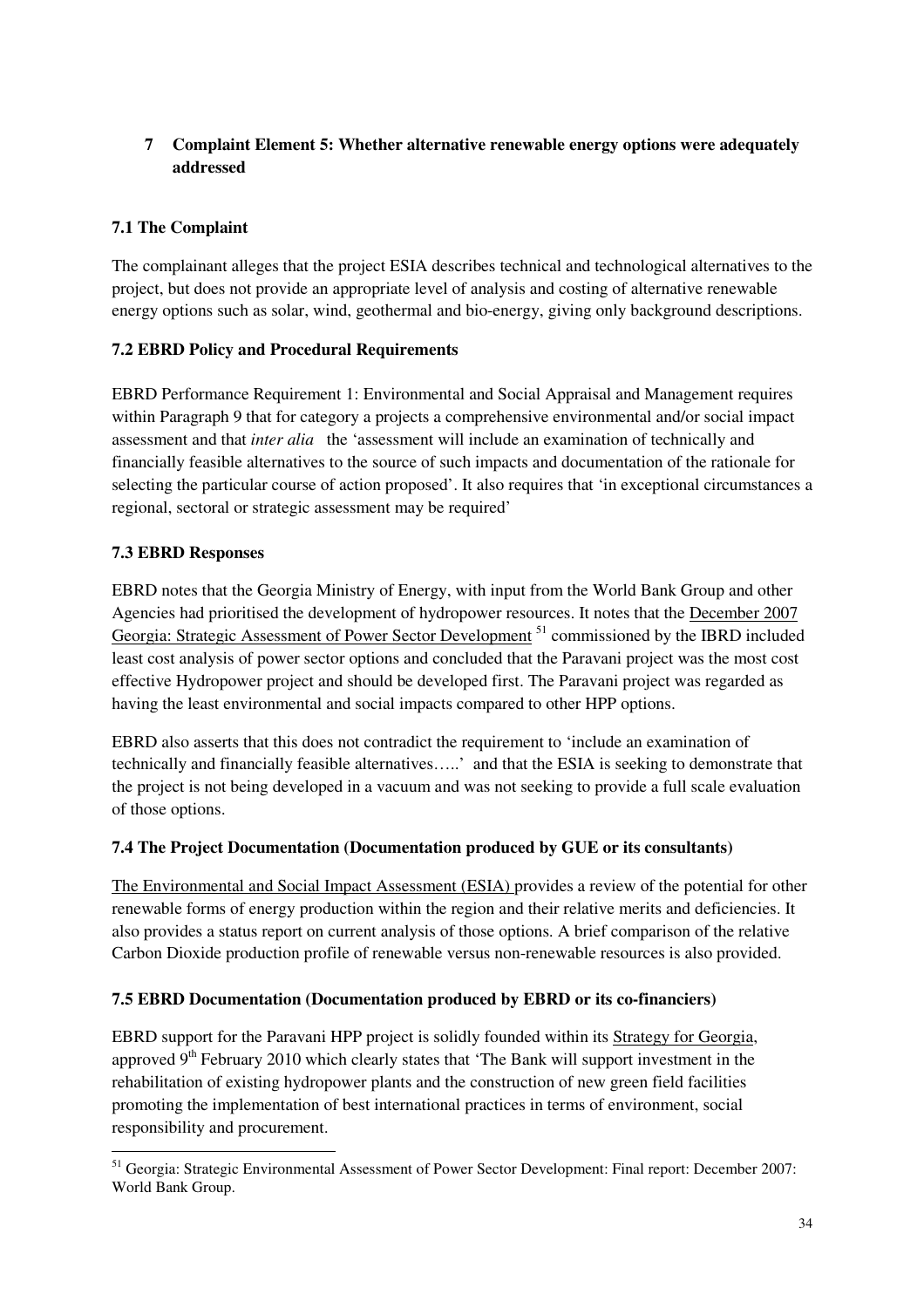The December 2012 Georgia: Strategic Assessment of Power Sector Development, commissioned by the World Bank (IBRD) provides a comprehensive assessment of Georgian Power requirements and the potential options available to the Country. Options specifically reviewed were:

- Gas-fired combined cycle units of 150 MW capacity
- Large hydro plants (HPP Khudoni, HPP Paravani and Namakhvani cascade)
- Imported and domestic coal-fired plants with 300 MW units
- Nuclear power plants of different size
- Renewable sources encompassing small hydro power plants with capacity less than 50 MW, wind farms, geothermal and biomass power plants
- Electricity Import during winter period and export of the excess of the generation from HPPs during summer period

The report applies a multi-criteria ranking, which integrates environmental and social components. The options developed are then also assessed against various weighting co-efficients depending upon the issue of most interest, for example energy security or financial return or CO2 emissions. Whilst it is not the role of this assessment to review the credibility of this study in detail – it provides a robust basis against which strategic decisions could be assessed.

All of the favoured alternatives developed included the construction of HPP plants with Paravani identified as the preferred option to be developed first due to its relatively benign environmental and social impacts.

Further work has also been undertaken on the assessment of cumulative impacts from multiple HPP plants on the upper reaches of the Paravani River<sup>52</sup>, and the relevance to projects which have been announced since the completion of the original ESIA on Paravani HPP is being updated<sup>53</sup>.

## **7.6 Observations and Conclusions**

The requirement for EBRD to undertake 'an examination of technically and financially feasible alternatives……' must be considered in the context of the project to be financed and the extent of studies undertaken relevant to its development and implementation. As reflected upon elsewhere in this report the Paravani HPP project is of some significance. It is a 'trans-boundary project – in that some of the power generated will be sold to Turkey, it is also the first greenfield HPP project in Georgia for some 20 years and is likely to be followed by further HPP investments on the same river system with associated cumulative effects. Based upon this significance it would be legitimate to expect that a strategic assessment would be undertaken and alternative options should be included within the project ESIA on the basis of these exceptional circumstances. The ESIA does consider a range of design options for various aspects of the projects design, but these do not constitute a rigorous analysis of alternative options.

However, in the case of Paravani HPP, the decision in principle to invest in the hydropower sector in Georgia was clearly set out in the EBRD Georgia strategy  $(2010)^{54}$ . This followed a strategic analysis

 $\overline{a}$ 

<sup>&</sup>lt;sup>52</sup> Cumulative Impact Assessment Study for Mktvari Hydroelectric Power Plant, D.G.Conculting Ltd, Tbilisi 2010.

<sup>&</sup>lt;sup>53</sup> PCM has seen a draft Annexe relating to cumulative impacts on the Paravani River which builds upon the Mktvari study.

<sup>&</sup>lt;sup>54</sup> http://www.ebrd.com/pages/country/georgia.shtml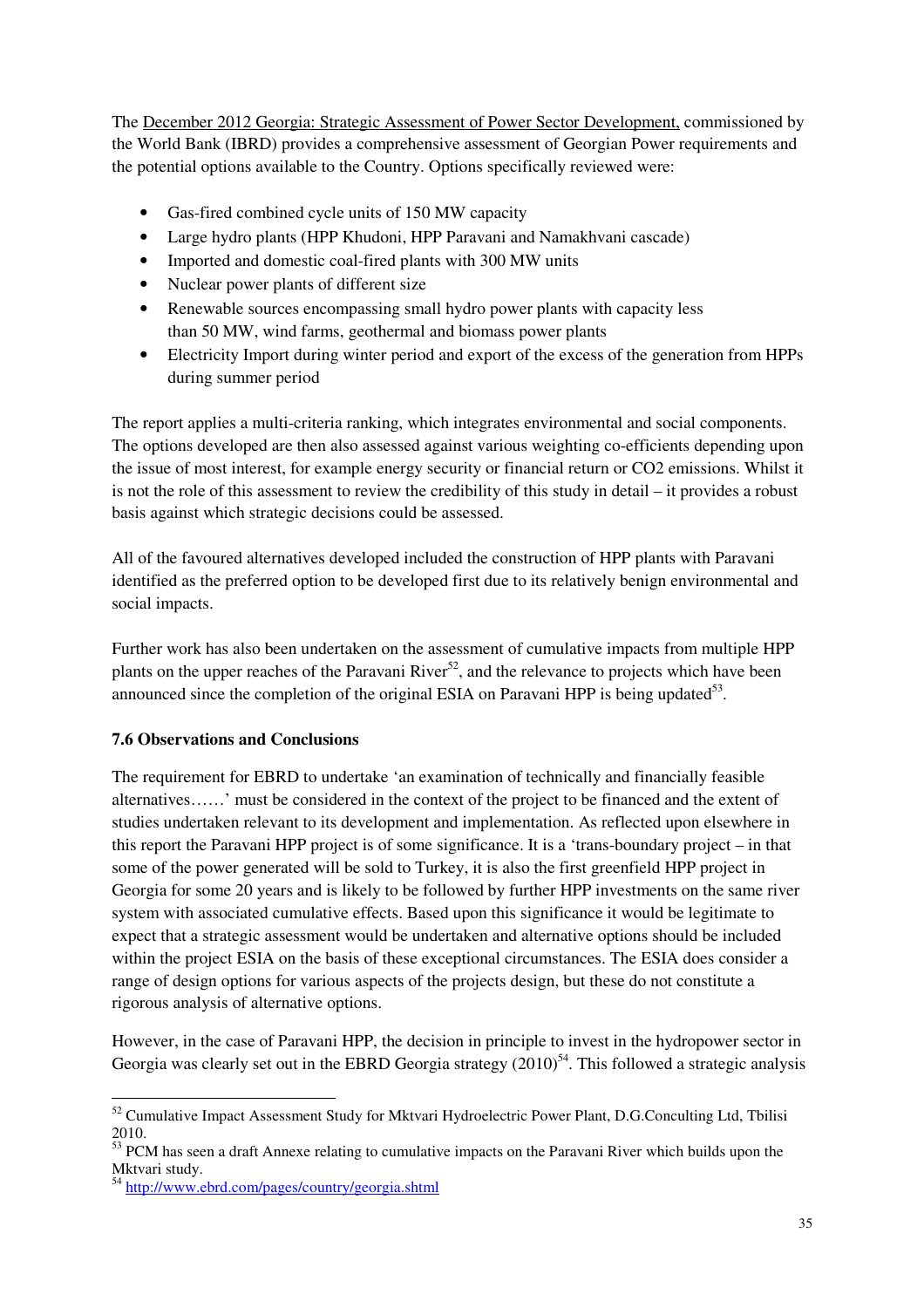of Power Sector Development Options undertaken in 2007 which clearly identified HPP as high potential for Georgia and identified the Paravani project as high priority. The strategic basis for decision making on the project for Georgia and EBRD is clear and had substantively addressed the relevant options and had been subject to public scrutiny and consultation. It would however have been helpful if this background had been more clearly set out in the publicly disclosed documentation on the Paravani project.

## **7.7 Finding**

### PCM Finds:

1. The alternative renewables analysis within the ESIA is, as described by the complainant, only 'background' in nature and could more usefully have described for stakeholders the process by which the Paravani project was identified as high priority in the 2007 Energy Sector Study.

2. The 2007 study provides a suitable analysis of power supply options which meets the EBRD policy requirement for an: 'examination of technically and financially feasible alternatives to the source of such impacts and documentation of the rationale for selecting the particular course of action proposed'. Because of this depth of analysis, in the view of PCM, whilst the Paravani project did present 'exceptional circumstances' in terms of PR1, the required level of analysis had already been undertaken. EBRD was not therefore in breach of its Environmental and Social Policy and Performance Requirements.

3. In future reviews of its Environmental and Social Policy and Procedural requirements, EBRD should provide further guidance the circumstances under which strategic or regional assessments are required and on how the need to assess feasible project alternatives should be addressed within project specific ESIA's under the requirements of the ESP.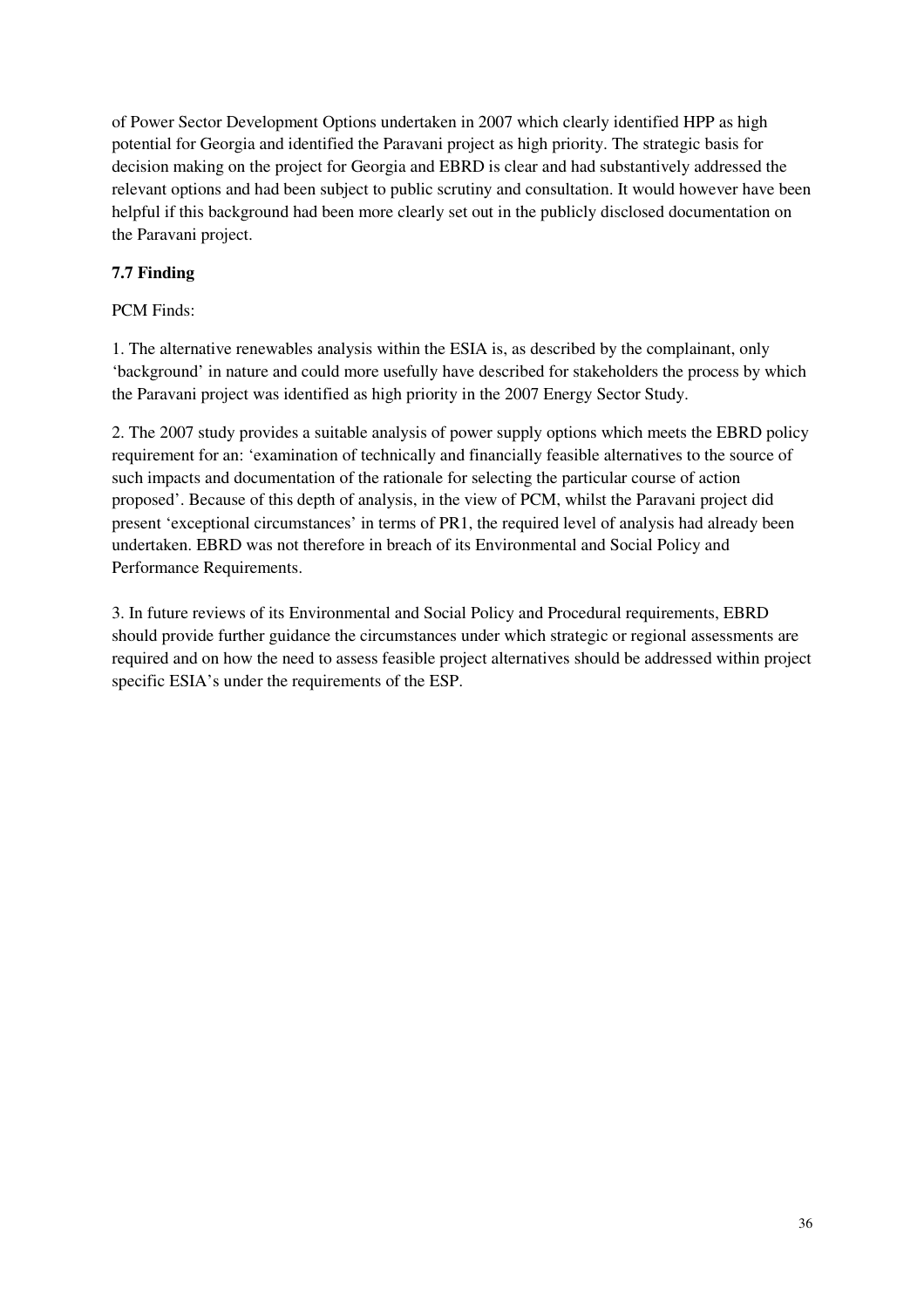## **8 Complaint Element 6: Whether the project ESIA documentation should have been made available in English and not just in Georgian.**

### **8.1 The Complaint**

The complainant notes that the project ESIA document was not available in English and thereby questions the ability of EBRD to adequately assess it. It also alleges that this is in conflict with PR10 which commits to 'identify people or communities that are or could be affected by the project, as well as other interested parties' and that review by International experts was therefore precluded. It questions whether by acknowledging the credentials of the client's consultants (SRF Gamma) EBRD abrogated its own responsibility to review the ESIA. These issues are dealt with collectively in the analysis but have individual findings.

## **8.2 EBRD Policy and Procedural Requirements**

The ESP requirements are explicit that disclosure of relevant project information should be undertaken in the local language(s) (PR10: Paragraph 13), but this requirement is supplemented by the broader policy and performance requirements. For example: It is further required that for category A projects the 'information disclosed must include a full EIA/SIA report in accordance with the Banks requirements' (PR10: Paragraph 18). The stakeholder identification requirements (which would be particularly important in a category A project where a full ESIA must be produced and where it is acknowledged that impacts may be significant and diverse) require identification of 'individuals and groups who are (i)……….affected parties or (ii) may have an interest in the project' (PR10: Paragraph 8). The client must then engage in a 'scoping process with identified stakeholders to ensure identification of all key issues to be investigated as part of the ESIA process' (PR10: Paragraph 10). As well as being disclosed in a local language the ESP requires that the project information disclosure is 'accessible' and 'culturally appropriate' to the stakeholder (PR10: Paragraph 13).The ESP requires the EBRD client to extend 'consultation to any groups or individuals who have been identified as interested parties' and to 'tailor consultation….to the language preferences of the affected parties'. This would therefore require information to be in a language that an interested party could understand, such that in a category A project – such as this one – there was 'meaningful dialogue' and 'informed participation' (PR10: Paragraph 17).

An additional consideration is that within its Environmental and Social Policy EBRD takes upon itself a commitment to ensure that the projects it finances *inter-alia* 'are socially and environmentally sustainable'…….and are designed and operated in compliance with applicable regulatory requirements and good international practice'. To achieve this, the Banks role is to …..'(i) Review the clients assessment' ………et al. (ESP: Paragraph 3).

EBRD requires that the client undertakes stakeholder engagement which is 'free of manipulation, interference, coercion and intimidation, and is conducted on the basis of timely, relevant, understandable and accessible information, in a culturally appropriate format' (PR10: Paragraph 6). The project area of influence is ethnically complex. Alongside the Georgian population is a significant population of Armenian origin (some of whom do not speak Georgian).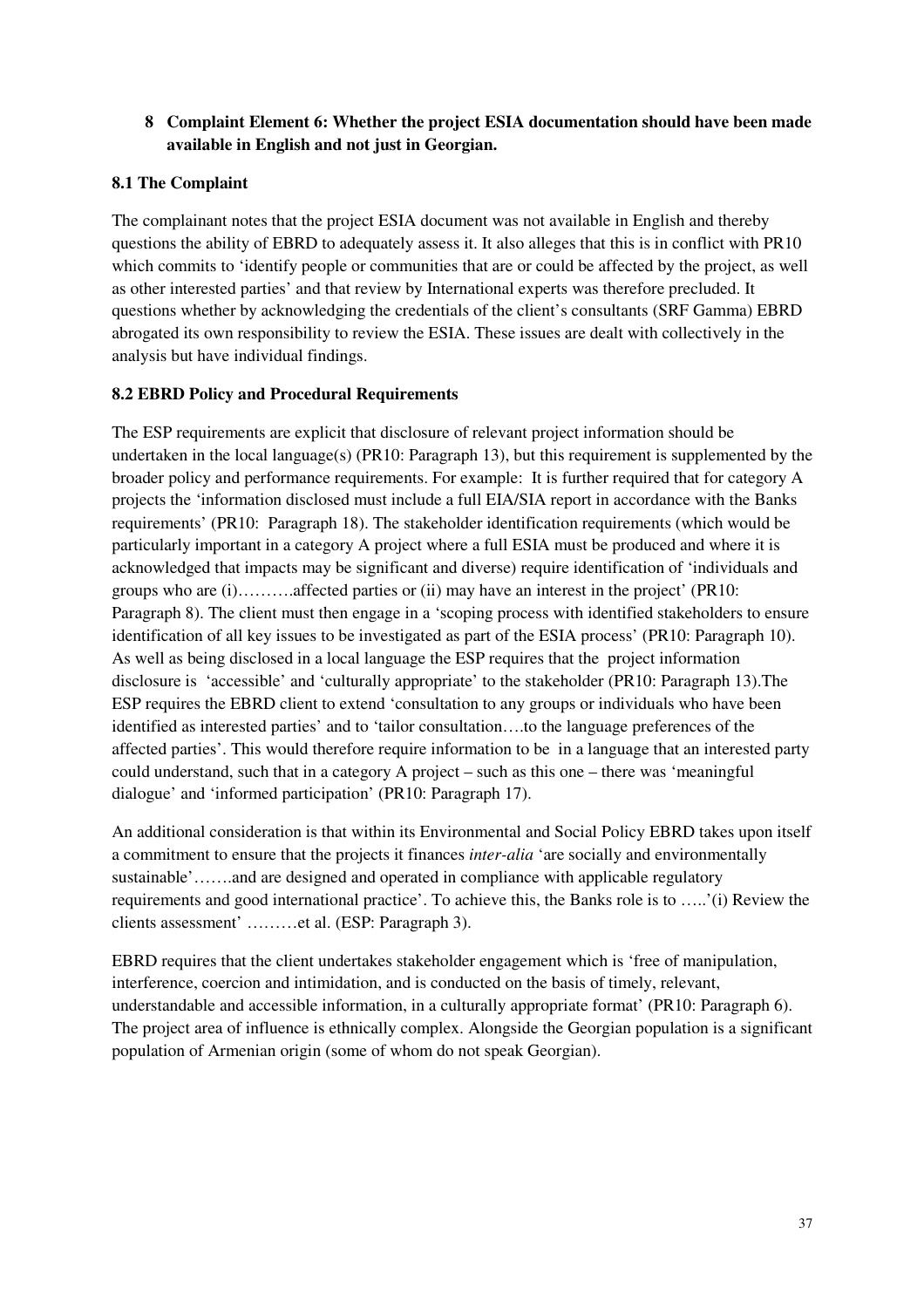#### **8.3 EBRD Responses**

EBRD notes that the 2008 ESP requires that ESIA documentation be available in the relevant language for the purposes of public consultation. They also note that the non-technical summary of the ESIA, the stakeholder engagement plan and the Environmental and Social Action Plan were disclosed in English. EBRD acknowledge that they did not review the Georgian language ESIA but contend that the overall quality of due diligence was not impeded due to the overall scale and quality of interaction with the client, Government authorities etc. and because selective information was provided in English. The fact that the original ESIA was only produced in Georgian is not contested by any of the parties.

EBRD further states that International NGOs are always considered a potentially relevant stakeholder group in its projects and are notified directly of Category A disclosures. As a result their review of the documentation was not in any way precluded. EBRD expresses the opinion that in the absence of any expressed interest by international NGOs, the claim by a Georgian NGO that the full ESIA reports need to be made available in English to those NGOs is not compelling. In addition it asserts that the NTS, SEP, and ESAP were all available in English, and the project was raised during the EBRD Annual Meeting, and there was still no request from the international NGO community for additional documentation in English.

Bankwatch Network<sup>55</sup> and Green Alternative submitted a formal request to EBRD for a formal translation of the ESIA on  $25<sup>th</sup>$  April 2011. The EBRD response to Bankwatch notes that it is an EBRD policy requirement to 'make documentation available in the official local language' and that it was 'not reasonable to request their client to translate the (ESIA) documentation for the purposes of one foreign organisation<sup>56</sup>.

### **8.4 Project Documentation (Documentation produced by GUE or its consultants)**

The Stakeholder Engagement Plan<sup>57</sup> sets out the basis for consultation on the project which is consistent with Georgian and EBRD/IFC requirements and with relevant international conventions. Key stakeholders relevant to various stages of project disclosure are identified which include communities, authorities, local and regional groups and organisations (including business groups, women's groups, NGOs, unions, farmers, etc. Prior stakeholder engagement activities are listed and details of the GUE grievance procedure is provided.

Summary documentation (including the non-technical summary) was provided to locally affected communities for the purposes of consultation was in several languages to reflect the ethnic diversity of the project area, including Russian which is the common denominator language. The ESIA nontechnical summary, the Stakeholder Engagement Plan and the Environmental and Social Action Plan were all produced and disclosed in both Georgian and English.

### **8.5 Observations and Conclusions**

l

<sup>55</sup> http://bankwatch.org/ 'CEE Bankwatch Network works across the central and eastern European region to monitor the activities of international financial institutions and propose constructive environmental and social alternatives to the policies and projects they support'.

<sup>&</sup>lt;sup>56</sup> EBRD response to Bankwatch 04/05/2011. It is assumed that this is not a confidential internal document as it was sent to an external stakeholder.

<sup>57</sup> Paravani Hydropower Project, Environment and Social Impact Assessment Report: Stakeholder Engagement Plan: SRF Gamma; Tbilisi January 2011.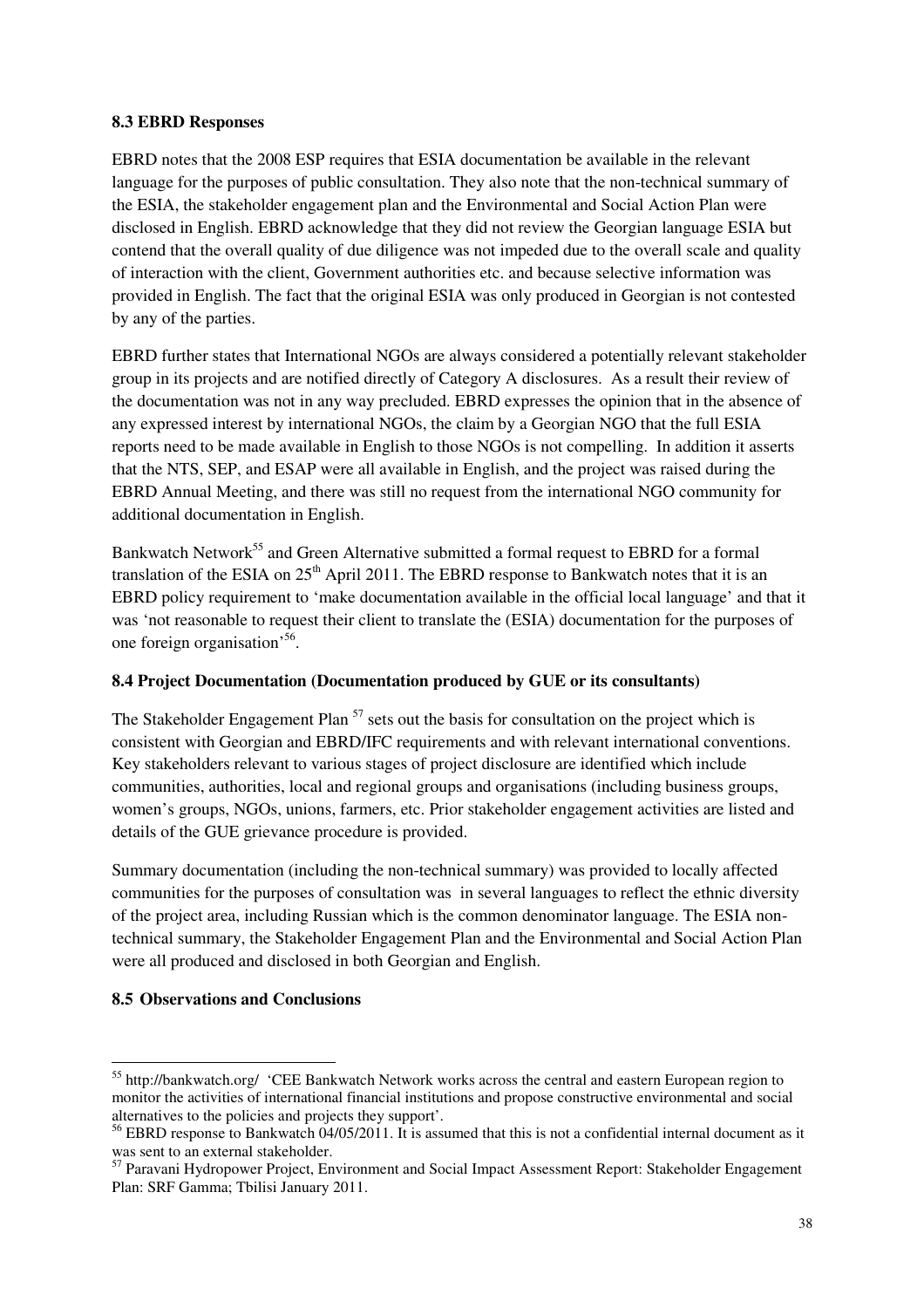A number of important issues arise. Firstly are 'International NGO's' (the terminology used in the complaint) a relevant stakeholder group and if so should the project information have been 'accessible' to them (i.e. in a language they could understand). In the view of the PCM expert this judgement must be related to the significance of the project. There are a number of factors which should be considered. First of all the project categorisation: category A: acknowledges that the impacts may be 'significant and diverse'. The project is also regionally significant involving the transboundary (Georgia-Turkey) movement of renewably generated energy and was identified as an important 'lead' project in developing HPP in Georgia in key strategy documents. It is understood to be the first greenfield HPP project in Georgia for more than 20 years. It therefore, to a significant degree, develops precedents in the way that such projects are evaluated in Georgia and in the way that they are assessed by International Financial Institutions such as EBRD. Indeed this is a legitimate and important part of the EBRD role in developing such projects which is recognised within its ESP…..'EBRD's mandate to foster transition to market-based economies and promote private entrepreneurship, and its commitment to sustainable development are inextricably linked' (ESP: Paragraph 1). So, even though the Paravani project is not 'large' in physical or power generation terms it has certain characteristics which make it 'significant'. This analysis is effectively accepted by EBRD through its 'A' categorisation and automatic notification of disclosure to International NGO groups.

In the context of such a project it is the PCM experts view that it would be inappropriate to tightly define the relevant stakeholders as those directly affected by the project (though these stakeholders are of primary importance) and it is a reasonable expectation of EBRD to ensure that such projects are accessible to the broader analysis that national and International NGO (and other) groups can bring. This effectively happens through two routes. Firstly through the clients stakeholder engagement activities and secondly through direct notification from EBRD. In the case of Paravani, EBRD advises that the international NGOs were notified directly by the Bank about the project via an automatic notification email when the Category A project information was posted on its website— but that International NGO's did not contact the Bank or the client to make any requests. Therefore no requests for the ESIA documentation in English or other International language was received.

It is notable that in 2011 (the last year for which formally published information is available) of 26 Category A projects processed by EBRD, 3 were in local language only, 3 had selective documents only in English. Disclosure on Paravani is identified as having taken place in Georgian and Russian. All the rest were disclosed in local language and English<sup>58</sup>. Formal data for 2012 has not yet been published.

It is assumed that If EBRD believed that it would be unreasonable (for cost or other reasons) to require the client to prepare the project ESIA in English or another more internationally accessible language (such as Russian) it could have legitimately supported that activity as part of its broader role in …'considering whether projects can be expected to contribute to the development of the host country' and projects which '….have the potential to realise additional environmental and social benefits' (ESP: Paragraph 5). This would also be consistent with the aspiration to '……….enhance the assessment of transition impact of proposed projects to more explicitly reflect the systemic sustainable development dimension of transition and the benefits of a strategic approach in this area.'(ESP: Paragraph 4). EBRD also commits to an over-arching commitment to 'the principles of corporate transparency, accountability and stakeholder engagement' (ESP: Paragraph 7).

l

<sup>58</sup> EBRD Public Information Policy: Report on Implementation 2011. http://www.ebrd.com/downloads/policies/pip/pip-implementation-2011.pdf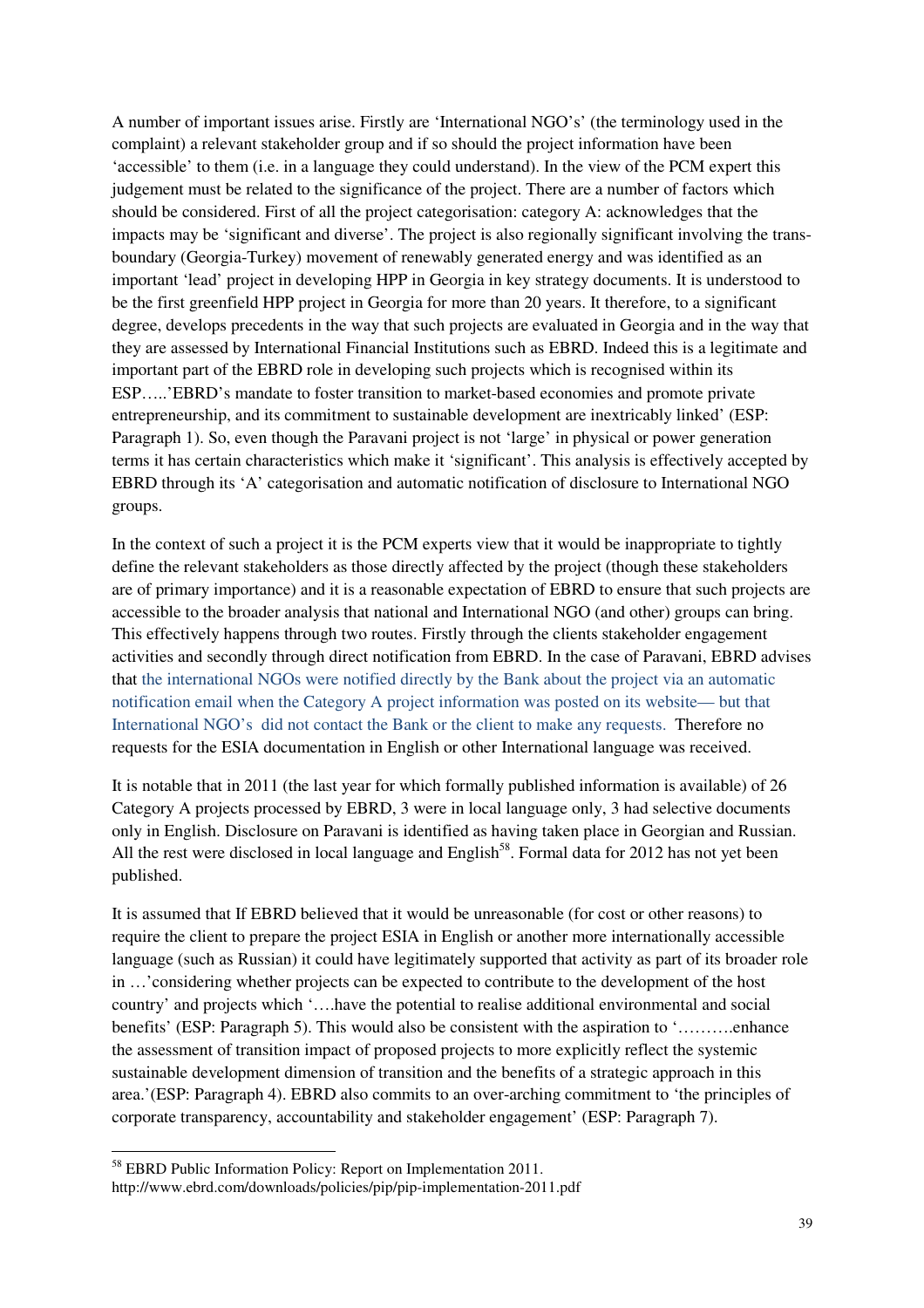EBRD however advises that it would not normally request a client to translate large volumes of ESIA materials without a specific need for those materials in the additional language was demonstrated or unless the project showed potential transboundary impacts or other international dimension. An English ESIA would not have been accessible to any other ethnic groups in the area, and the amount of information in Russian and announcements in Turkish and other media were deemed sufficient. EBRD state that no requests were made for additional translation.

The second important issue arising from the complaint is whether it was acceptable for EBRD not to require a translation of the ESIA documents for the purposes of its own review or to commission a review of the documentation by a Georgian speaking consultant. A corollary being the extent to which the availability of the ESIA in Georgian (only) prejudiced or otherwise EBRD's due diligence on the project. That EBRD actively engaged on the project with the client is not contested and the PCM expert is convinced that the overall quality of the long term environmental and social management of the project will benefit as a result. However as noted above the Banks role is to …..'(i) Review the clients assessment' ………et al. (ESP: Paragraph 3). It has been noted in section 4 of this report that in the opinion of the PCM expert that the ESIA disclosed in Georgian in 2009 did not meet EBRD performance requirements (with respect to biodiversity and other issues) despite EBRD having provided an outline TOR in 2008. EBRD has indicated that its specialist staff working on the project were unable to read that document in Georgian and that it was not translated (though other information that EBRD deemed relevant was translated). It is important to consider whether this was a material consideration in the quality and timing issues which caused the biodiversity impact assessment on the Paravani River and on bird migration to be undertaken after the decision in principle to invest. By December 2010 (see section 4) it was clear to EBRD that significant additional information was required, beyond that contained within the Georgian ESIA to meet the requirements of its Environmental and Social Policy. This is strongly contested by EBRD who assert that they had multiple lines of information available to them through direct contacts with the client and Gamma SRF experts and were not reliant on the ESIA. They also assert that the decision to allow baseline studies to take place after Board approval of the project was not because of any delayed recognition of impacts but based on professional judgement that the final results would not have overturned a decision to invest.

The third issue is whether the availability of the ESIA in Georgian actually met the requirement to disclose in local language(s) and be 'accessible' to affected people and in particular 'vulnerable people (for example minority ethnic groups)'. It is not the role of this assessment to opine on the 'vulnerability' of minority ethnic groups who might be affected by the project, but it is certainly the case that particularly Armenian (and possibly other) ethnic groups are affected by the project as well as the Georgian community, and that these groups do not all speak Georgian. This issue was addressed by GUE/SRF Gamma through the provision of summary information (including the Non-Technical ESIA summary) in multiple languages, multi-lingual consultation meetings etc. It should be clearly stated that it is not the assertion of the PCM expert that the interests of these ethnic groups were prejudiced as a result and no evidence to that effect has been brought to its attention. In fact, to the contrary, interactions on site indicated that relations between the Company and local communities were good and constructive. PCM concludes that as far as can be ascertained, the provision of information locally was consistent with the requirements of the ESP.

However, EBRD believes that under the ESP it was only required to ensure disclosure of the ESIA document in local language (Georgian) and that other interested parties were assisted in their understanding of the project through disclosure of specific documents in English. PCM analysis concludes that this interpretation of the ESP is incorrect.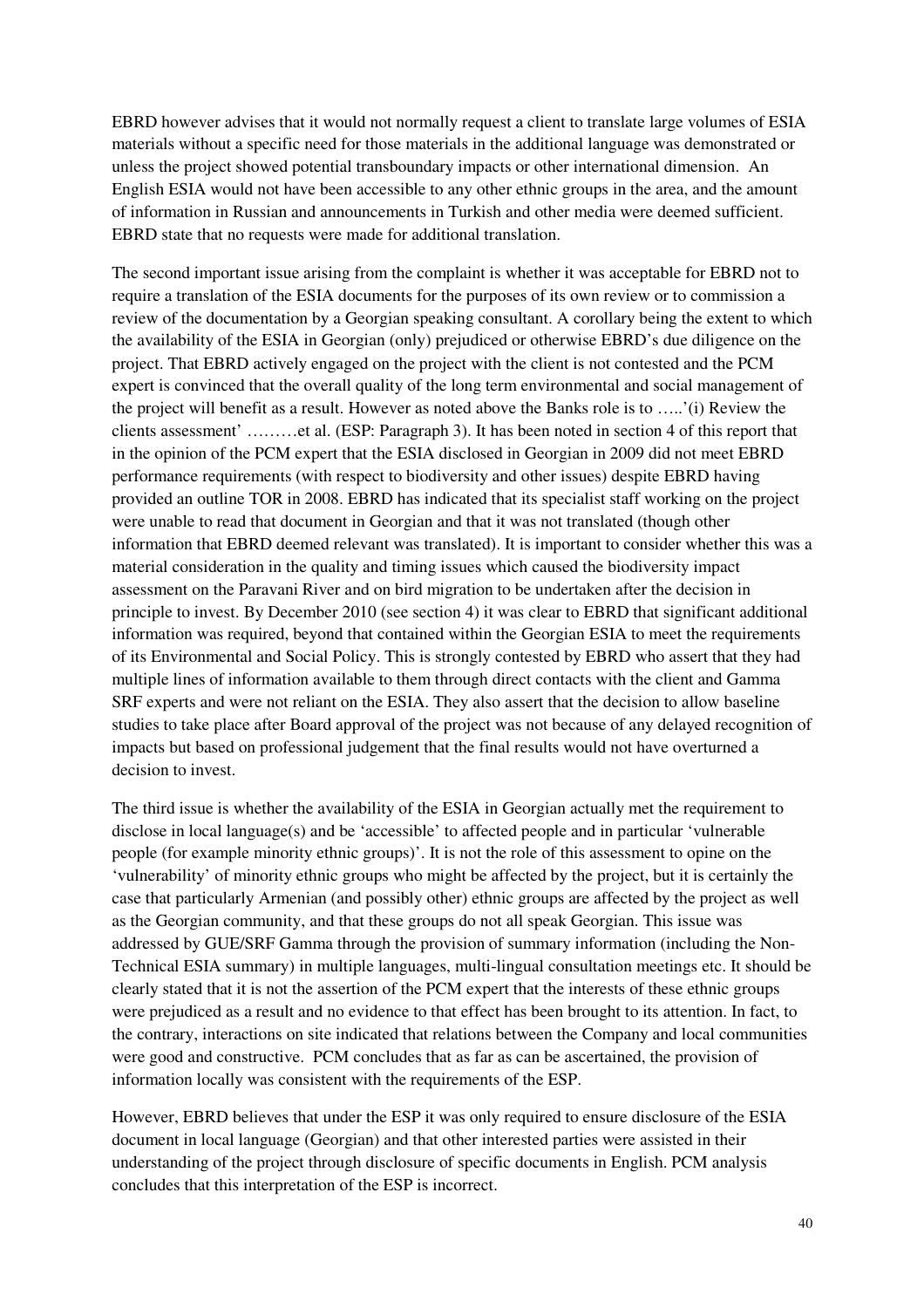International NGO's such as CEE Bankwatch and local NGO groups such as Green Alternative are legitimate stakeholders in the Paravani Project under the ESP. They requested a copy of the ESIA document in English, once it had been disclosed. If EBRD believed that this would place an unacceptable burden on their client, they could have provided it themselves. Green Alternative wanted to undertake a detailed technical assessment of the underlying assumptions made in the ESIA and to assess its adequacy. CEE Bankwatch said that they wished to assess whether the ESIA proposes appropriate mitigation measures. They are organisations who seek to engage EBRD on the technical detail of its proposed investments. To provide access only to certain documents in English (including summary ESIA documents) did not enable this legitimate aspiration.

### **8.6 Finding**

### PCM finds that:

1. The Paravani HPP (and transmission line) project is of local, national and some regional significance and EBRD should have ensured that the project ESIA – the core environmental and social document which sets out the projects impacts and was used for permitting purposes in Georgia and in securing International Financial backing, was available and accessible for review by all legitimate stakeholders. This would include making it available in an internationally accessible language if reasonably requested to NGO groups. Such reasonable requests were received and rejected. EBRD correctly decided that this might have imposed a further burden upon its client and should have itself translated and disclosed the documents.

2. The availability of the ESIA in Georgian (only) meant that EBRD environmental and social specialists were unable to review it. EBRD relied upon a range of sources and communications to undertake their due diligence. However this situation could have affected the timeliness of the EBRD due diligence such that key deficiencies in the ESIA were not identified early enough in the project development process to enable them to be addressed in advance of the investment decision. PCM is prepared to accept EBRD staff assurances that this was not the case, but it cannot be independently substantiated based on any documentation publicly disclosed. Partial translation reveals that the ESIA disclosed by itself would not have satisfied EBRD requirements and significant additional analysis was required in advance of the investment decision. This position is borne out by internal EBRD documents. None of the additional analysis undertaken by EBRD was made available through disclosure, except in summary form in the ESIA non-technical summary and the Environmental and Social Action Plan. The only disclosed document upon which any external technical review could be based in advance of the EBRD decision to invest was therefore incomplete and had not been reviewed by EBRD.

3. That EBRD is therefore in breach of Performance Requirements 10.12 and 10.13: failure to disclose information in an accessible manner to relevant stakeholders and 10.18: failure to ensure that disclosure and consultation is carried out in accordance with requirements relating to 'Information disclosure' and 'meaningful consultation'.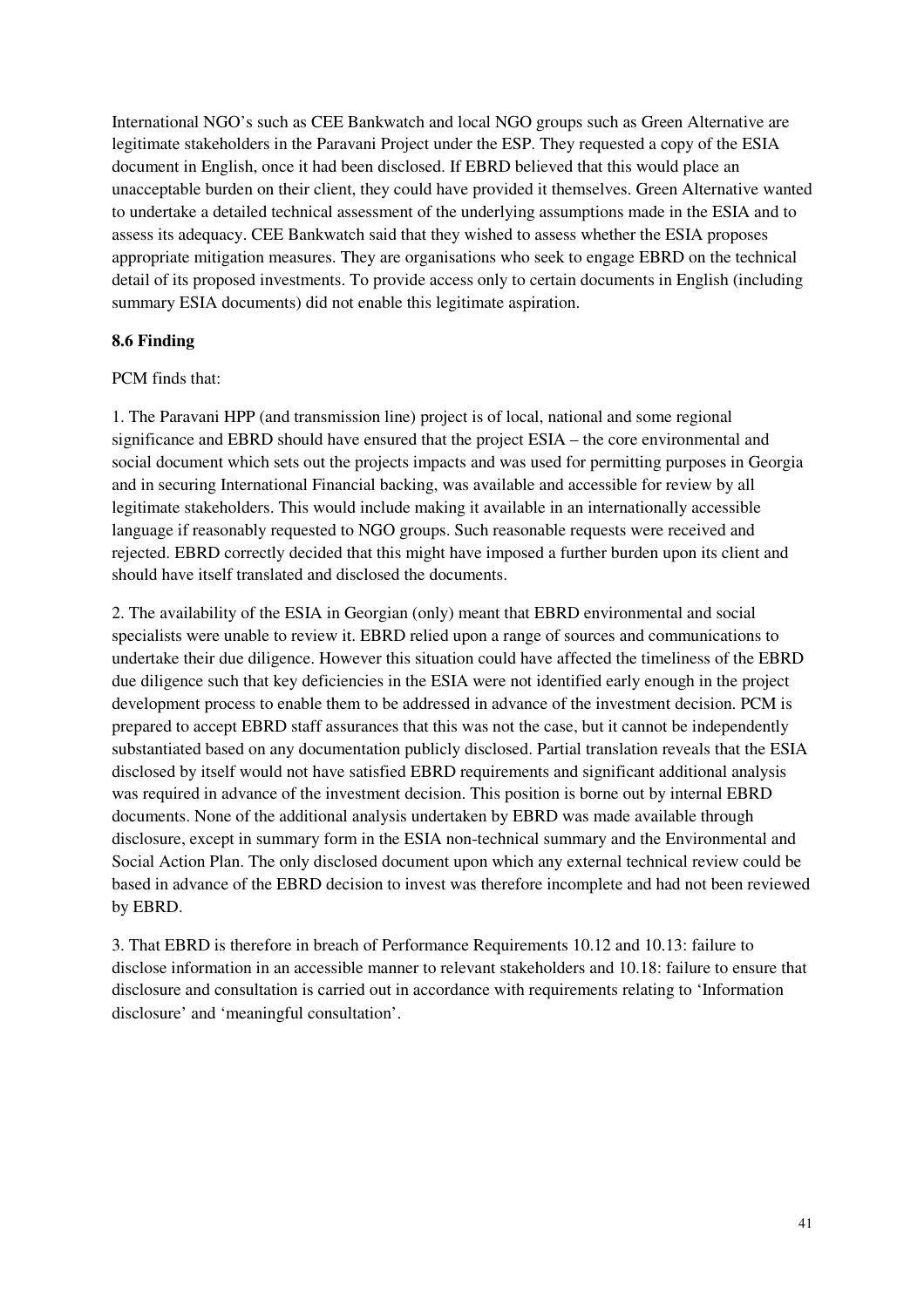#### **9 Recommendations**

The issues of non-compliance identified by PCM relate to the either the timing of the undertaking of appropriate studies or the appropriate disclosure of project information. There is not therefore any specific recommendation relating to bringing the project 'into compliance'. The recommendations relate to actions which would address the underlying reasons why the non-compliances may have occurred and in ensuring that future disclosure of information on the project is effectively undertaken.

PCM would like to make it clear that its findings of non-compliance do not, and are not intended to infer criticism of EBRD staff. PCM believes that the non-compliances are largely rooted in underlying weaknesses in the Policy and due diligence framework. Recommendations are therefore based upon highlighting those weaknesses and whilst drawing upon specific findings of this report also address their wider implications.

1. Whilst the ESIA on any project must adequately address all the relevant Environmental or Social impacts arising, it is always the case that a relatively small number of key issues will be of paramount importance. EBRD, like any financial institution is under pressure to process funding proposals as quickly and efficiently as possible and there will be pressure to agree to an investment in principle whilst managing E&S impacts 'adaptively' through a management process based on an agreed Environmental and Social Action Plan. However, it is important that those key issues which might influence the decision to invest in principle are identified as early as possible in the project review process and the required depth and timing of analysis is conveyed to the project sponsor. Without appropriate clarity and cohesion in this approach PCM believes that the robustness of ESIA and due diligence processes is substantively undermined and the whole concept of 'adaptive management' devalued as an excuse to delay the required analysis and progress investments in the absence of proper analysis. This issue has been of particular relevance in the PCM review of the Paravani project with respect to the biodiversity assessment, with in the opinion of PCM inadequate information being available in advance of the EBRD Board decision. It is recommended that EBRD issue specific guidance to its specialist E&S staff and to investment staff on the requirements of the Initial Environmental and Social Examination (IESE). This examination must (i) Identify the key E&S issues which must be fully investigated (through appropriate baseline and predictive studies) as part of the ESIA in advance of the board decision to invest in principle, and (ii) Adequately convey these requirements to the project sponsors such that they can be integrated into the project timeline, stakeholders engagement planning and reporting.

2. Based on the ESP, EBRD holds itself accountable to three sets of E&S standards. Firstly host country requirements, secondly the EBRD performance standards embedded within the ESP and last but not least, relevant EU Directives and standards. This is unnecessarily complex and particularly in the case of EU requirements, holds EBRD open to the interpretation of a multitude of EU legislation which is written for application by member states, but implies through the ESP a duty on EBRD. In the context of Paravani, this particularly emerges with respect to biodiversity and this may be the area where it is of most relevance. PCM recommends that EBRD issue legally derived advice (potentially integrated into the next version of the ESP) on how the relevant EU directives are interpreted for the purposes of undertaking biodiversity assessments under performance requirement 6 of the ESP. Whilst EU legislation of course changes, most of the relevant directives have been in place for many years and the underlying principles have not changed. In any case the ESP has a finite life (say 5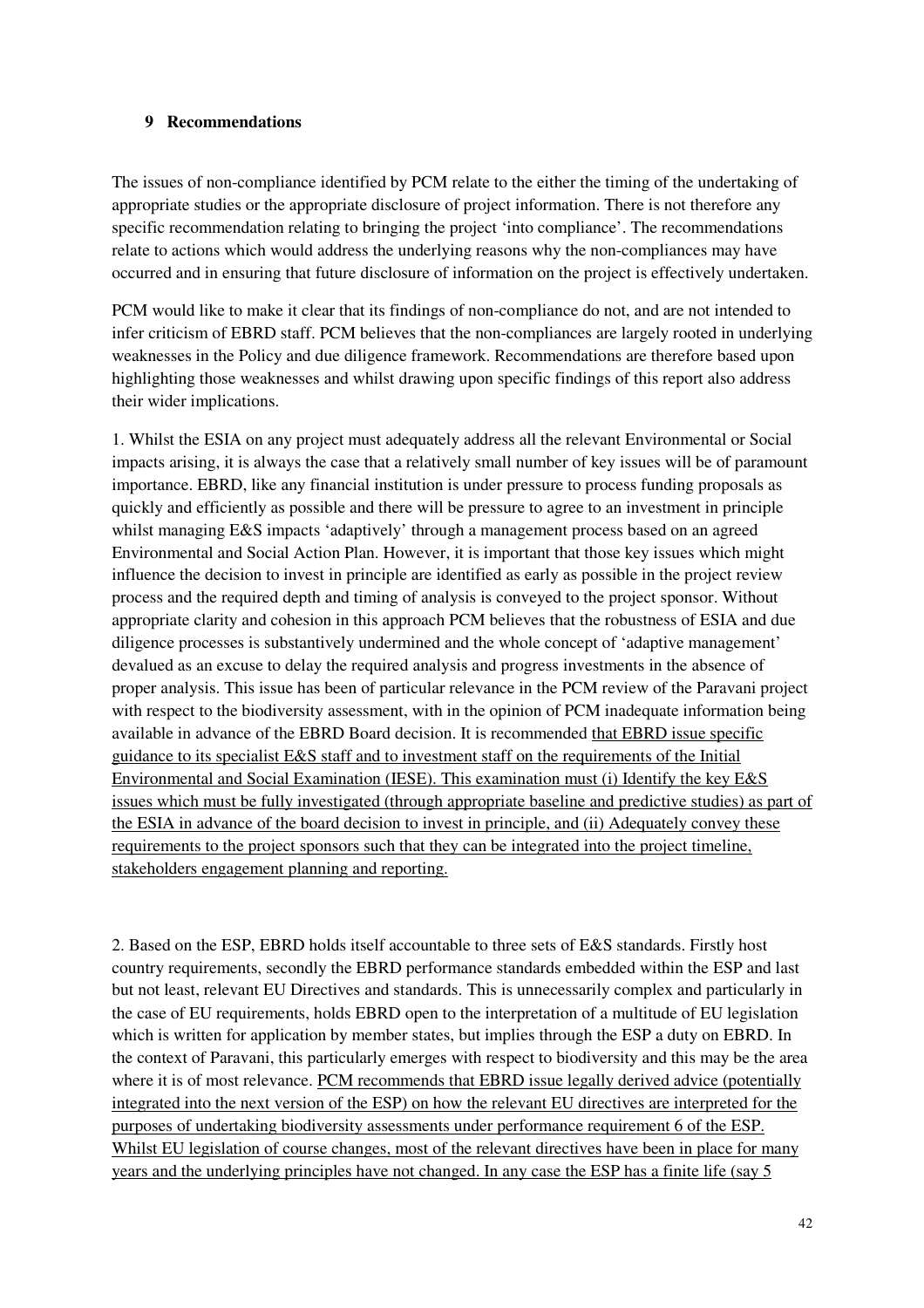years) and the advice within it could be applicable for that period and then revised according to any changes in EU requirements.

3.One element of the complaint relates to the consideration of project alternatives and the extent to which these were considered in the ESIA. The ESP also provides for strategic or regional assessments under 'exceptional circumstances'. In the context of Paravani the PCM expert has not found EBRD 'non-compliant' on this issue due to the strategic studies undertaken by the Georgian Authorities and the World Bank in developing the energy strategy. This work was not however well set out and represented in the project documentation, nor was the significance of the Paravani project well communicated. The PCM expert came to the conclusion that although the Paravani project is not 'large' in power generation terms or physical footprint, due to a combination of factors (international trans-boundary transfer of renewable energy, first HPP plant on a river which it is known will be subject to a 'cascade' of HPP projects, first greenfield HPP project in 20 years setting precedents on adoption on minimum sanitary flows etc.) that it would have triggered the 'exceptional circumstances' requirement for a strategic study in the absence of the World Bank analysis. PCM recommends that EBRD review this issue and prepare guidance on how the strategic context of the project should be assessed at the IESE stage and under what circumstances the 'exceptional' requirement for additional strategic studies would be triggered. EBRD should also advise on how existing strategic analysis should be integrated into documents disclosed as part of the project preparation process. Guidance should also be provided on the scope of analysis required within ESIA documentation on the analysis of project alternatives.

4. The Paravani project is located in an ethnically complex area, which has caused the project sponsor to undertake public consultation activities in multiple languages. The significance of the project has also already been established. EBRD has however continued to maintain that the ESP only required disclosure of the project ESIA in Georgian, and acknowledged in its formal response to the complaint that it did not therefore review the Georgian language ESIA. It is unrealistic to expect that the EBRD specialists are able to review technical documentation in all the languages of the region. PCM accepts that EBRD staff were able to undertake their due diligence through a range of interactions with the client, however viewed from an external perspective it is of some concern to note that EBRD 'reviewed the clients assessment' (a core EBRD commitment within the ESP) without being able to read the ESIA. What the Paravani project demonstrates more than anything is that an E&S specialist with appropriate expertise should review the project at the earliest possible stage. PCM also concludes that for a project such as Paravani, that International stakeholders as well as local stakeholders should be able to 'access' the public domain documentation as they would have a 'legitimate interest in the project'. For category A projects and any other projects which may have significant environmental or social impacts it is important that project ESIA's are available in an internationally accessible language. PCM recommends that in its review of the ESP EBRD integrate a requirement to this effect and consider whether when it believes that such a requirement would be too great a financial burden to place on the project sponsor that it undertakes the translation itself and discloses it as part of its transition role. This would also enable consideration of the documents by EBRD staff not speaking Georgian. Where ESIA documents are prepared in a language which cannot be reviewed by the relevant EBRD staff PCM recommends that EBRD commission an independent consultant to review the documents against EBRD requirements and that EBRD disclose this report.

5. The EBRD approach to the Paravani project has resulted in many of the key E&S issues being assessed after the decision to invest and after disclosure and consultation has taken place. A number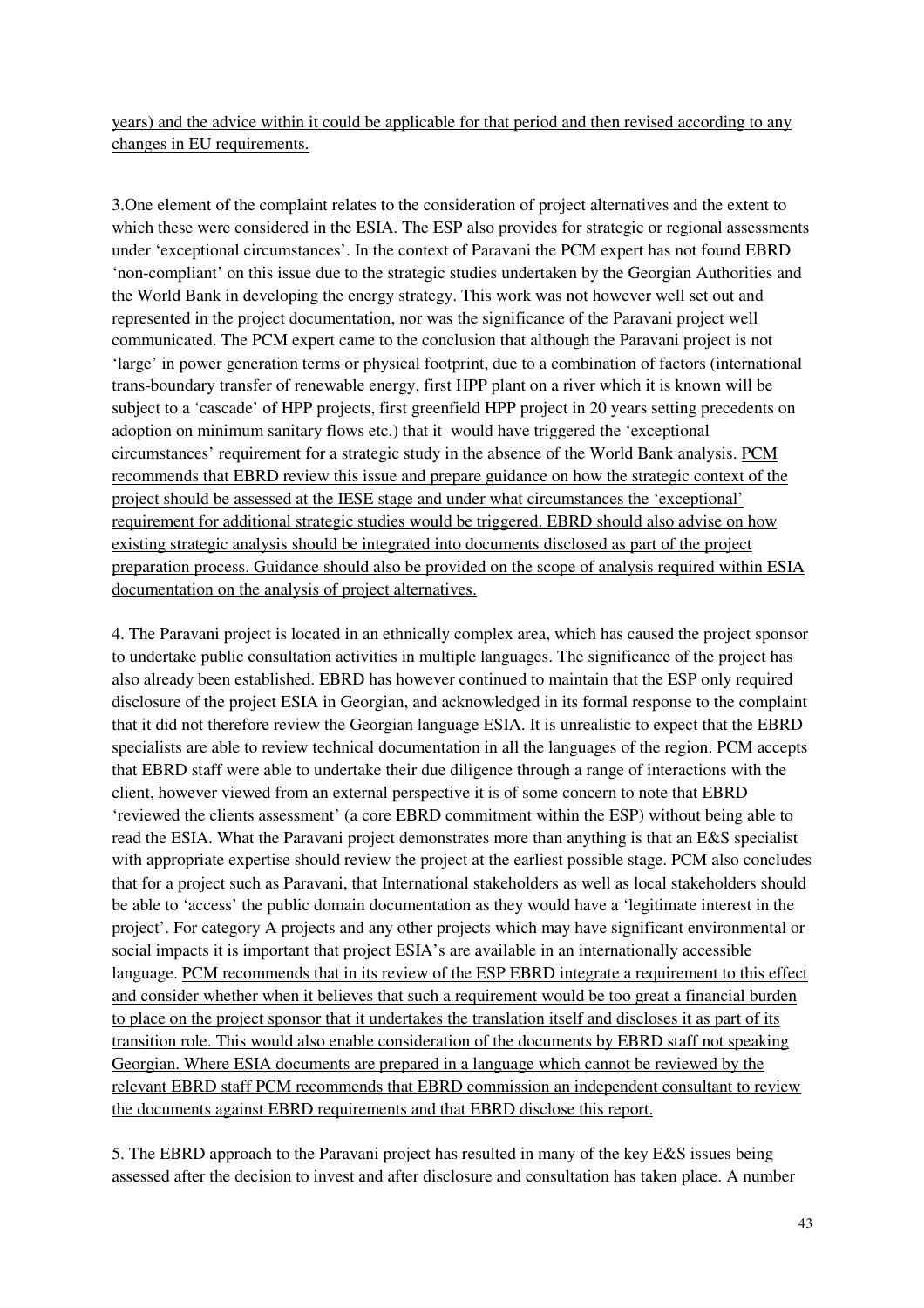of these issues are crucial to the project's success – for example, establishment of the biodiversity baseline of the River Paravani and likely impacts upon it and maintenance of minimum sanitary flows, establishment of the bird migration characteristics and monitoring of the impacts of the transmission lines, implementation of flood defences around Khertvisi etc. Significant elements of the EBRD due diligence were undertaken after disclosure of the ESIA to ensure compliance of the project with EBRD requirements, however this work is not disclosed in publicly available documents except in summary form such as the ESIA non-technical summary. GUE have committed to further public consultation and disclosure on these issues but there remains the potential for their analysis to become fragmented. PCM recommends that in addition to effectively monitoring implementation of the Environmental and Social Action Plan EBRD should work with GUE to prepare and disclose a comprehensive annual report which updates the ESIA/ESAP on which consultation can take place and which can inform future HPP developments within Georgia. At a generic level, EBRD should also consider as part of its policy review, how important elements of the environmental and social appraisal which are undertaken after disclosure of the ESIA are made available publicly as they form an important element of third party review of EBRD projects.